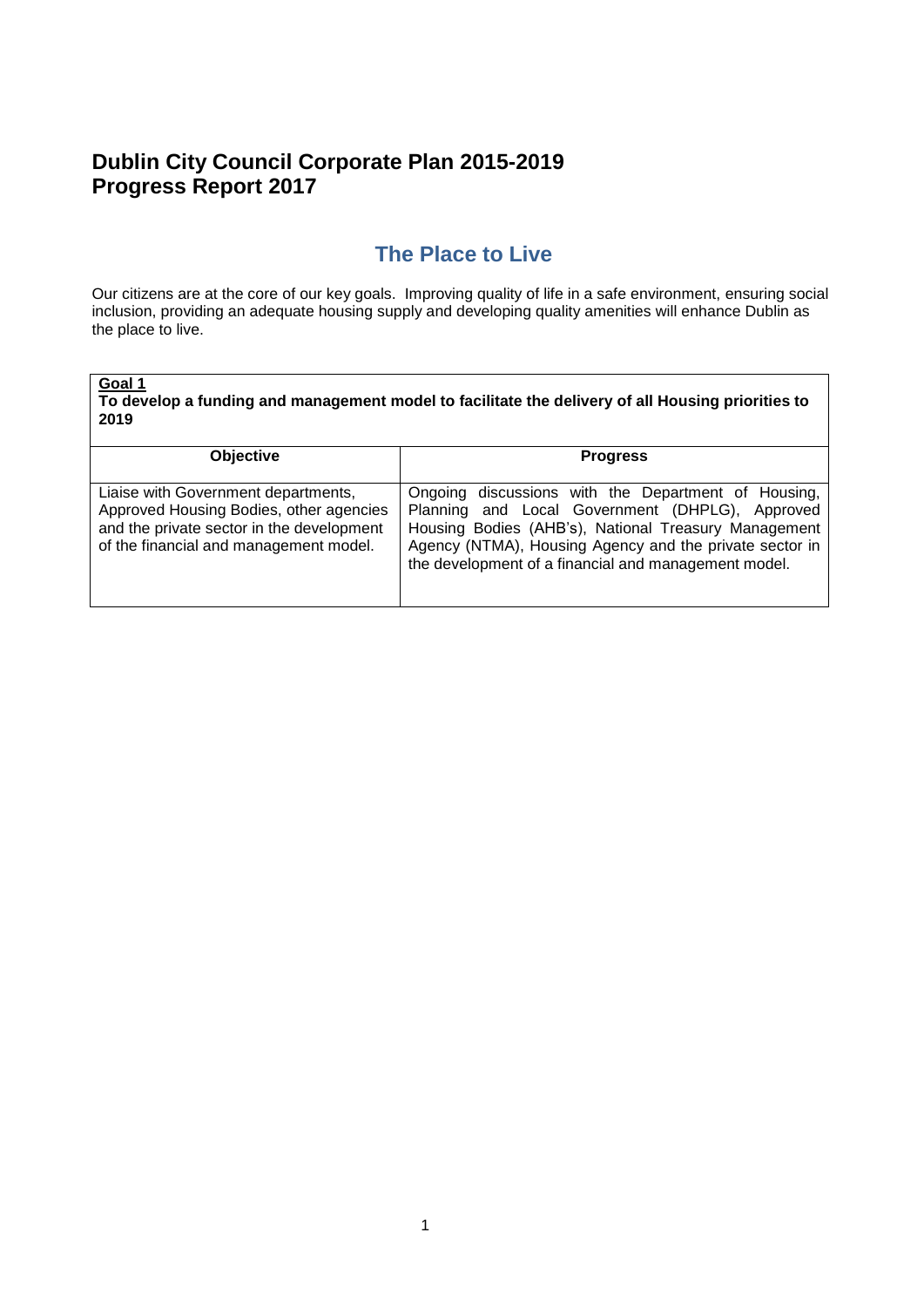| Goal 2<br>To increase the supply of social housing and improve existing housing stock |                                                                                                                                                                                                                                                                                                                                                                                                                                      |
|---------------------------------------------------------------------------------------|--------------------------------------------------------------------------------------------------------------------------------------------------------------------------------------------------------------------------------------------------------------------------------------------------------------------------------------------------------------------------------------------------------------------------------------|
| Objective                                                                             | <b>Progress</b>                                                                                                                                                                                                                                                                                                                                                                                                                      |
| Prepare Housing Plan to include both new<br>build and refurbishment                   | Dublin City Council's Social Housing Strategy 2015-2020<br>Acquisition Programme - 165 units acquired, including 3<br>properties under Buy and Renew Scheme. Acquisition                                                                                                                                                                                                                                                             |
|                                                                                       | target of 100 units in 2018.<br><b>Construction Programme</b><br>235 units completed in 2017:<br>26 - Buttercup, Darndale, Dublin 17<br>$\bullet$                                                                                                                                                                                                                                                                                    |
|                                                                                       | 79 - Charlemont St., Dublin 2<br>130 Units under Rapid Build Programme<br>39 St. Helena's, Finglas<br>$\bullet$<br>24 Cherry Orchard, Ballyfermot<br>$\bullet$<br>38 Belcamp, Dublin 13<br>$\bullet$<br>29 Mourne Road, Drimnagh)<br>$\bullet$                                                                                                                                                                                       |
|                                                                                       | Construction under way at Buttercup (9 units), Dolphin<br>House (100 units), Ballybough Road (7 units) and Priory<br>Hall (26 Units). These units are due for completion<br>2018/2019. Preliminary designs for a further 2 sites in<br>Belcamp are being examined, which will provide 28 units,<br>subject to Department of Housing, Planning, and Local<br>Government (DHPLG) approval.                                             |
|                                                                                       | Approval received from DHPLG to develop schemes at<br>Infirmary Road (38 units), St. Finbar's Court (35 units)                                                                                                                                                                                                                                                                                                                       |
|                                                                                       | Due to Commence 2018<br>North King Street (30 units); Phase 1 O'Devaney Gardens<br>(56 Units), St. Teresa's Gardens (54 Units); Dominick<br>Street (73 Units) Cornamona (61 Units); St. Finbar's (35<br>Units)                                                                                                                                                                                                                       |
|                                                                                       | <b>Development of Lands</b><br>The three Housing Land Initiative (HLI) sites (O'Devaney<br>Gardens, Oscar Traynor Road and St Michaels Estate) are<br>being brought to the market in 2018 with the potential to<br>provide at least 1,645 new residential units.<br>The main principle of the HLI is to avoid ghettoisation<br>through a sustainable mixed tenure model consisting of<br>30% social, 20% affordable and 50% private. |
|                                                                                       | <b>Part V Delivery</b><br>56 units were acquired in 2017 with a further 54 units to be<br>delivered in 2018                                                                                                                                                                                                                                                                                                                          |
|                                                                                       | <b>Public Private Partnership (PPP) Bundles Model</b><br>2 sites at Ayrfield and Scribblestown will start on site in<br>2018                                                                                                                                                                                                                                                                                                         |
|                                                                                       | <b>Rapid Build Programme</b><br>Construction work commenced on 3 sites in November<br>2017 as part of the Rapid Build Programme in Ballyfermot<br>and Finglas which will deliver 69 new social housing units.<br>Work is due to commence on a further 2 sites in 2018<br>delivering 72 units.                                                                                                                                        |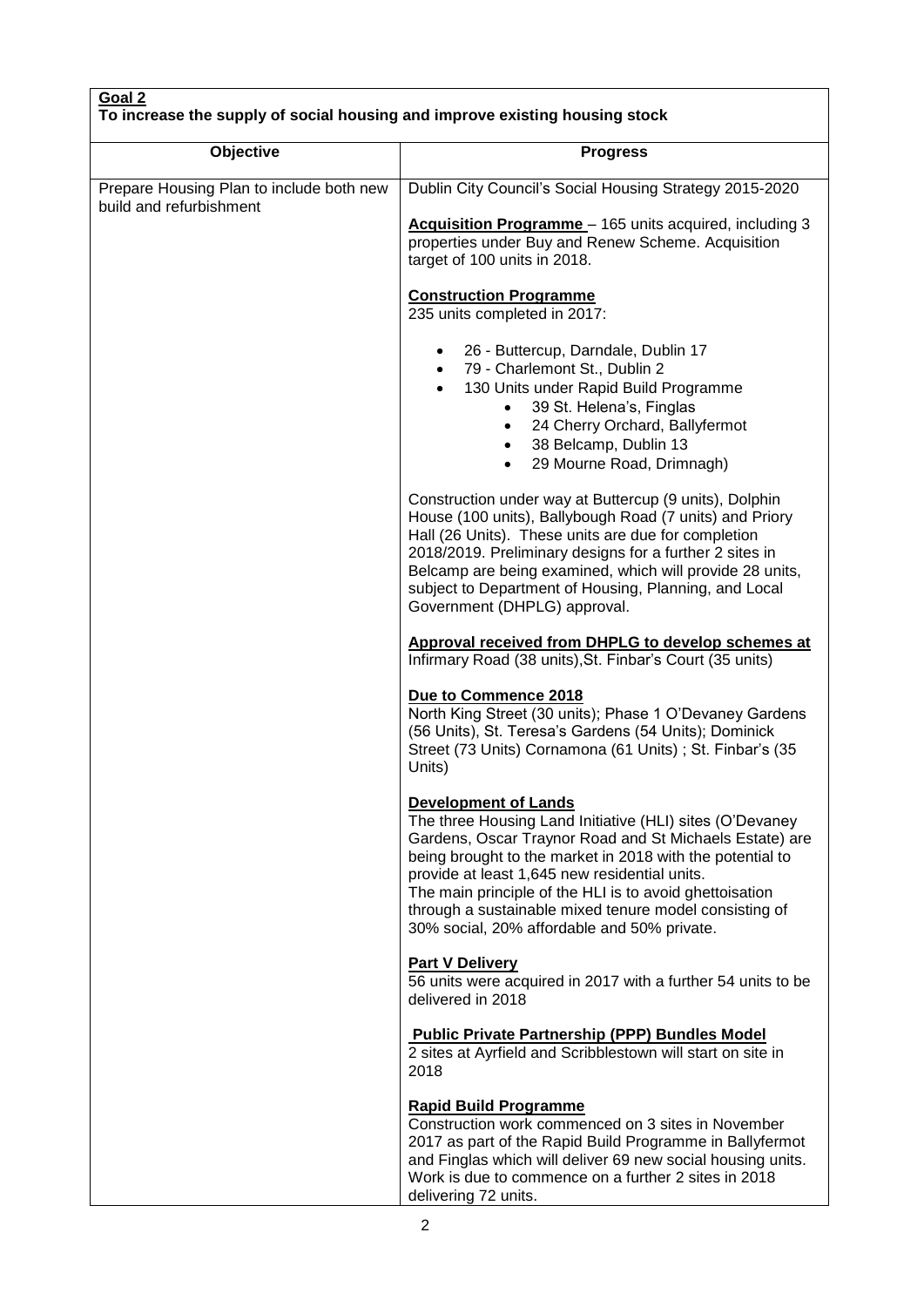| Collaborate with Voluntary and Co-<br>operative bodies and the private sector to<br>deliver additional housing to meet housing<br>need | Dublin City Council (DCC) supported Approved Housing<br>Bodies (AHB's) to deliver 367 units in 2017. This was<br>achieved through acquisitions, leasing and construction<br>using both public and private funding. 327 units are<br>currently under construction with a further 301 units to be<br>delivered in 2018 through an acquisition programme.                                                                                         |
|----------------------------------------------------------------------------------------------------------------------------------------|------------------------------------------------------------------------------------------------------------------------------------------------------------------------------------------------------------------------------------------------------------------------------------------------------------------------------------------------------------------------------------------------------------------------------------------------|
| Prepare regeneration programme and<br>refurbish and upgrade units in targeted<br>complexes                                             | <b>St, Teresa's Gardens</b><br>Preparing to go to tender for the construction of 54 units<br>with a view to commencing on site in 2018                                                                                                                                                                                                                                                                                                         |
|                                                                                                                                        | <b>Dolphin House Phase 1</b><br>Construction is ongoing - 100 units will be delivered in July<br>2018                                                                                                                                                                                                                                                                                                                                          |
|                                                                                                                                        | <b>Ballybough Road</b><br>Construction ongoing - 7 units to be delivered in 2018                                                                                                                                                                                                                                                                                                                                                               |
|                                                                                                                                        | <b>Croke Villas/Sackville Avenue</b><br>Preparing to go to tender for the construction of 74 units<br>with a view to commencing on site in 2018                                                                                                                                                                                                                                                                                                |
|                                                                                                                                        | <b>Dominick Street</b><br>Preparing to go to tender for the construction of 73 units<br>with a view to commencing on site in 2018                                                                                                                                                                                                                                                                                                              |
|                                                                                                                                        | <b>O'Devaney Gardens</b><br>Preparing to go to tender for the construction of 56 units<br>with a view to commencing on site in 2018.                                                                                                                                                                                                                                                                                                           |
|                                                                                                                                        | <b>Dorset Street Flats</b><br>Development designs for the redevelopment of Dorset<br>Street Flats is being examined, subject to approval by the<br>Department of Housing, Planning and Local Government.                                                                                                                                                                                                                                       |
|                                                                                                                                        | <b>Dolphin Phase 2</b><br>Design for the development of 90 units is being examined,<br>subject to approval from the Department of Housing,<br>Planning and Local Government.                                                                                                                                                                                                                                                                   |
| Proactively manage rent, mortgage and<br>other arrears owed to the Council                                                             | Of the 843 borrowers in arrears, 552 borrowers are now<br>engaged in the Mortgage Arrears Resolution Process<br>(MARP). This is 65.5% of the total number in arrears.<br>A total of 238 borrowers through the Mortgage to Rent<br>Scheme (MTR) have become tenants of Dublin City Council<br>and remain in their homes.<br>There are currently 67 borrowers with unsustainable<br>mortgages who are engaging in the MTR process.               |
| Implement the Traveller Accommodation<br>Plan                                                                                          | In 2017 The Traveller Accommodation Unit has completed<br>the following under the Traveller Accommodation Plan:<br>10 yardsresurfaced<br>$\bullet$<br>3 house rebuilds,<br>$\bullet$<br>4 bathroom adaptations<br>$\bullet$<br>1 overcrowding extension<br>$\bullet$<br>3 day-house refurbishments<br>$\bullet$<br>1 temporary bay<br>$\bullet$<br>1 special needs adaptation<br>Completed the purchase and refurbished 20<br>sanitation units |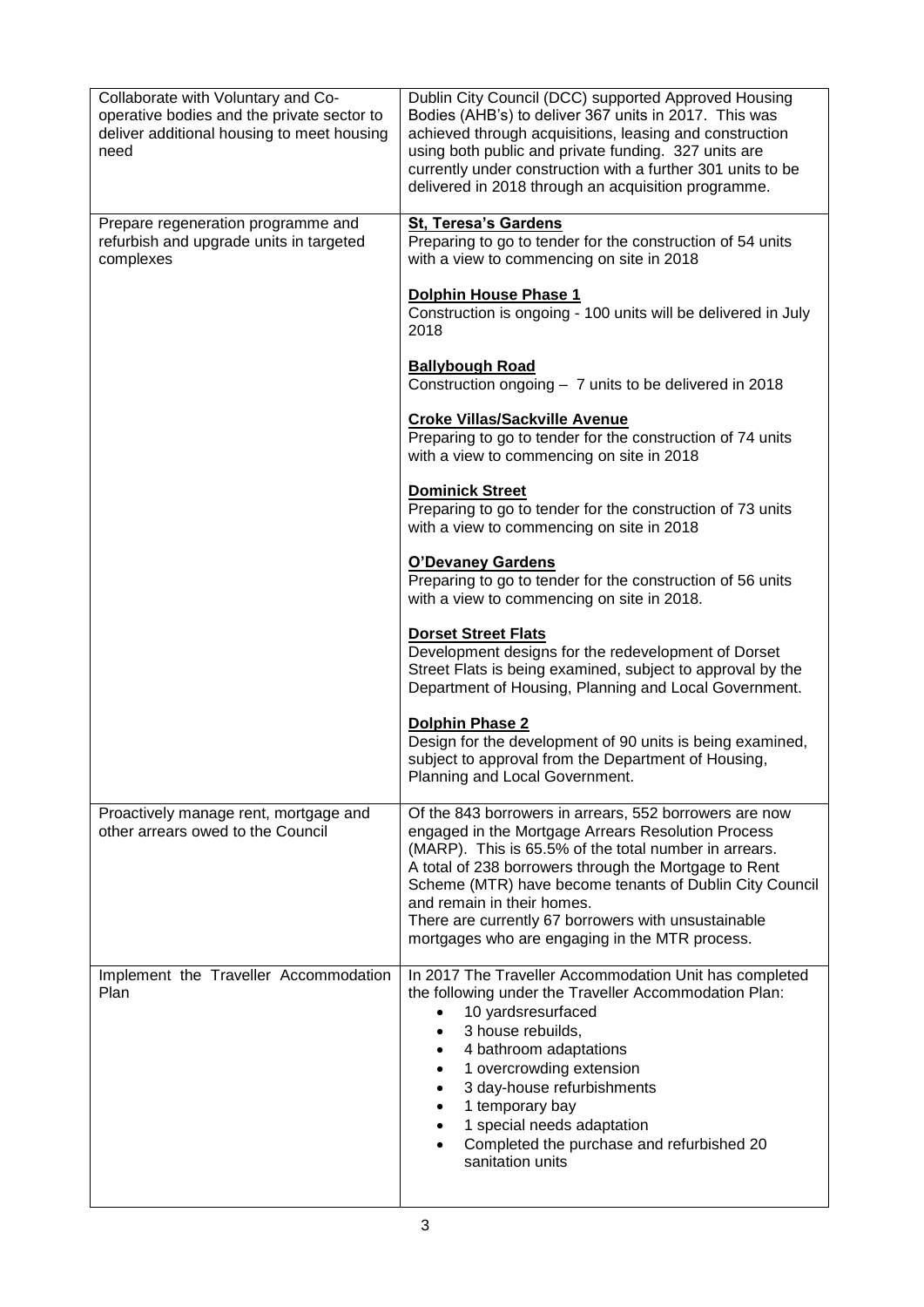|                                                                                                                           | The Traveller Accommodation Unit has agreed with the<br>Department of Housing, Planning and Local Government<br>(DHPLG) a new Single Stage application process for<br>projects valued up to €2 million and 100% recoupment on<br>voids allocated to Travellers.                                                                                                                                                                                                                                                                                                                                                                                                                                                |
|---------------------------------------------------------------------------------------------------------------------------|----------------------------------------------------------------------------------------------------------------------------------------------------------------------------------------------------------------------------------------------------------------------------------------------------------------------------------------------------------------------------------------------------------------------------------------------------------------------------------------------------------------------------------------------------------------------------------------------------------------------------------------------------------------------------------------------------------------|
|                                                                                                                           | There have been 22 Traveller Housing allocations in 2017<br>which is a significant increase in the 2016 allocation<br>numbers.                                                                                                                                                                                                                                                                                                                                                                                                                                                                                                                                                                                 |
|                                                                                                                           | The Annual Traveller Count was completed showing an<br>increase in the number of Travellers from 697 in 2016 to<br>736 in 2017.                                                                                                                                                                                                                                                                                                                                                                                                                                                                                                                                                                                |
|                                                                                                                           | There were 1,115 maintenance requests for 2017. All<br>maintenance is completed within the 8 week timeframe as<br>per the tenant handbook.                                                                                                                                                                                                                                                                                                                                                                                                                                                                                                                                                                     |
| Maintain the standard of private rented                                                                                   | 1,361 Private Rented Houses Inspected.                                                                                                                                                                                                                                                                                                                                                                                                                                                                                                                                                                                                                                                                         |
| accommodation through regular<br>inspection                                                                               | 2,137 inspections undertaken.                                                                                                                                                                                                                                                                                                                                                                                                                                                                                                                                                                                                                                                                                  |
|                                                                                                                           | 1,116 enforcement actions taken                                                                                                                                                                                                                                                                                                                                                                                                                                                                                                                                                                                                                                                                                |
| Improve the energy rating of housing units<br>thus reducing the Carbon footprint in the<br>City and reducing fuel poverty | Since 2013, Dublin City Council has upgraded in excess of<br>8,000 of its social housing units as part of Phase One of the<br>Energy Efficiency Fabric Upgrade programme. The average<br>Building Energy Rating (BER) achieved improved from an E<br>rating to a C rating. It is estimated in excess of<br>300,000MWh in energy savings and in excess of 50kt CO2<br>emissions reduction has been achieved, however it should<br>be noted that this does not contribute to Dublin City<br>Council's overall 2020 reduction target. In addition to the<br>largest ever Better Energy Community (BEC) scheme<br>application in 2017 Phase Two of the Energy Efficiency<br>Fabric Upgrade Programme has commenced |
|                                                                                                                           | 634 properties which were refurbished under the Voids<br>Refurbishment Programme received significant energy<br>upgrades in 2017.                                                                                                                                                                                                                                                                                                                                                                                                                                                                                                                                                                              |
|                                                                                                                           | These works include attic insulation, dry lining and / or<br>external wall insulation, the installation of energy efficient<br>windows and doors and improved heating systems.                                                                                                                                                                                                                                                                                                                                                                                                                                                                                                                                 |
|                                                                                                                           | These refurbishments were part funded by the Department<br>of Housing, Planning and Local Government's "Returning<br>Vacant properties to Productive Use" programme.                                                                                                                                                                                                                                                                                                                                                                                                                                                                                                                                           |
|                                                                                                                           | This programme has part-funded 2,311 refurbishments<br>since 2014.                                                                                                                                                                                                                                                                                                                                                                                                                                                                                                                                                                                                                                             |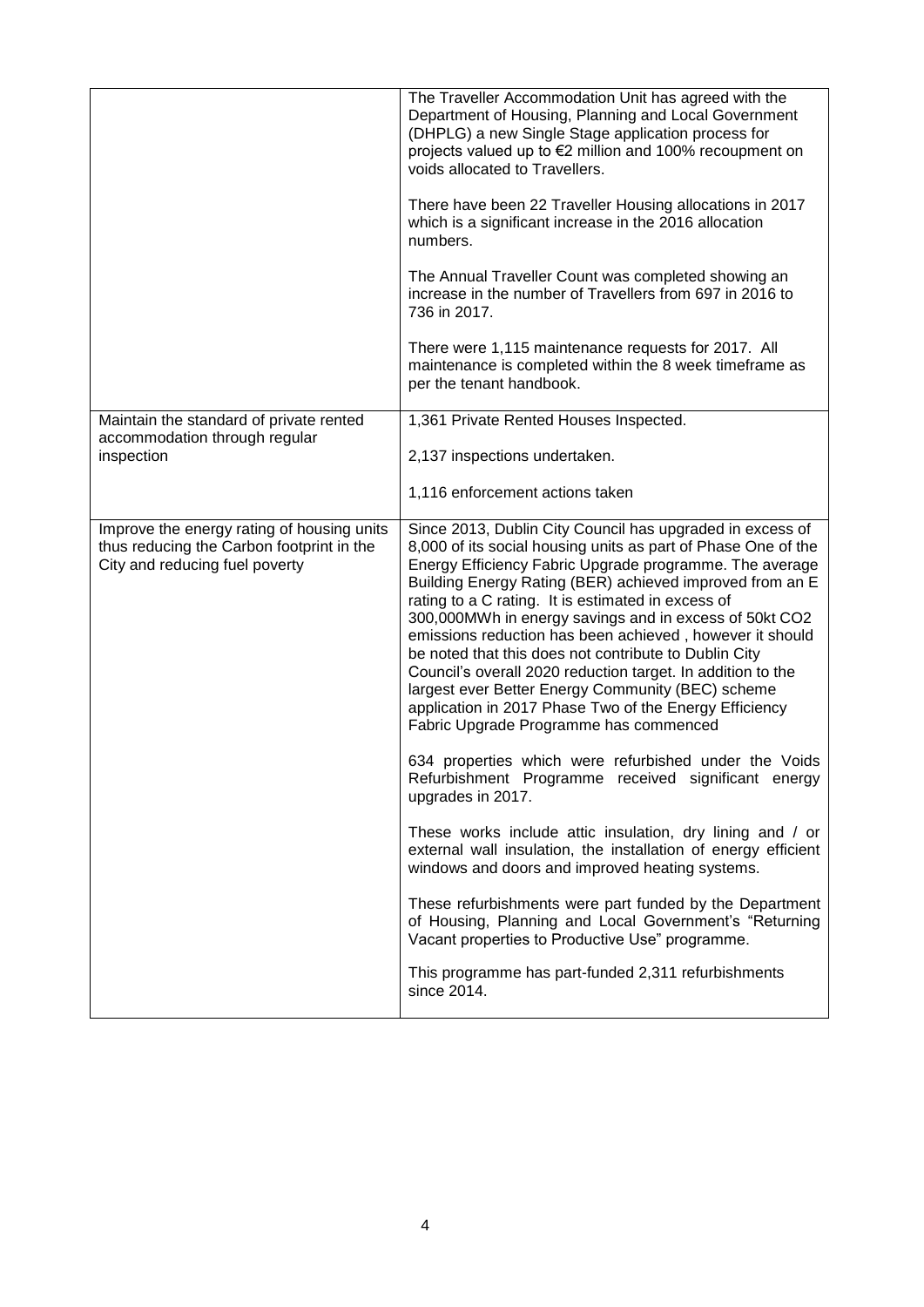#### **Goal 3 To address the needs of people experiencing homelessness and improve housing services**

| <b>Objective</b>                                                                                              | <b>Progress</b>                                                                                                                                                                                                                                                                                                                                                                                                                                      |
|---------------------------------------------------------------------------------------------------------------|------------------------------------------------------------------------------------------------------------------------------------------------------------------------------------------------------------------------------------------------------------------------------------------------------------------------------------------------------------------------------------------------------------------------------------------------------|
| Fully implement the objectives of the<br>action plan for Dublin 2014 - 2016<br>Sustaining the Pathway to Home | Approximately €130M was expended by the Dublin<br>Regional Homeless Executive (DRHE) on behalf of the 4<br>Dublin Local Authorities and the DHPLG for homeless<br>services in 2017, including provision of emergency<br>accommodation and long term units, central placement<br>service, support services, integrated service provision,<br>research, the national Pathway Accommodation and<br>Support System (PASS) system and homeless prevention |
| Increase the provision of housing units<br>with support as required                                           | In 2017 a total of 2,772 tenancies were secured for families<br>(1,749) and singles / couples (1,023) through Housing<br>Assistance Payments (HAP) tenancies or social housing<br>allocations. A record number of households were housed<br>by Dublin City Council in 2017 i.e. 483 households<br>allocated social housing, including 83 Rapid Build<br>allocations                                                                                  |
| Deliver preventative support services to<br>stop the reoccurrence of homeless<br>episodes                     | The Prevention team continued to engage with families and<br>singles seeking homeless accommodation to explore<br>options to prevent them from entering homelessness. A<br>total of 1,338 households were prevented from entering<br>emergency accommodation and re-housed in 2017; 817<br>families and 521 singles / couples.                                                                                                                       |
| Ensure the housing, health, and welfare<br>needs of the homeless are met                                      | In 2017, capacity for single adults was increased by 220<br>across eight new emergency accommodation facilities. In<br>2017 the DRHE began implementation of a Family Hubs<br>programme to provide more appropriate emergency<br>accommodation for families experiencing homelessness. By<br>year end there were 17 family hub type services in<br>operation with capacity for 437 families                                                          |
| Simplify and speed up the exit from<br>emergency accommodation                                                | DRHE is continuing to identify opportunities for Family<br>hubs. Homeless Action teams have target-led service to<br>and secure speedy exits from emergency<br>enable<br>accommodation to independent living. In 2017 1,699 HAP<br>tenancies were secured                                                                                                                                                                                            |
| Eliminate the need for people to sleep<br>rough                                                               | Increased the staffing for the Housing First Teams in 2017.<br>New National Director for Housing First appointed.<br>Housing First continued to have a high retention rate - 91%<br>of people did not return to rough sleeping.                                                                                                                                                                                                                      |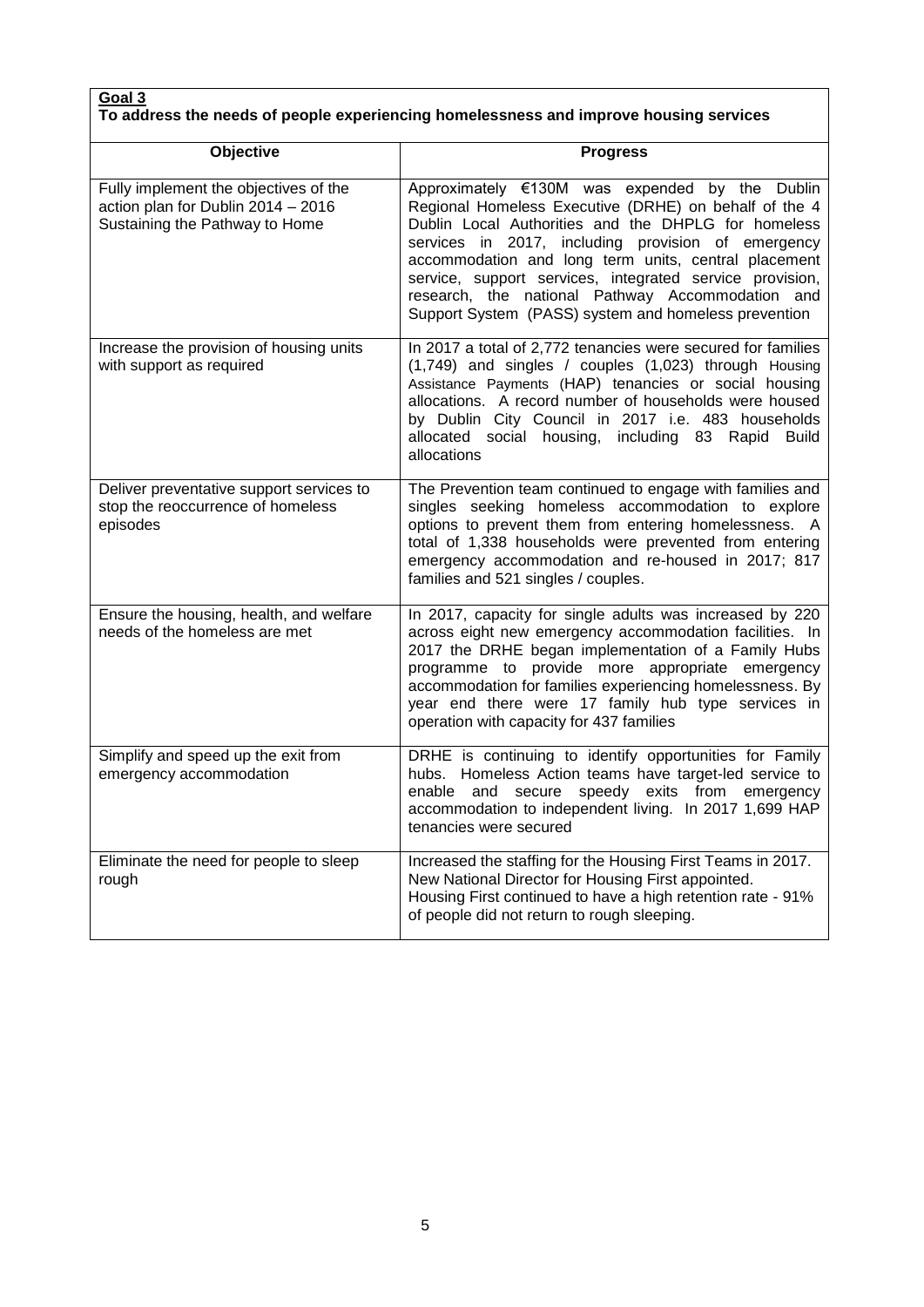**To deliver improved quality of life and social inclusion throughout the City by providing sustainable neighbourhoods, supported by a range of services and connected by good public transport and green infrastructure.**

| Objective                                                                                                                                                                          | <b>Progress</b>                                                                                                                                                                                                                                                                                                                                                                                                                                                                                                                                                                                                              |
|------------------------------------------------------------------------------------------------------------------------------------------------------------------------------------|------------------------------------------------------------------------------------------------------------------------------------------------------------------------------------------------------------------------------------------------------------------------------------------------------------------------------------------------------------------------------------------------------------------------------------------------------------------------------------------------------------------------------------------------------------------------------------------------------------------------------|
| Provide a new City Development Plan for<br>2016-2022, with policies and standards to<br>achieve sustainable neighbourhoods                                                         | The City Development Plan, which came into effect on the<br>21st October 2016, provides the spatial content for an<br>increase in the city's population by approx 60,000 by 2022,<br>with associated employment and social infrastructure.<br>Strategic Development and Regeneration areas are<br>proposed, together with a number of Local Area Plans<br>(LAPs) and a new Strategic Development Zone (SDZ) at<br>Poolbeg West, all to provide for quality neighbourhoods.                                                                                                                                                   |
| Ensure that the Development Plan and<br>Local plans are delivered through a quality<br>responsive Development Management<br>System                                                 | The Development Plan, LAPs, and SDZs were delivered<br>through a responsive Development Management System<br>during 2017. The number of pre-application consultations<br>and planning applications increased significantly. The<br>Planning Department is pursuing an active land<br>management approach to provide the delivery of much<br>needed housing in the city.                                                                                                                                                                                                                                                      |
| Expedite initiatives, such as the Housing<br>Taskforce and the Vacant Land Survey, to<br>bring forward the supply of residentially<br>and commercially zoned and serviced<br>lands | Dublin City Council (DCC) was actively involved in the<br>Housing Task Force during 2017, and is responsible for co-<br>ordinating the quarterly reports for the 4 Dublin Local<br>Authorities, to track housing supply (permissions,<br>commencements and completions) and engage with land<br>owners.<br>The Vacant Land survey is being progressed in accordance<br>with the Urban Regeneration Areas as identified in the City<br>Development Plan, and the survey of vacant sites for the<br>whole city is ongoing.                                                                                                     |
| Initiate the best use of urban land through<br>sustainable densities complemented by<br>integrated green infrastructure                                                            | Achieving the best use of urban land was pursued in 2017<br>through the implementation of approved LAPs/SDZs,<br>notably the Clongriffin/Belmayne LAP, Pelletstown and the<br>Docklands SDZ, (in the latter case, over three quarters of<br>the sites are now the subject of pre-planning/planning<br>applications or planning permissions). Poolbeg SDZ has<br>been prepared and decision of An Bord Pleanála is<br>awaited. All LAPs/SDZs, including the Liberties LAP are<br>complemented by a 'Greening' strategy. At a higher level,<br>the Development Plan now has a section devoted to<br>addressing climate change. |
| Improve the connections between the<br>established and new parts of the city<br>through the creation of high quality, easy<br>to read, public realm                                | The public realm strategy has been augmented with the city<br>centre masterplan which identifies a range of projects to<br>achieve a pedestrian friendly city including College Green<br>and a number of streets in the immediate vicinity of the<br>cross city Luas line. A public realm strategy has been<br>prepared for the North Lotts and Grand Canal SDZ.<br>Plans for enhancing the public realm at College Green were<br>lodged with An Bord Pleanála in May 2017 and a decision<br>is expected in 2018                                                                                                             |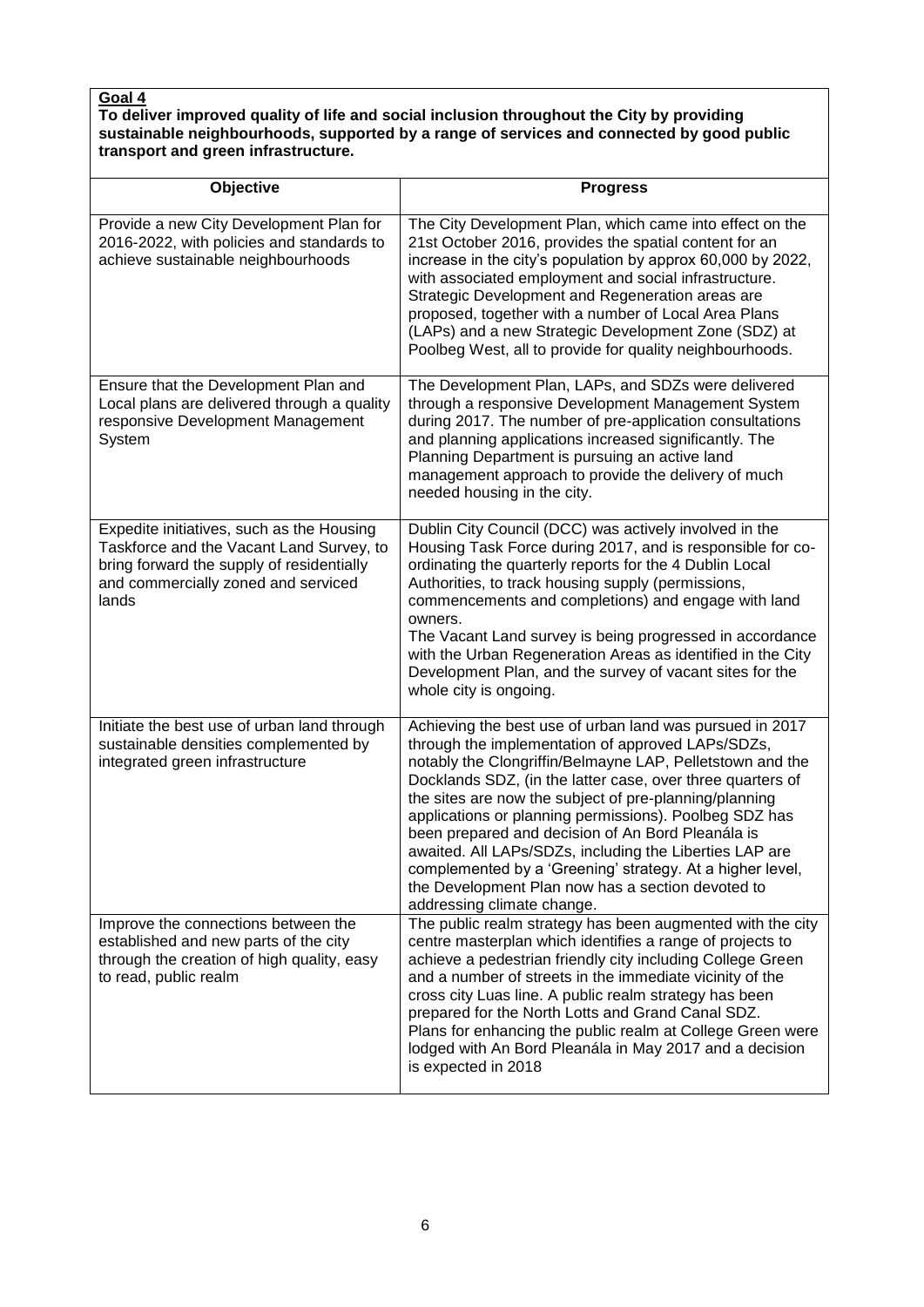| Goal 5<br>To support independent living for all sectors of society                         |                                                                                                                                                                                                                                                                                                                                                                                                             |
|--------------------------------------------------------------------------------------------|-------------------------------------------------------------------------------------------------------------------------------------------------------------------------------------------------------------------------------------------------------------------------------------------------------------------------------------------------------------------------------------------------------------|
| <b>Objective</b>                                                                           | <b>Progress</b>                                                                                                                                                                                                                                                                                                                                                                                             |
| Implement the National Disability Strategy                                                 | A Multi-Agency Operations Group was established in<br>February 2016, to be the key driver in the planning, design<br>allocation of accommodation for<br>people<br>with<br>and<br>disabilities.                                                                                                                                                                                                              |
|                                                                                            | A commitment to allocate a minimum of 5% of DCC's<br>allocations to people with a disability was agreed. In 2017,<br>267 allocations were made to applicants with disabilities,<br>which represents 17% of the overall number of allocations<br>made from the Housing Waiting List and Transfer List.                                                                                                       |
| Increase the supply of adapted and<br>extended units for persons with disabilities         | In 2017, Housing and Community Services continued with<br>the programme of adapted and extended Social Housing<br>Units for persons with disabilities as follows: 33 Ramps and<br>43 Stair Lifts installed; 142 Bathroom Adaptations, 15<br>extensions and 18 other internal adaptations including<br>hoists.                                                                                               |
| Support those moving from congregated<br>and residential settings to live<br>independently | Multi-agency Operations Group established in February<br>2016, to support the process of moving people from<br>Congregated Settings. DCC provide assistance to Health<br>Service Executive (HSE) and Approved Housing Bodies as<br>required.                                                                                                                                                                |
| Provide appropriate units for senior<br>Citizens                                           | In 2017 a total of 281 Senior Citizen units were refurbished,<br>improving the quality of accommodation and providing<br>enhanced accessibility.                                                                                                                                                                                                                                                            |
| Continue to grant aid residents in private<br>homes                                        | In 2017 there were a total of 917 grants paid out to a value<br>of €7,286,119.<br>A further 853 applications were approved to the value of<br>€7,511,849.<br>Dublin City Council Home Grants Section administers a<br>number of grant options to assist persons in carrying out<br>reasonable<br>necessary<br>works<br>their<br>homes<br>to<br>to<br>accommodate People with Disabilities and Older Persons |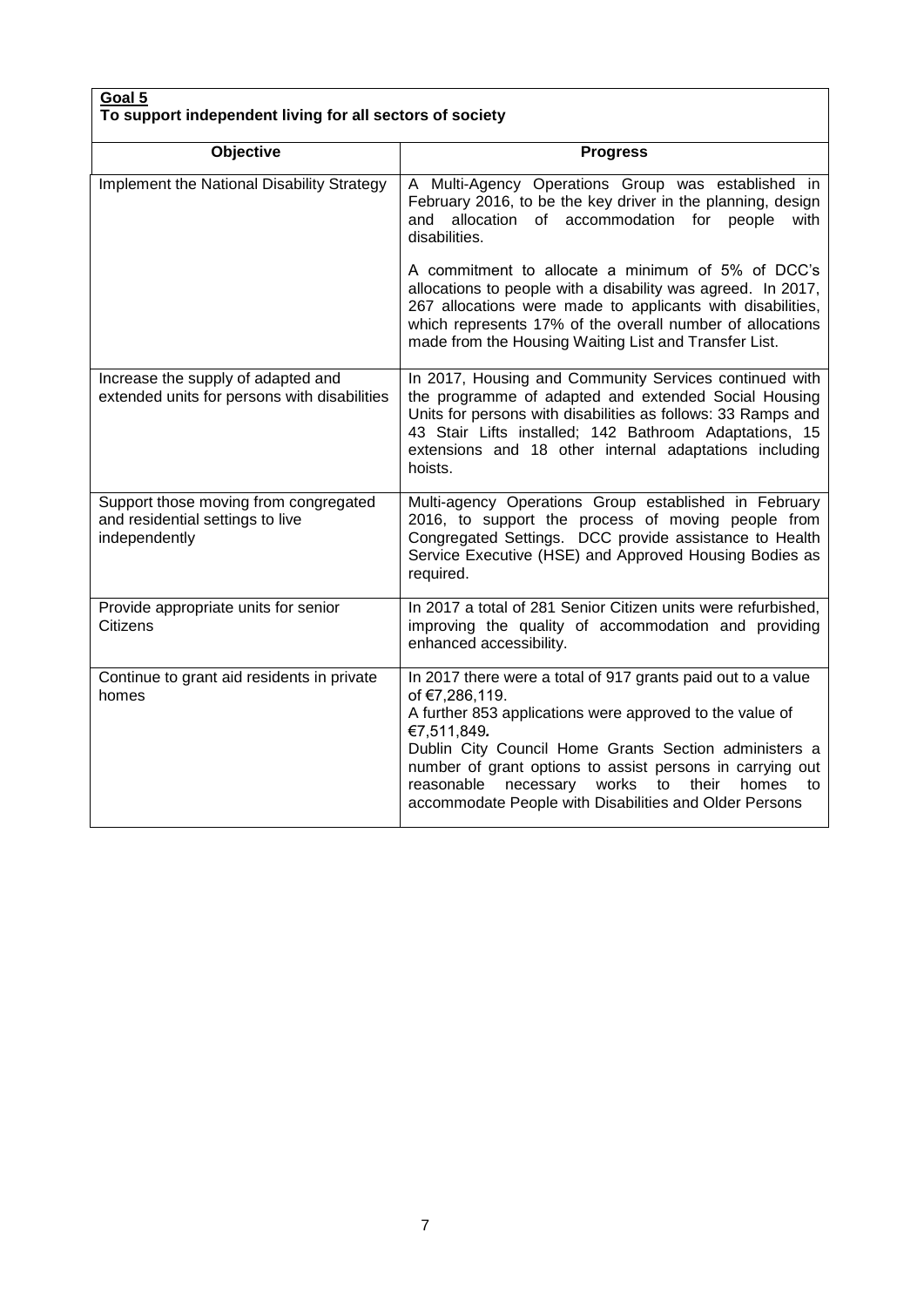#### **Goal 6 To promote healthy living and the recreational use of Dublin's unique natural amenities while protecting the environment and building resilience to cope with climate change.**

| Objective                                                                                                                                                                                                     | <b>Progress</b>                                                                                                                                                                                                                                                                                                                                                                                                                                                                                                                                                                                                                                                                                                                                                                                                                                                                                                                                                                                                                                                                                                                                                                                                                                                                                                                                                                                                                                 |
|---------------------------------------------------------------------------------------------------------------------------------------------------------------------------------------------------------------|-------------------------------------------------------------------------------------------------------------------------------------------------------------------------------------------------------------------------------------------------------------------------------------------------------------------------------------------------------------------------------------------------------------------------------------------------------------------------------------------------------------------------------------------------------------------------------------------------------------------------------------------------------------------------------------------------------------------------------------------------------------------------------------------------------------------------------------------------------------------------------------------------------------------------------------------------------------------------------------------------------------------------------------------------------------------------------------------------------------------------------------------------------------------------------------------------------------------------------------------------------------------------------------------------------------------------------------------------------------------------------------------------------------------------------------------------|
|                                                                                                                                                                                                               |                                                                                                                                                                                                                                                                                                                                                                                                                                                                                                                                                                                                                                                                                                                                                                                                                                                                                                                                                                                                                                                                                                                                                                                                                                                                                                                                                                                                                                                 |
| Use development management and other<br>mechanisms to extend the green network<br>linking open spaces and existing linear<br>spaces in the City to provide for healthy<br>living, biodiversity and resilience | This is ongoing and forms an important part of all relevant<br>pre-application consultations. Decisions on planning<br>applications include the extension of the Dodder Greenway<br>to the rear of Clonskeagh Road                                                                                                                                                                                                                                                                                                                                                                                                                                                                                                                                                                                                                                                                                                                                                                                                                                                                                                                                                                                                                                                                                                                                                                                                                              |
|                                                                                                                                                                                                               | Parks & Landscape Services continued to maintain all<br>parks / open green spaces under their remit in 2017.                                                                                                                                                                                                                                                                                                                                                                                                                                                                                                                                                                                                                                                                                                                                                                                                                                                                                                                                                                                                                                                                                                                                                                                                                                                                                                                                    |
|                                                                                                                                                                                                               | The following initiatives were delivered:<br>A new Public Park in Weaver Square - the first<br>purpose built park in Dublin 8 for over 100<br>years.<br>The 'Greening the City' project continued<br>throughout the year in various locations.<br>Design and Planning was completed for High<br>Street. Work to commence in Quarter one<br>2018.                                                                                                                                                                                                                                                                                                                                                                                                                                                                                                                                                                                                                                                                                                                                                                                                                                                                                                                                                                                                                                                                                                |
| Cater, as far as possible for the demand<br>for sports and recreational facilities for all<br>age groups within neighbourhoods                                                                                | As part of the Development Management process, every<br>effort is made to incorporate the provision of sports facilities<br>within large scale developments.                                                                                                                                                                                                                                                                                                                                                                                                                                                                                                                                                                                                                                                                                                                                                                                                                                                                                                                                                                                                                                                                                                                                                                                                                                                                                    |
|                                                                                                                                                                                                               | Parks & Landscape Services commenced works on a range<br>of infrastructure and upgrading projects some of which are<br>outlined below:<br>New All-Weather Pitches in the following Parks: St.<br>$\bullet$<br>Anne's Park, Raheny, Greendale, Kilbarrack, and<br>Brickfields Park, Drimnagh.<br>New Changing room Pavilions were built at<br>$\bullet$<br>Springdale Road, Edenmore, Tolka Valley and<br>Bushy Park.<br>Four new Padel Courts were also installed in Bushy<br>Park, the first of their kind for any Irish local<br>authority<br>All Sports and Recreation facilities remained fully<br>operational throughout 2017 and continued to offer a full<br>range of activities and programmes for all age groups.<br>The facilities catered for all members of the community<br>regardless of age, ability or background. The facilities are<br>utilised by many clubs across a variety of sports including<br>swimming, athletics, boxing and badminton.<br><b>Highlights in 2017</b><br>1,610,239 visits to Dublin City Council's Sports and Leisure<br><b>Facilities</b><br>Markievicz Sports and Fitness Centre re-opened to the<br>public in January 2017 following refurbishments<br>A new Multi Use Games Area (MUGA) Pitch was installed<br>at - St Laurence O'Toole's Recreation Centre, Sheriff<br>Street.<br>Development of a Core Suite of Programmes was finalised<br>for delivery by all Sport Officers across the city. |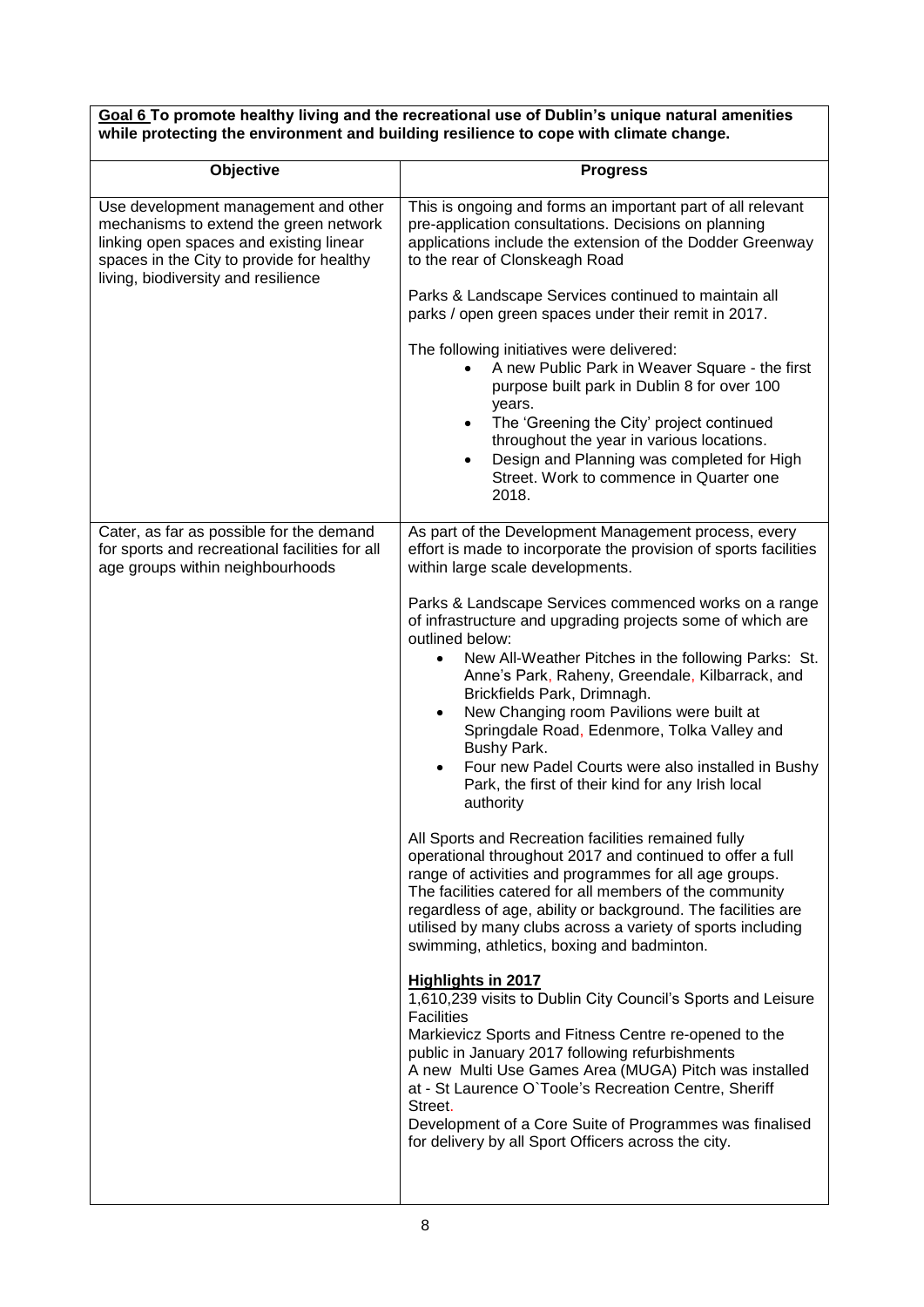|                                                                                                                                                                                          | Programmes were chosen to assist the following groups:<br>Primary School Children<br><b>Under Active Adults</b><br>$\bullet$<br><b>Older Adults</b><br>$\bullet$<br>Adults with intellectual disabilities<br>$\bullet$<br>Adults with mental health difficulties<br>$\bullet$<br>Youth at risk<br>$\bullet$<br>Teenage girls                                                                                                                                                                                                                                                                                                                                                                                                                                                                                                                                                                                                                                                                   |
|------------------------------------------------------------------------------------------------------------------------------------------------------------------------------------------|------------------------------------------------------------------------------------------------------------------------------------------------------------------------------------------------------------------------------------------------------------------------------------------------------------------------------------------------------------------------------------------------------------------------------------------------------------------------------------------------------------------------------------------------------------------------------------------------------------------------------------------------------------------------------------------------------------------------------------------------------------------------------------------------------------------------------------------------------------------------------------------------------------------------------------------------------------------------------------------------|
| Further enhance Dublin Bay as a resource<br>for wildlife, recreation, and natural amenity<br>with economic spinoffs, including Bull<br>Island, the Poolbeg Peninsula and the<br>environs | Dublin Bay has been confirmed as a proposed United<br>Nations Educational, Scientific and Cultural Organisation<br>(UNESCO) Biosphere and is included as such in the<br>Development Plan. The City Council is working with Dublin<br>Port to implement the 'soft edge' approach in the Port<br>Masterplan. The draft SDZ scheme for Poolbeg West<br>makes provision for coastal greenspace.                                                                                                                                                                                                                                                                                                                                                                                                                                                                                                                                                                                                    |
|                                                                                                                                                                                          | The City Council continues to deliver on the objectives<br>contained in The Dublin Bay Biosphere Biodiversity<br>Conservation and Research Strategy 2016 - 2020 which<br>included for 2017 the delivery of educational and<br>awareness activities and events - for example, World<br>Wetlands Day, the Dodder Gathering, the Brent Geese<br>Project and an extension of the Biosphere Discovery Tours<br>Programme.                                                                                                                                                                                                                                                                                                                                                                                                                                                                                                                                                                           |
| Extend the recreational, amenity, cycling<br>and walking potential of Dublin's rivers<br>and canals                                                                                      | During 2017, Parks and Landscape Services worked in<br>conjunction with the Environment and Transportation<br>Department on the policy for the design, development and<br>management of Greenways - pavements shared<br>responsibly by cyclists and other park users.<br>In 2017 options for the design of a cycleway along the River<br>Dodder commenced. Design and construction work on the<br>interface section with the Flood defences commenced in<br>2017. The Liffey cycle route continued to work up options<br>for consideration.<br>Policies/objectives in the Development Plan and LAP/SDZs<br>to extend the 'linear parks' along the city's rivers.<br>Campshires included in the SDZ public realm plan.<br>Part 8 for new cycle and pedestrian route along the banks<br>of the Royal Canal. Detailed design has been completed for<br>Phase 2 and Phase 3 of the Royal Canal Scheme in 2017.<br>Tender is scheduled for early 2018 with construction due to<br>commence in 2018. |
| Extend Sustainable Urban Drainage<br>Systems (SUDS) as opportunities arise<br>throughout the City                                                                                        | The provision of sustainable drainage systems is required<br>as part of all proposed development proposals, and<br>implemented through the Development Management<br>Process.<br>Guidelines for front hardstandings include advice that they<br>should be permeable.<br>During 2017, Water Services continued to report on all<br>Planning Applications and advise the Planning Department<br>on the appropriate decisions to ensure the implementation<br>of Dublin City Council policies in relation to SUDS.<br>An Interdepartmental Group was established in 2017 to<br>ensure the integration of SUDS principles into the earliest<br>stages of the overall design of housing estates, with<br>particular emphasis on DCC owned Housing Lands.<br>The intention, during 2018, is to have this design approach<br>implemented, in the first instance, in O'Devaney Gardens<br>Housing Development.                                                                                         |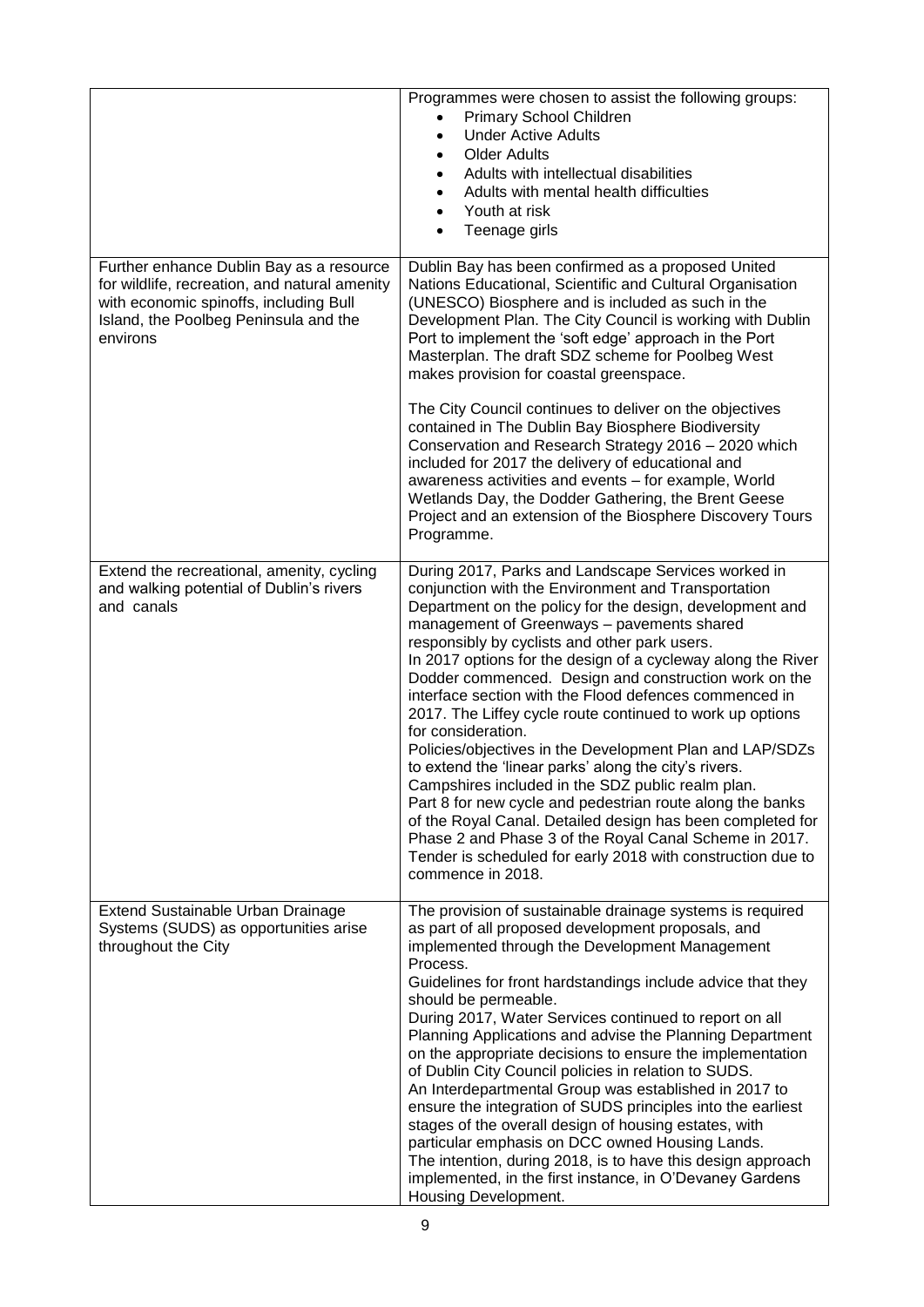|  | A Memorandum of Understanding (MoU) was agreed with<br>Irish Water to allow the necessary cooperation on SUDS<br>and related issues between Dublin City Council and Irish<br>Water<br>Parks & Landscape Services are working with the flood<br>protection office to initiate a number of pilot projects during<br>the coming year. During Bloom 2017 Dublin City Council<br>used the opportunity to display a Sustainable Urban<br>Drainage System within its garden on display. |
|--|----------------------------------------------------------------------------------------------------------------------------------------------------------------------------------------------------------------------------------------------------------------------------------------------------------------------------------------------------------------------------------------------------------------------------------------------------------------------------------|
|--|----------------------------------------------------------------------------------------------------------------------------------------------------------------------------------------------------------------------------------------------------------------------------------------------------------------------------------------------------------------------------------------------------------------------------------------------------------------------------------|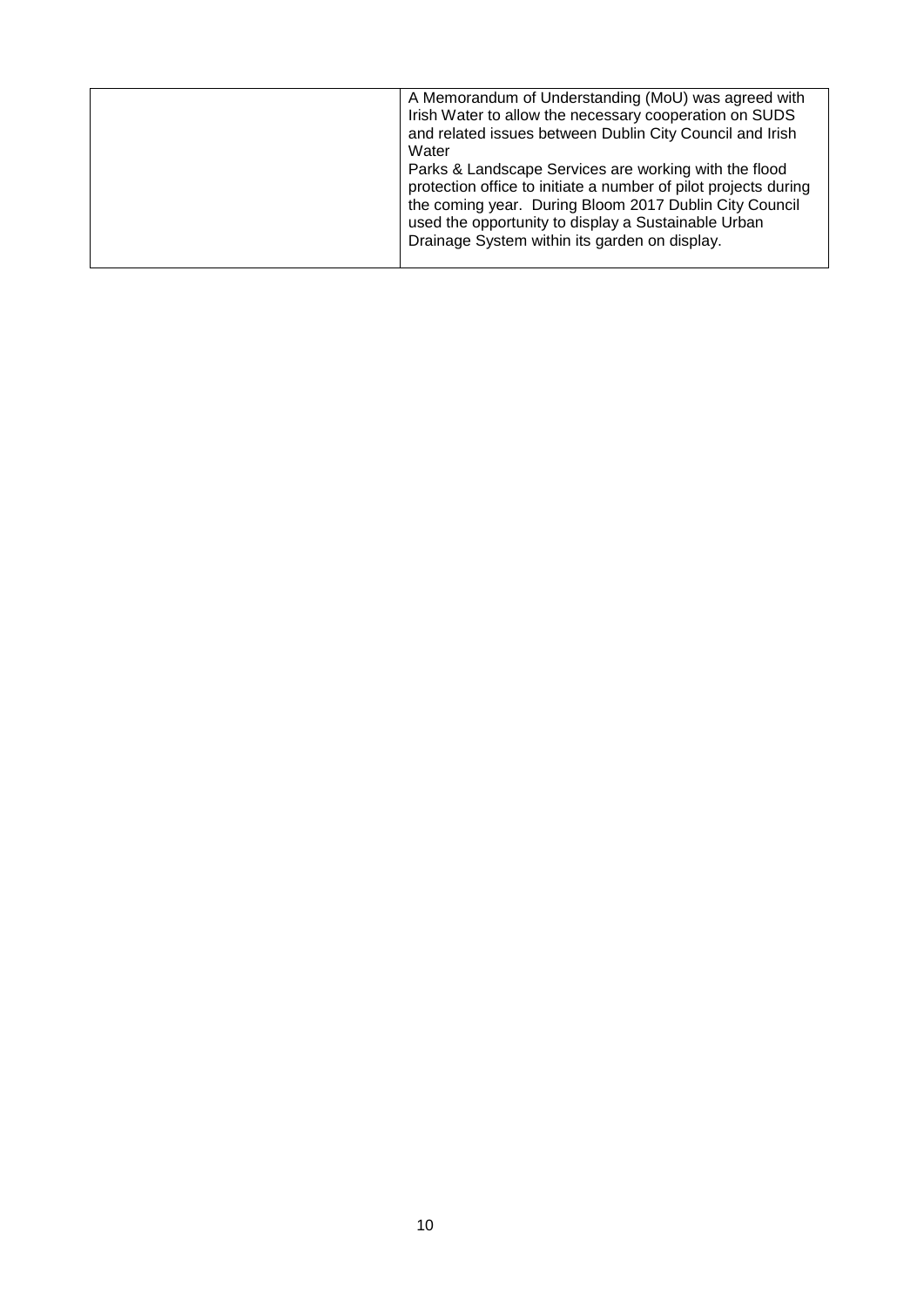### **Goal 7 To develop engaged and active communities in the promotion of social inclusion and healthy living.**

| Objective                                                                                                                                                                                | <b>Progress</b>                                                                                                                                                                                                                                                                                                                                                                                                                                                                        |
|------------------------------------------------------------------------------------------------------------------------------------------------------------------------------------------|----------------------------------------------------------------------------------------------------------------------------------------------------------------------------------------------------------------------------------------------------------------------------------------------------------------------------------------------------------------------------------------------------------------------------------------------------------------------------------------|
| Further develop social capital, active<br>citizenship in city communities through the<br>Public Partnership Network, The Local<br>Economic & Community Plan (LECP) and<br>other measures | Two key documents were implemented under the Dublin<br>City Local Economic and Community Plan (LECP) 2016-<br>2021. An Action Plan for 2017 containing 303 actions<br>under the 12 high level goals and a 2016 end-of-year<br>report detailing progress made on 399 actions. This<br>work was overseen by the Advisory Group which has<br>nominees from the Economic Development and<br>Enterprise Strategic Policy Committee and the Local<br>Community Development Committee (LCDC). |
|                                                                                                                                                                                          | <b>Public Partnership Network (PPN)</b><br>The focus for the PPN is to promote public engagement<br>and participation with decision makers through providing<br>a structure to elect community representatives onto<br>Local Authority Committees. By year end 2017 there<br>were over 650 groups registered with the PPN.                                                                                                                                                             |
|                                                                                                                                                                                          | One of the main functions of the PPN is to provide a<br>nominating structure for the election of community<br>representatives onto Local Authority Committees.<br>Representatives were elected to fill the vacancy on the<br>LCDC (1), and the 3 outstanding vacancies on the<br>Environmental Pillar of the Secretariat.                                                                                                                                                              |
|                                                                                                                                                                                          | The Secretariat, which is the administrative body of the<br>PPN and whose role it is to facilitate, communicate and<br>co-ordinate the functions of the PPN arranged two<br>plenary meetings during 2017. The secretariat met on<br>nine occasions during 2017. There were four active<br>Linkage Groups in 2017; Disability; Environmental; Luke<br>Kelly; Transport.                                                                                                                 |
|                                                                                                                                                                                          | A Memorandum of Understanding between DCC and the<br>PPN was signed. PPN Representatives Charter agreed.                                                                                                                                                                                                                                                                                                                                                                               |
|                                                                                                                                                                                          | Joint submission by 4 Dublin PPN's to the National<br>Planning Framework.                                                                                                                                                                                                                                                                                                                                                                                                              |
|                                                                                                                                                                                          | Training for Secretariat members and PPN<br>Representatives was organised on topics including<br>Effective Meetings and Committee Skills in 2017.                                                                                                                                                                                                                                                                                                                                      |
|                                                                                                                                                                                          | <b>Age Friendly</b><br>In 2017 the 2016 Age Friendly Progress Report was<br>published. The Dublin City Age Friendly Charter was<br>launched and distributed to all DCC Public Offices and<br>Libraries. "Being Age Friendly in Housing and the Public<br>Realm" Training was delivered to DCC Architects,<br>Planners and Housing Staff.                                                                                                                                               |
|                                                                                                                                                                                          | Age Friendly events were organised for Older People<br>across Dublin City to celebrate Social Inclusion. Events<br>such as the Over 55's Open Day, Older Person's Expo,<br>Ballroom of Romance, Over 55's Technology Day were<br>organised throughout the year by the Area Age Friendly<br>Alliance Co-ordinators. In 2017 a key Red Cross group<br>from Bosnia-Herzegovina, Belarus, Moldova & Bulgaria                                                                               |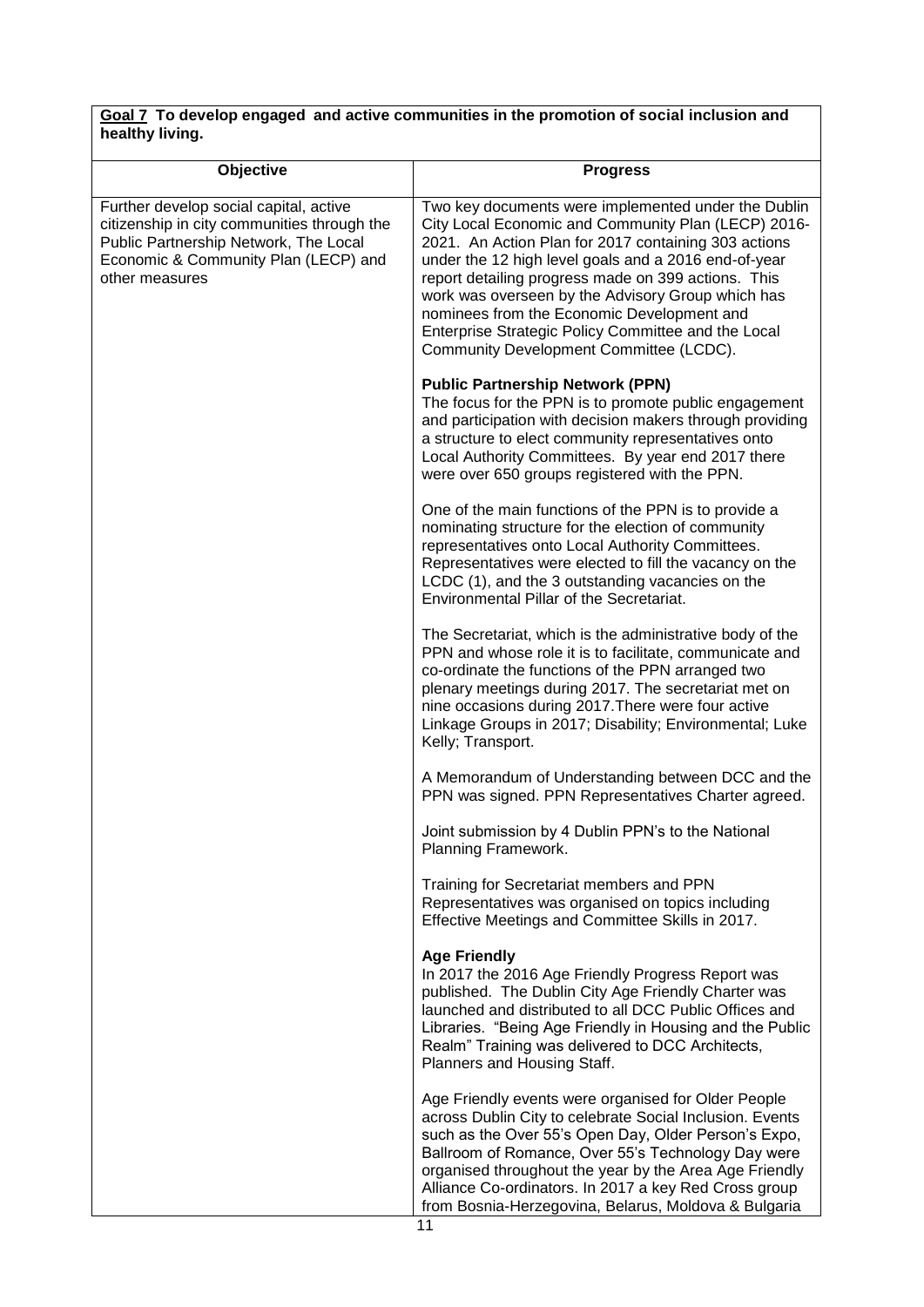|                                                                                              | visited the Dublin City Council Age Friendly Unit to learn<br>more about the Age Friendly Cities & Counties<br>Programme.                                                                                                                                                                                                                                                                                                                                                              |
|----------------------------------------------------------------------------------------------|----------------------------------------------------------------------------------------------------------------------------------------------------------------------------------------------------------------------------------------------------------------------------------------------------------------------------------------------------------------------------------------------------------------------------------------------------------------------------------------|
|                                                                                              | Funding from Healthy Ireland was applied for and<br>granted to the Age Friendly Unit to install indoor bowling<br>for Older People in Inchicore.                                                                                                                                                                                                                                                                                                                                       |
|                                                                                              | 15 Area Age Friendly Alliance meetings and 3 National<br>Age Friendly Programme Manager's meetings took<br>place in 2017. A mid-term review of the Dublin City Age<br>Friendly Strategy 2014-2019 was conducted in<br>November 2017 and a report on the findings has been<br>published.                                                                                                                                                                                                |
|                                                                                              | <b>Dublin City Local Community Development</b><br><b>Committee (LCDC)</b><br>During 2017, the Dublin City Local Community<br>Development Committee (LCDC) met six times,<br>supported by the Community and Social Development<br>Section, and in fulfilment of its statutory obligation under<br>the Local Government Reform Act, 2014.                                                                                                                                                |
|                                                                                              | The LCDC is responsible for the monitoring and review<br>of the nationally-funded Social Inclusion and Community<br>Activation Programme (SICAP) 2015 - 2017 which was<br>delivered by five contracted organisations in five 'Lots'<br>across the City with an overall budget of €5.3 million per<br>annum. In 2017, the LCDC carried out end-of-year 2016<br>and mid-year 2017 reviews.                                                                                               |
|                                                                                              | The LCDC, together with the Economic Development<br>and Enterprise SPC, published the 2017 Annual Plan of<br>the six-year statutory Dublin City Local Economic and<br>Community Plan 2016 - 2021.                                                                                                                                                                                                                                                                                      |
|                                                                                              | The Dublin City LCDC awarded grant funding of €64,500<br>to 68 community and voluntary groups under the<br>Community Facilities Scheme and of €64,500 to one<br>Citywide project under the RAPID scheme. The LCDC<br>was successful in securing €100,000 under the Healthy<br>Ireland Fund for the implementation of local actions<br>corresponding to the objectives of national policy set out<br>in Healthy Ireland, A Framework for Improved Health<br>and Well-Being 2013 - 2025. |
| Support the inclusion of community<br>participation in safety and security at local<br>level | Dublin Fire Brigade (DFB) works closely with the<br>communities to make Dublin City & County a safer place<br>to live, work and visit. Community Fire safety is a key<br>facet of modern fire service operations.                                                                                                                                                                                                                                                                      |
|                                                                                              | In 2017<br>104 pre-incident plans were<br>devised and<br>$\bullet$<br>premises visited and validated<br>Station<br><b>Visits</b><br>organised<br>through<br>local<br>$\bullet$<br>community groups<br>Community Fire Safety campaigns - Halloween,<br>$\bullet$<br>New Years Eve, Smoke Alarm<br>Christmas,<br>Initiative, Message in a Bottle, Fire Safety for<br>Kids, Fire Safety Art Competition, School visits                                                                    |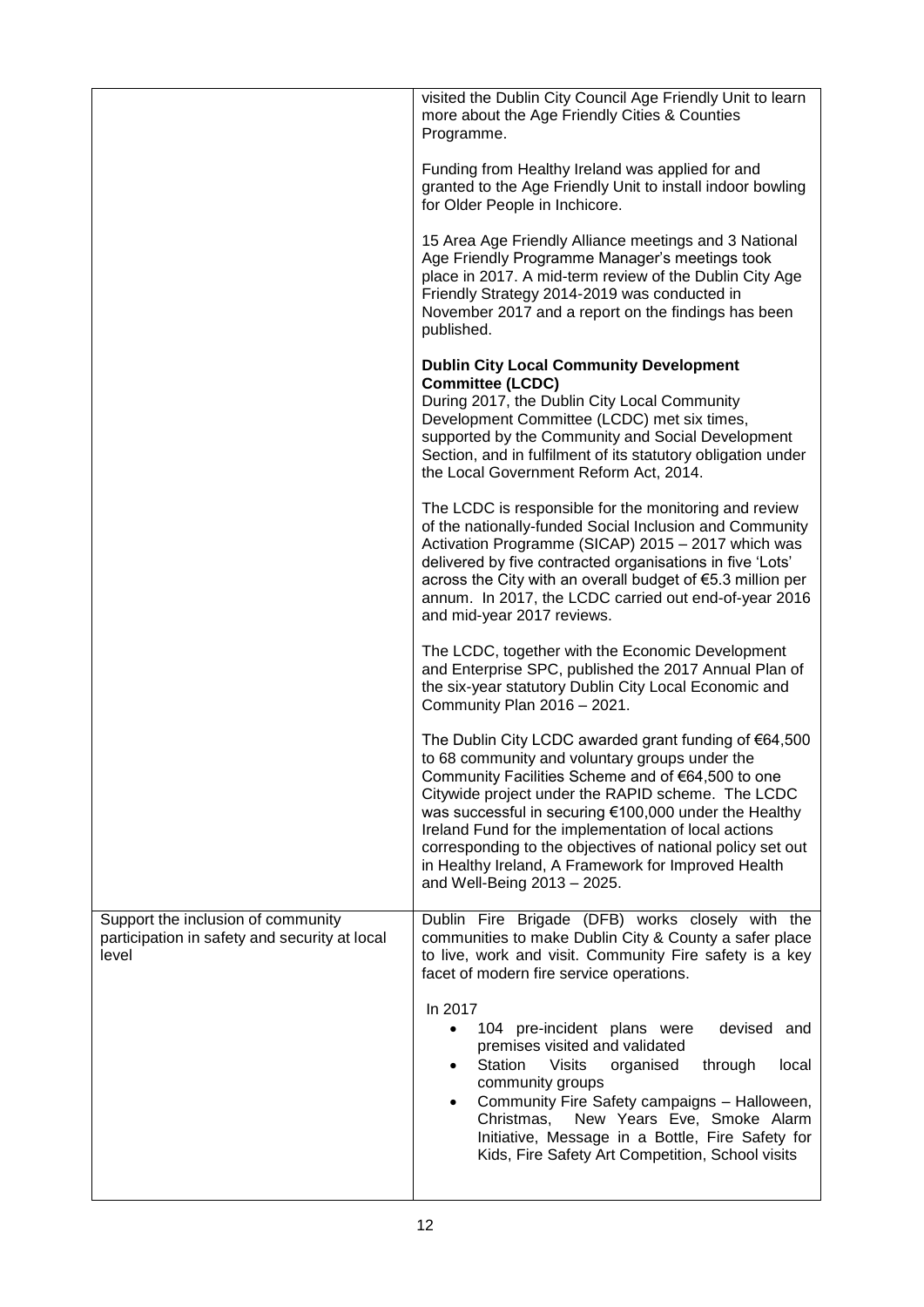|                                                                        | General distribution of fire safety information in<br>Community<br>using<br>all<br>the<br>means<br>of<br>communication i.e. social media, schools, local<br>community centres / projects, media, area<br>offices etc.<br>Traveller site fire safety education<br>and<br>٠<br>inspections<br>20 schools visits which included 1,500 students<br>$\bullet$<br>Working with the Council officials and the Gardai<br>and the RSA in increasing awareness in road<br>safety for cyclists<br>DFB utilises social media platforms, such as Facebook<br>and Twitter, to engage with the public through messages<br>relating to Fire Safety and Incidents attended where Fire<br>Safety and awareness are highlighted. Fire Safety<br>campaigns are also publicised. Both of these social<br>media platforms have grown in popularity with the public<br>and are regarded as an essential process in delivering<br>our Fire Safety message to the community, now and into<br>the future.                                                                                                                                                                                                                                                                                                                                                                                                                                                                                                                                                                                                                                                                                                                                                 |
|------------------------------------------------------------------------|---------------------------------------------------------------------------------------------------------------------------------------------------------------------------------------------------------------------------------------------------------------------------------------------------------------------------------------------------------------------------------------------------------------------------------------------------------------------------------------------------------------------------------------------------------------------------------------------------------------------------------------------------------------------------------------------------------------------------------------------------------------------------------------------------------------------------------------------------------------------------------------------------------------------------------------------------------------------------------------------------------------------------------------------------------------------------------------------------------------------------------------------------------------------------------------------------------------------------------------------------------------------------------------------------------------------------------------------------------------------------------------------------------------------------------------------------------------------------------------------------------------------------------------------------------------------------------------------------------------------------------------------------------------------------------------------------------------------------------|
| Review the strategic framework on<br>integration "Towards Integration" | Work continued on implementing actions contained in<br>the Dublin City Integration Strategy 2016 - 2020 in<br>partnership with a wide variety of groups.<br>Some key actions included:<br>Hosting a City Interfaith Conference highlighting<br>$\bullet$<br>the contribution of faith to civil society in<br>Richmond Barracks in September in<br>collaboration with the Dublin City Interfaith<br>Forum.<br>Supporting "MEASC" a family and community<br>festival celebrating the rich and diverse culture,<br>faith and communities in Dublin in Merrion<br>Square in September.<br>Declaring Dublin a "Welcoming City" at the<br>launch of a month long celebration of social<br>inclusion.<br>Collaborating with Immigrant Council of Ireland<br>$\bullet$<br>and Public Libraries to deliver a Voters'<br>Registration Awareness Promotion workshop to<br>promote awareness of migrants' right to vote in<br>local elections.<br>Supporting the inaugural Human Rights Festival<br>$\bullet$<br>in October celebrating human rights in Dublin<br>with a diverse series of workshops, talks and<br>debates.<br>Supporting Public Libraries in the production of<br>٠<br>"Knowing Dublin"- a guide to Dublin City<br>Council, which contains a strong emphasis on<br>how to vote and why it is so important that<br>citizens use their vote.<br>Continuing to support Dublin City Intercultural<br>$\bullet$<br>Language Services, in the provision of English<br>language classes held in Ballybough Community<br>Centre and the expansion of this service with<br>the opening of a second such facility in St.<br>Catherine's Community Centre, Thomas Street.<br>Extending the multilingual walking tours in the<br>city. |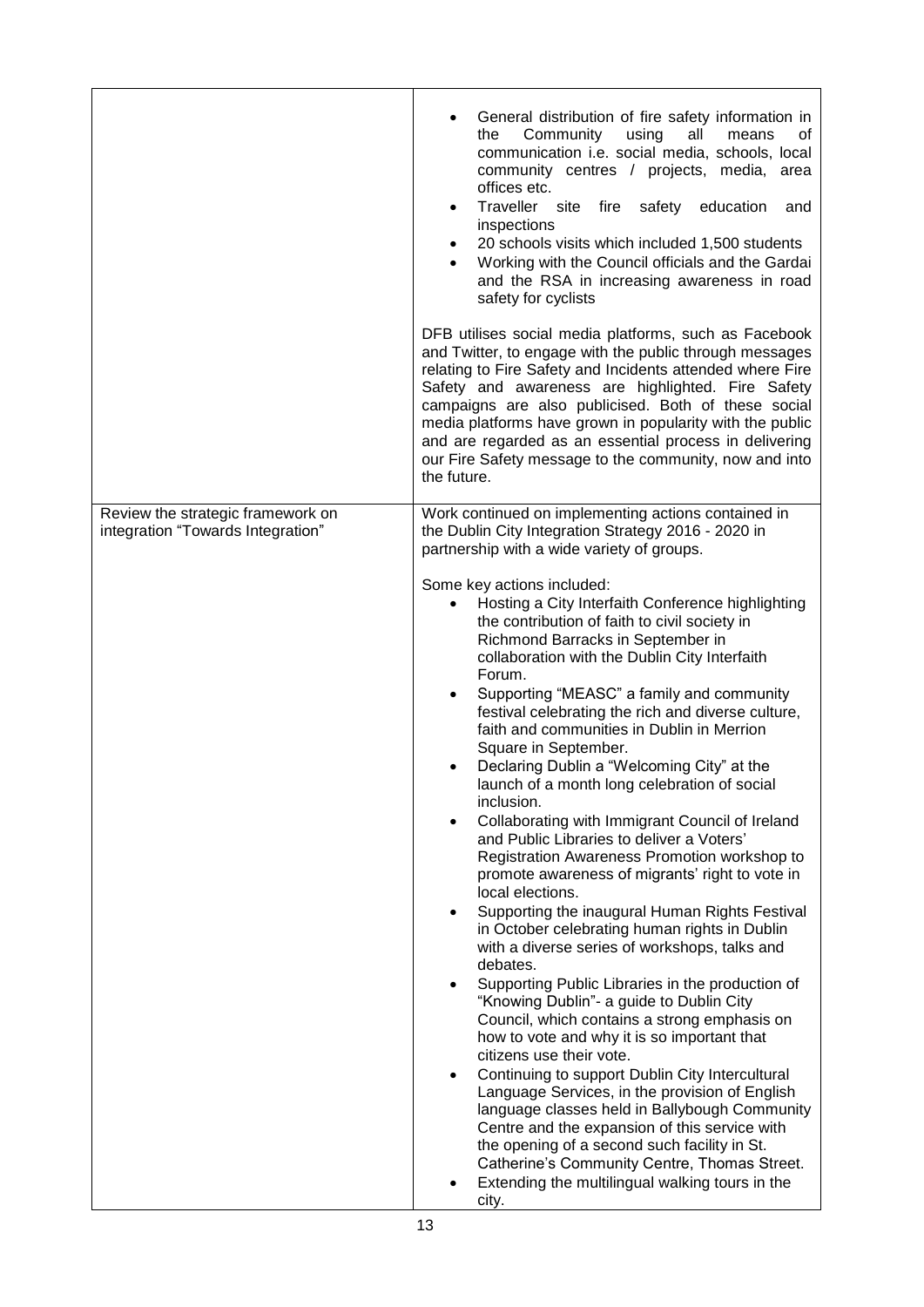| Participate with the relevant other statutory<br>agencies in delivering the National Strategy<br>for children and young people | The Dublin City Comhairle na nÓg topic for 2017 was<br>Youth Homelessness with a focus on Young People in<br>Care. In pursuing this topic members of Comhairle held<br>26 meetings and met organisations such as EPIC<br>(Empowering Young People in Care), Túsla, Dublin<br>Regional Homeless Executive, Focus Ireland, Peter<br>McVerry Trust, Simon Community, SpunOut.<br>Comhairle na nÓg recorded a video entitled "We all                                                        |
|--------------------------------------------------------------------------------------------------------------------------------|-----------------------------------------------------------------------------------------------------------------------------------------------------------------------------------------------------------------------------------------------------------------------------------------------------------------------------------------------------------------------------------------------------------------------------------------------------------------------------------------|
|                                                                                                                                | need support" which they launched at the showcase in<br>Smock Alley Theatre in September, presenting the<br>results of their research to their parents, Councillors,<br>DCC Officials and various organisations dealing with the<br>topic of homelessness. They also launched an After<br>Care Charter outlining six recommendations in relation<br>to the supports that young people require when leaving<br>care.                                                                     |
|                                                                                                                                | During the year Comhairle na nÓg also:<br>Featured on www.dublin.ie and<br>www.thehumansofdublin.ie<br>Went on a team building overnight excursion to<br>$\bullet$<br>Kippure.<br>Took part in a one week intensive youth sailing<br>$\bullet$<br>trip with Sail Training Ireland.<br>Hosted a stand at the youth conference Zeminar<br>- An Education, Empowerment & Wellbeing<br>movement dedicated to GenZ (15-20 yr olds) in<br>the RDS.<br>Spoke about their work on RTE News2Day. |
|                                                                                                                                | Comhairle na nÓg members also consulted with or were<br>consulted by:<br>Poolbeg SDZ<br>$\bullet$<br>Robert Chaskin from NUI Galway on the<br>$\bullet$<br>relationship young people have with politics<br><b>Dublin's Culture Connects</b><br>$\bullet$<br>The Public Participation Network (PPN) co-<br>ordinator on how to engage young people with<br>the PPN                                                                                                                       |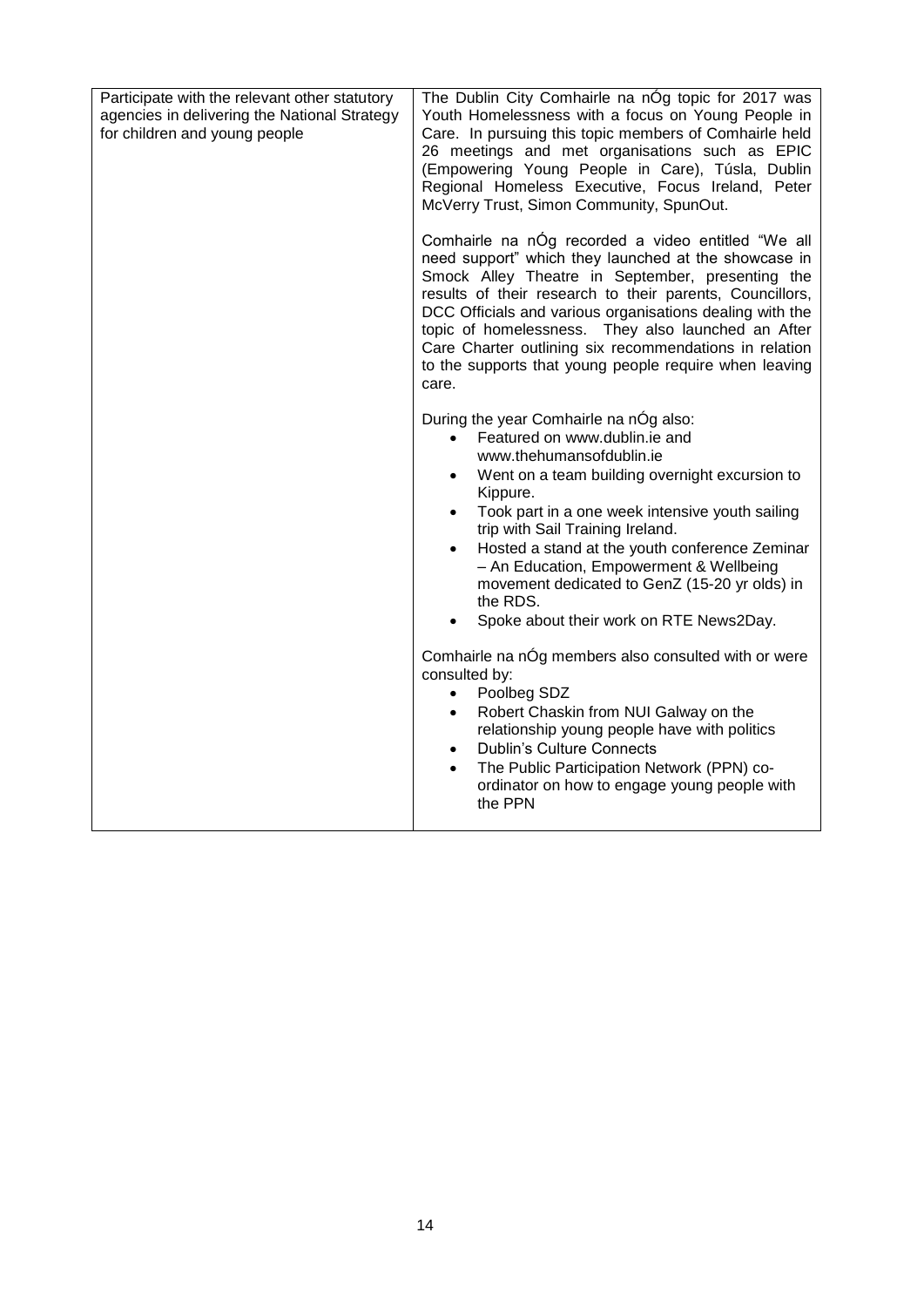| Manage social inclusion policies and<br>protocols through the City Council's network<br>of area offices. | Social Inclusion Celebrations took place over a month-<br>long period in 2017 and began on 14 <sup>th</sup> September with<br>the launch of Dublin "A Welcoming City".                                                                                                                             |
|----------------------------------------------------------------------------------------------------------|----------------------------------------------------------------------------------------------------------------------------------------------------------------------------------------------------------------------------------------------------------------------------------------------------|
|                                                                                                          | Over 20 events and activities took place in communities<br>throughout the city organised and delivered by<br>community groups themselves, including migrant led<br>groups, people with disabilities, Libraries and Dublin City<br>Council's Social Inclusion, Community and Sports<br>Departments. |
|                                                                                                          | The programme included:<br>Drumming workshops in the school for the deaf<br>$\bullet$<br>Multi-activities for adults with mental health<br>$\bullet$<br>difficulties                                                                                                                               |
|                                                                                                          | A campaign to raise awareness in society of<br>challenges and difficulties of "coming out"<br>An education, empowerment and well being<br>$\bullet$<br>conference for 15 - 20 year olds                                                                                                            |
|                                                                                                          | Diwali Festival of Lights<br>$\bullet$                                                                                                                                                                                                                                                             |
|                                                                                                          | A sports day for over 55s<br>$\bullet$                                                                                                                                                                                                                                                             |
|                                                                                                          | A musical tour of Richmond Barracks<br>$\bullet$<br>An intercultural storytelling project and Sightless                                                                                                                                                                                            |
|                                                                                                          | Cinema                                                                                                                                                                                                                                                                                             |
|                                                                                                          | A programme of short radio plays in surround<br>sound for blind and visually impaired people.                                                                                                                                                                                                      |
|                                                                                                          | Social Inclusion Unit also supported a project in the<br>Capuchin Day Centre to provide art classes for children<br>of families availing of the services in the centre.                                                                                                                            |
|                                                                                                          | The "Lets Walk and Talk" series continued in 2017 with<br>18 specialist walks including Jonathan Swift & his<br>Liberties, the Wild Side of the Dodder, Nostalgic<br>O'Connell St., Romantic Dublin, and weekly walks in<br>Irish, Spanish and French.                                             |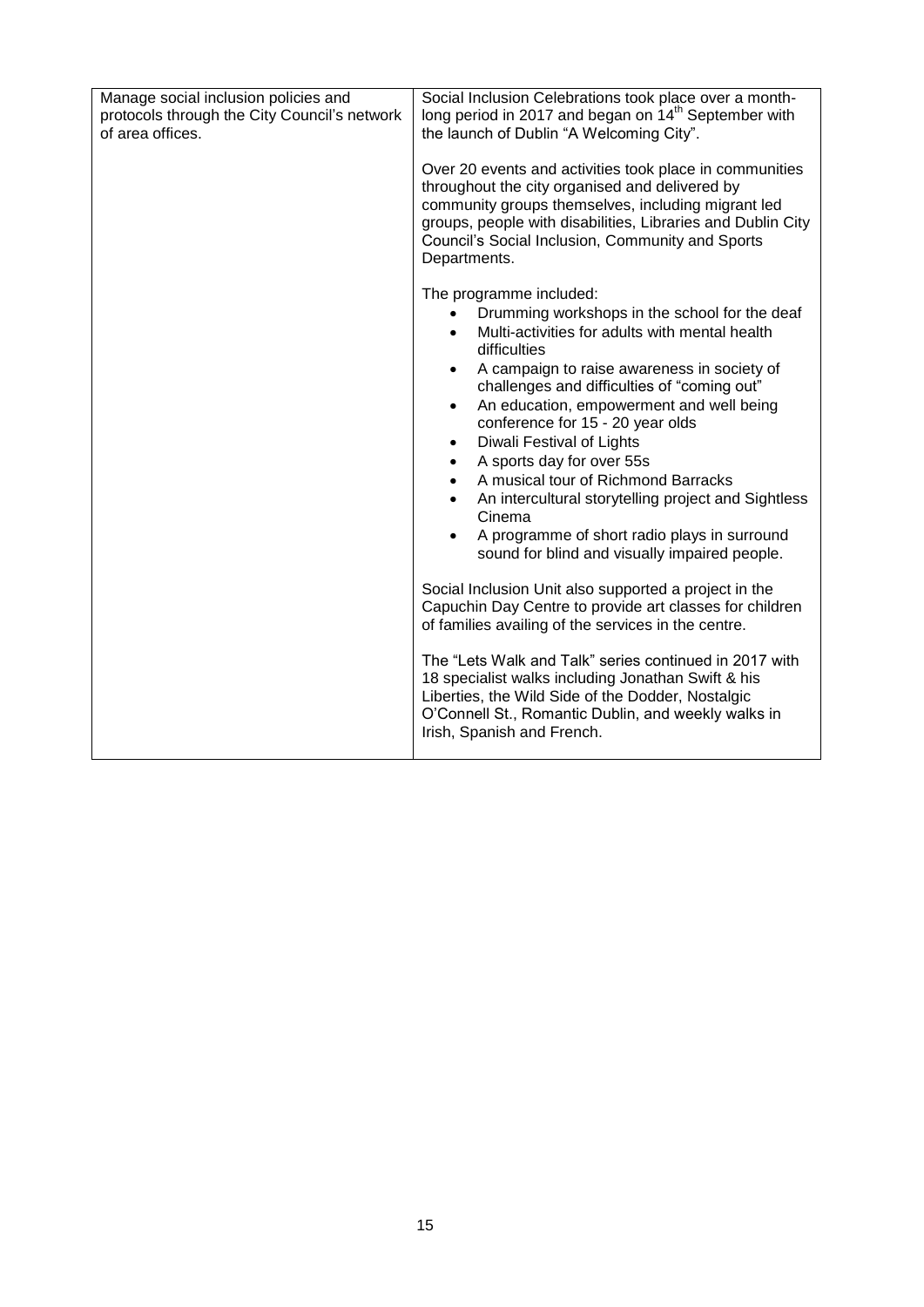# **The Place to Be**

For visitors, business people and our citizens, the Council's ambition is that Dublin delivers the very best of infrastructure, facilities and events while nurturing our heritage and traditions with the ambition of continuing to be the preferred city in Europe.

| Goal 1<br>To promote tourism, sport and recreation and attract, manage and support major events and a<br>range of activities for the City. |                                                                                                                                                                                                                                                                                                                                                                                                                                                                         |
|--------------------------------------------------------------------------------------------------------------------------------------------|-------------------------------------------------------------------------------------------------------------------------------------------------------------------------------------------------------------------------------------------------------------------------------------------------------------------------------------------------------------------------------------------------------------------------------------------------------------------------|
| Objective                                                                                                                                  | <b>Progress</b>                                                                                                                                                                                                                                                                                                                                                                                                                                                         |
| Work with tourism organisations to<br>promote Dublin City as a major tourist<br>attraction                                                 | Dublin City Council continued to grow a successful, tourism<br>focused partnership with Fáilte Ireland in 2017, particularly on<br>the delivery of the world class Bram Stoker, St. Patrick's and<br>New Year's Festivals. This partnership also continued to<br>focus on the promotion of the City through the "Dublin $- A$<br>Breath of Fresh Air" brand.                                                                                                            |
|                                                                                                                                            | A number of other events and festivals that aim to generate<br>economic and tourism benefits for Dublin City were also<br>supported in 2017 through event funding and co-ordination.<br>These events included:                                                                                                                                                                                                                                                          |
|                                                                                                                                            | The Dublin City Marathon<br><b>Tradfest and Milwaukee Irish Music Festival</b><br>$\bullet$<br>City Spectacular - Street Performance Festival<br>٠<br><b>Dublin International Film Festival</b><br>$\bullet$<br>Battle for the Bay - Kite Surfing Festival<br>٠<br><b>Bloomsday Festival</b><br>٠<br>Hotter than July - World Music Festival<br>Riverfest<br>$\bullet$<br>Bloom in the Park<br>Music Town<br>$\bullet$                                                  |
|                                                                                                                                            | Environment & Transportation Department were actively<br>involved with Waterways Ireland and Irish Water and the<br>Department of Housing, Planning and Local Government<br>(DHPLG) to improve the amenity value - and resultant<br>potential to host water based events - of the Grand Canal<br>Basin as part of Dublin City Council's "Water Animation<br>Strategy" for the Docklands.                                                                                |
| Support and facilitate an integrated<br>programme of arts development, cultural<br>festivals and events                                    | Dublin City Council's City Arts Plan 2014-2018 sets out the<br>purpose and areas of work of the Dublin City Arts Office; it<br>outlines a commitment that the Arts Office and Dublin City<br>Council 'will foster a shared responsibility for culture and the<br>arts, with a focus on three areas of work: assisting public<br>access to the arts, facilitating artists' development and<br>enriching the cultural experience of the city'.                            |
|                                                                                                                                            | Listed below are some of the programmes and projects that<br>were delivered by the Arts Office in 2017:<br>Opera in the Open - 4 events.<br>$\bullet$<br>The Chinese New Year's Festival - 32 events.<br>$\bullet$<br>The Musictown Festival - 15,000 people attended 50<br>events<br>The International Literature Festival Dublin - 9,800<br>people attended 70 events.<br>39 Artists exhibited in the Lab Gallery<br>Interesting and Weird at the same time (IAWATST) |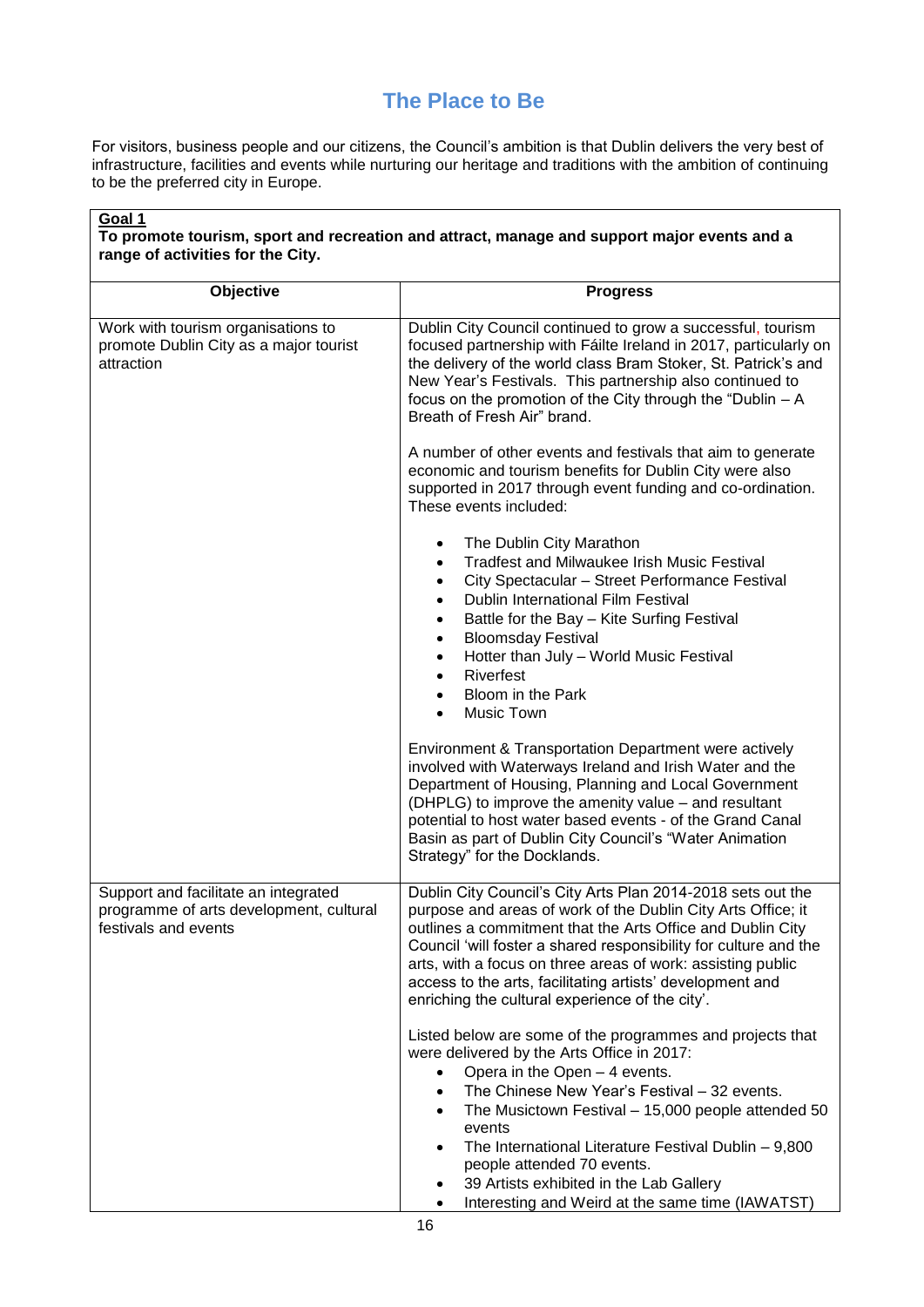| art show at the LAB in association with the Office of<br>Public Works (OPW) was curated by children from<br>the North East Inner City and toured nationally and<br>Northern Ireland<br>Artists Residences: St. Patrick's Lodge, 6 and 7<br>$\bullet$<br>Albert Cottages and 9 Wooden Buildings.<br>Incubation Space Award for 5 Research and<br>$\bullet$<br>Development collaborations that involved Music,<br>Children's Art in Libraries Programme - 500 children<br>participated<br>Culture Night Dublin - 330 venues, 450 events.<br>$\bullet$<br>Supported the Public Arts Programme through the<br>care and maintenance of Dublin City's public art<br>collection.<br>172,000 visitors heard the Voices of Memory sound<br>installation by Christine Kubisch in the War Memorial<br>Gardens commissioned by Dublin City Council and<br>the Goethe-Institut Ireland.                                                                                                  |
|-----------------------------------------------------------------------------------------------------------------------------------------------------------------------------------------------------------------------------------------------------------------------------------------------------------------------------------------------------------------------------------------------------------------------------------------------------------------------------------------------------------------------------------------------------------------------------------------------------------------------------------------------------------------------------------------------------------------------------------------------------------------------------------------------------------------------------------------------------------------------------------------------------------------------------------------------------------------------------|
|                                                                                                                                                                                                                                                                                                                                                                                                                                                                                                                                                                                                                                                                                                                                                                                                                                                                                                                                                                             |
| <b>Dublin City Gallery The Hugh Lane delivered 916</b><br>Education events, which were attended by 18,500<br>participants. A new addition to the programme was<br>international electronica act Dopplerefekt, who performed to<br>a full house. The Gallery programmed events around Easter<br>and Christmas, with workshops delivered on the mid-term<br>and summer holidays for young people. A six week<br>programme was delivered for young people in the Sherriff<br>Street Area, also a collaboration with the Foundations<br>Project, which engaged young homeless children (this is<br>ongoing). Adult lectures and drawing classes were well<br>attended. New links were forged with the New Communities<br>Project in Hill Street and Larkin Community College. 4 High<br>profile exhibitions were programmed (two Irish Artists and<br>two international artists). A collaboration with ICI New York -<br>"The Ocean After Nature" - drew significant audiences. |
| <b>Libraries</b><br>The programmes publicised in the spring, autumn and<br>summer brochures linked to national & city-wide themed<br>programmes.                                                                                                                                                                                                                                                                                                                                                                                                                                                                                                                                                                                                                                                                                                                                                                                                                            |
| 31,537 people attended 858 events in branch libraries and<br>other venues                                                                                                                                                                                                                                                                                                                                                                                                                                                                                                                                                                                                                                                                                                                                                                                                                                                                                                   |
| Spring 2017 in Dublin City Public Libraries continued to focus<br>on the Dublin Remembers: Is Cuimhin Linn programme,<br>which aims to make history accessible and enjoyable for all.<br>In 2017 we remembered the First World War, with a<br>programme of talks complementing the Assembly Memorial<br>Chairs, a five-year touring exhibition commemorating<br>casualties of the war.                                                                                                                                                                                                                                                                                                                                                                                                                                                                                                                                                                                      |
| The Bealtaine programme in May 2017 was part of a<br>nationwide programme of creativity. The theme of 2017's<br>programme was 'All Together Now'.                                                                                                                                                                                                                                                                                                                                                                                                                                                                                                                                                                                                                                                                                                                                                                                                                           |
| The Summer Reading Programme provided a wide ranging<br>programme of family & children events on story-reading, art &<br>craft and music workshops.                                                                                                                                                                                                                                                                                                                                                                                                                                                                                                                                                                                                                                                                                                                                                                                                                         |
| Heritage Week and Dublin Festival of History remained a<br>cornerstone in our programme for the Autumn with interesting                                                                                                                                                                                                                                                                                                                                                                                                                                                                                                                                                                                                                                                                                                                                                                                                                                                     |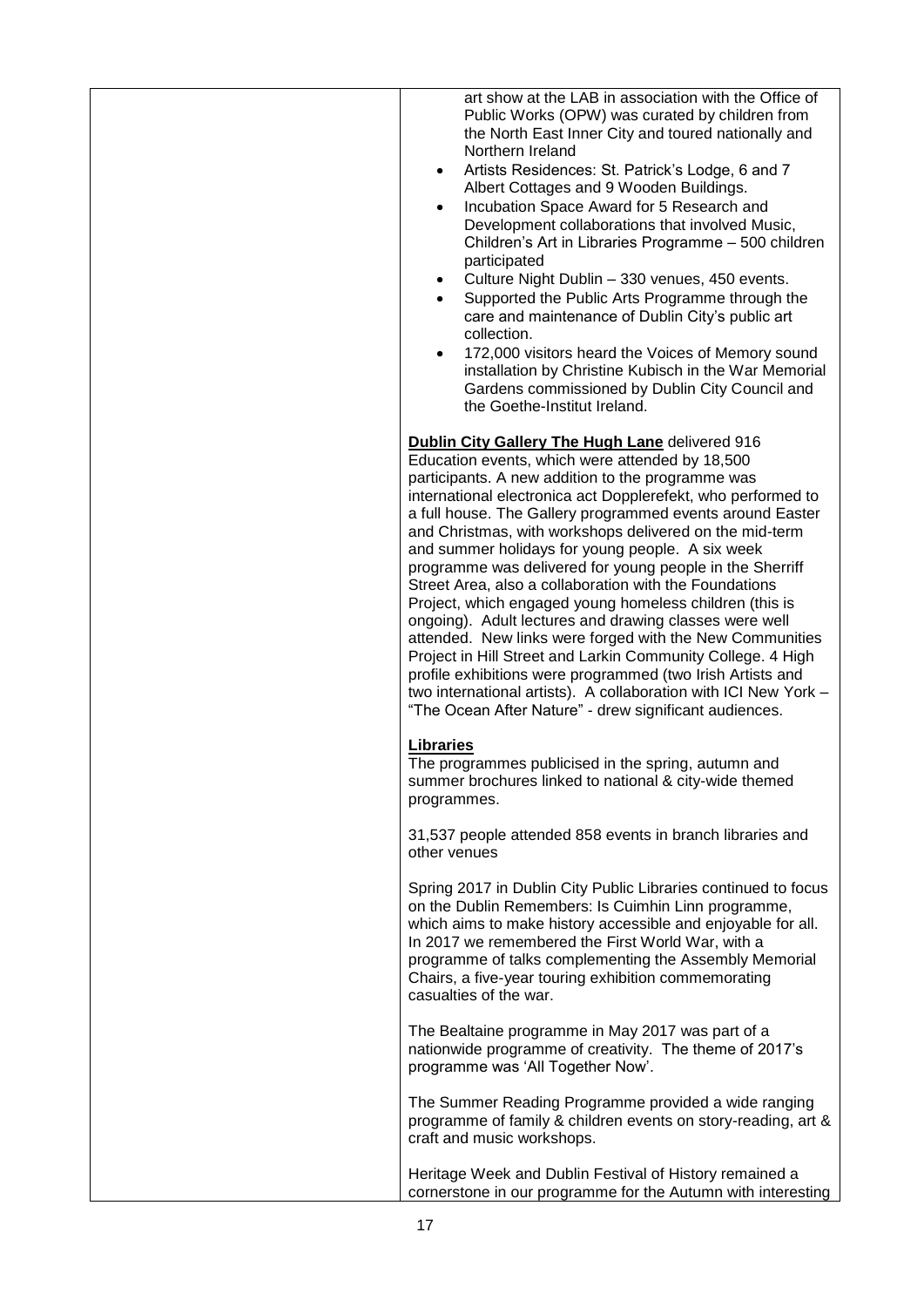|                                                             | talks and discussions.<br>In October Libraries marked the centenary of the Russian<br>Revolution. The City Archives lunchtime series at City Hall<br>explored the impact of the revolution on Ireland.<br>In November Libraries paid homage to city writer and satirist,<br>Jonathan Swift with an exhibition for his 350 <sup>th</sup> anniversary.<br>Conversation Cafes and creative writing workshops in<br>association with Fighting words again proved popular with<br>audiences during spring.<br>Libraries liaised with the Arts Office to co-ordinate Children's<br>Art in libraries ensures children experience a holistic<br>perspective to their surroundings via dance, theatre, art and<br>music. During 2017 Coolock Library became a creative hub<br>for Children's Art in Libraries.<br>16,000 people availed of free language learning facilities in<br>the Central Library. |
|-------------------------------------------------------------|------------------------------------------------------------------------------------------------------------------------------------------------------------------------------------------------------------------------------------------------------------------------------------------------------------------------------------------------------------------------------------------------------------------------------------------------------------------------------------------------------------------------------------------------------------------------------------------------------------------------------------------------------------------------------------------------------------------------------------------------------------------------------------------------------------------------------------------------------------------------------------------------|
|                                                             |                                                                                                                                                                                                                                                                                                                                                                                                                                                                                                                                                                                                                                                                                                                                                                                                                                                                                                |
| Actively bid for and seek out major events<br>for the City. | Dublin City Council was involved and partnered the bid for<br>the Women's Rugby World Cup in Ireland in 2017 and is now<br>part of the team preparing to host the EURO 2020 games in<br>Dublin.                                                                                                                                                                                                                                                                                                                                                                                                                                                                                                                                                                                                                                                                                                |
|                                                             | In April 2017 it was announced that after a successful bid to<br>host the Velo-city 2019 cycling conference, led by Dublin City<br>Council, that the event would be held in Dublin in June 2019.                                                                                                                                                                                                                                                                                                                                                                                                                                                                                                                                                                                                                                                                                               |
|                                                             | The Velo-city conference series is the European Cyclists'<br>Federation (ECF) annual global cycling summit organised by<br>the ECF and selected host cities. Velo-city conferences are<br>widely considered as the premier international cycling<br>conferences and serve as an opportunity to influence<br>decision makers and act as an information platform.                                                                                                                                                                                                                                                                                                                                                                                                                                                                                                                                |
|                                                             | The conferences seek to improve the policies, planning and<br>provision of infrastructure for cycling and the daily use of the<br>bicycle in an urban environment. The conferences<br>traditionally involve representatives from a wide variety of<br>associations, universities, companies, non-governmental<br>organisations, as well as social agents and policy-makers.                                                                                                                                                                                                                                                                                                                                                                                                                                                                                                                    |
|                                                             | The conferences naturally attract those with an interest in<br>cycling, but also those involved in the area of technology,<br>health, behavioural change, urban and infrastructure policies,<br>mobility and those involved in transport generally.                                                                                                                                                                                                                                                                                                                                                                                                                                                                                                                                                                                                                                            |
|                                                             | The conference should bring a large number of delegates to<br>Dublin and should prove a great opportunity for the promotion<br>of cycling in the city as well.                                                                                                                                                                                                                                                                                                                                                                                                                                                                                                                                                                                                                                                                                                                                 |
| Create a new City sports and wellbeing<br>partnership       | Dublin City Sport & Wellbeing Partnership launched its<br>inaugural Strategy, STRIDE: 2017 - 2020, on the 20 <sup>th</sup> of<br>February 2017. The strategy is progressive and ambitious<br>and sets out 16 initiatives and 26 actions under the following<br>strategic goals:<br>Places and Spaces<br>$\bullet$<br>Programmes and Services<br>Promoting Sport and Inspiring People<br><b>Good Practice</b>                                                                                                                                                                                                                                                                                                                                                                                                                                                                                   |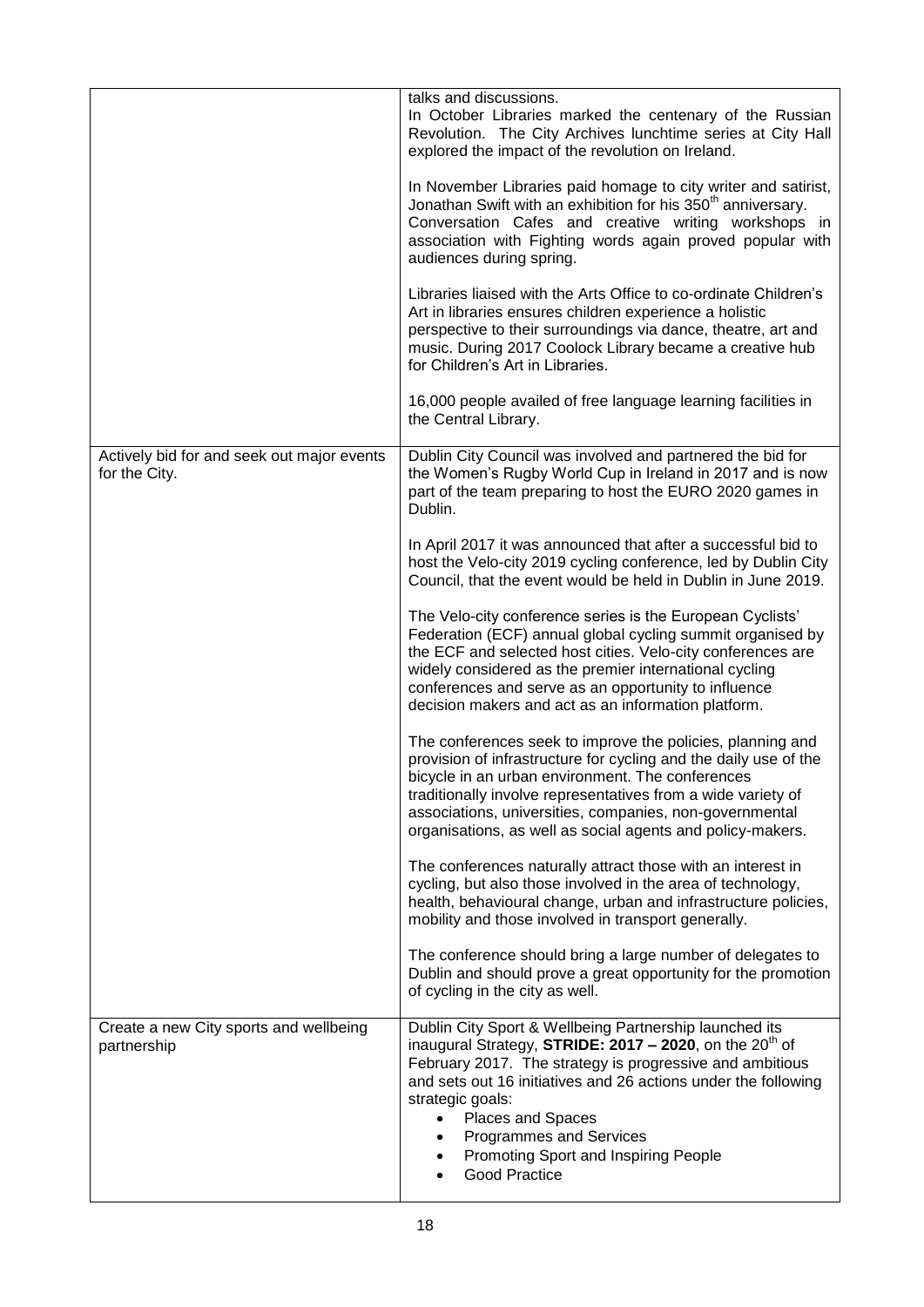|                                                                       | Strategic Goal 2, Programmes and Services, was a key<br>priority for the Partnership in 2017. A suite of core<br>programmes was developed in line with key priorities of the<br>National Physical Activity Plan for Ireland and in collaboration<br>with the team of 18 Sport Officers who engaged in 2 days of<br>facilitated workshops. Implementation of the programmes<br>citywide began in summer 2017 targeting the following key<br>target groups:<br><b>Under Active Adults</b><br>People with Disabilities<br><b>Older Adults</b><br>Primary School Children<br><b>Teenage Girls</b><br>$\bullet$<br>Youth at Risk<br>Strategic Goal 4, Good Practice, was also prioritised in 2017.<br>Training, communication and delivery of services by third<br>parties were all addressed. |
|-----------------------------------------------------------------------|-------------------------------------------------------------------------------------------------------------------------------------------------------------------------------------------------------------------------------------------------------------------------------------------------------------------------------------------------------------------------------------------------------------------------------------------------------------------------------------------------------------------------------------------------------------------------------------------------------------------------------------------------------------------------------------------------------------------------------------------------------------------------------------------|
| Develop and enhance relationships with<br>other international cities. | The International Relations Unit continued to maintain and<br>enhance relationships with twin cities and those with whom<br>we have co-operation agreements.                                                                                                                                                                                                                                                                                                                                                                                                                                                                                                                                                                                                                              |
|                                                                       | Lord Mayor Brendan Carr visited Nice at the request of the<br>French Ambassador to launch their Spring Carnival, the first<br>public event since the terrorist attack in 2016. He also<br>travelled to Jerusalem in May to promote the Dublin City<br>Interfaith Charter. Cllr. Paul McAuliffe deputised for the Lord<br>Mayor at the 4 <sup>th</sup> Asia/Europe meeting in Lisbon in May which<br>focussed on three areas: mobility and environmental<br>sustainability; innovation and entrepreneurship; inclusion &<br>interculturalism.                                                                                                                                                                                                                                              |
|                                                                       | During 2017 International Relations:                                                                                                                                                                                                                                                                                                                                                                                                                                                                                                                                                                                                                                                                                                                                                      |
|                                                                       | Cultivated the relationship with Russia, signing an<br>enhanced MoU with Moscow in February and<br>collaborated on a round table forum on the theme<br>"Moscow and Dublin - opportunities and potential for<br>business relations, tourism and education".                                                                                                                                                                                                                                                                                                                                                                                                                                                                                                                                |
|                                                                       | Co-operated with a B2B Irish-Russian Trade Mission<br>in March in Clontarf Castle and hosted a delegation<br>to the city in July.                                                                                                                                                                                                                                                                                                                                                                                                                                                                                                                                                                                                                                                         |
|                                                                       | Lord Mayor Brendan Carr led a trade and cultural<br>mission to San José in March accompanied by the<br>President and CEO of Dublin Chamber, 5 small<br>Dublin businesses, City Councillors and officials.<br>The schedule included business breakfasts with San<br>José city officials and Chamber of Commerce, seven<br>site visits including ones to LinkedIn and Facebook,<br>the Spirit of Ireland awards ceremony, a workshop in<br>the San José Stage Company and a visit to the<br>Sacred Heart Community Centre.                                                                                                                                                                                                                                                                  |
|                                                                       |                                                                                                                                                                                                                                                                                                                                                                                                                                                                                                                                                                                                                                                                                                                                                                                           |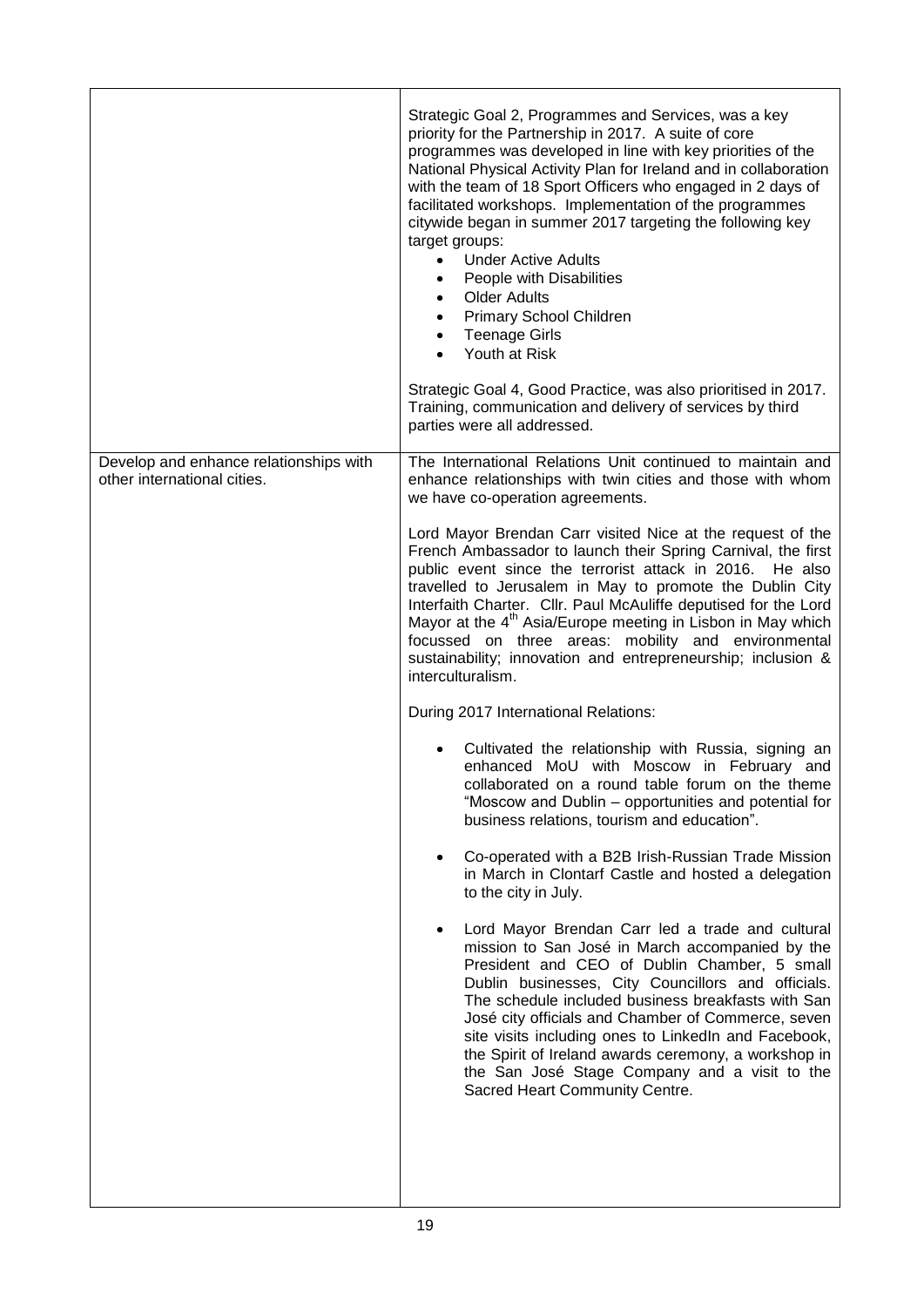| Enhanced the Masters scholarship arrangement with<br>San José State University by welcoming a Masters<br>music student from San José to Dublin for a 3 month<br>study period in DCU (Dublin City University) followed<br>by a 4 month internship in the Arts Office.<br>The 7 <sup>th</sup> DCU masters Science student went from<br>Dublin to San José under a similar arrangement. |
|--------------------------------------------------------------------------------------------------------------------------------------------------------------------------------------------------------------------------------------------------------------------------------------------------------------------------------------------------------------------------------------|
| Hosted a photographic exhibition by San José<br>professional photographers in the Civic Offices for a<br>month, followed by its tour of certain city libraries.                                                                                                                                                                                                                      |
| Ardmhéara Mícheál Mac Donncha signed a new<br>Friendship Agreement with Dublin, Ohio in August.                                                                                                                                                                                                                                                                                      |
| The Chief Executive, Owen Keegan welcomed his<br>counterpart from Belfast City Council for a business<br>meeting to discuss small business support initiatives,<br>international relations activities, Brexit, economic<br>monitor, tourism promotion and their bid for<br>European Capital of Culture and the Lord Mayor<br>participated in a conference in Belfast.                |
| Collaborated with the library service in preparing a<br>video message for Montreal who were celebrating<br>Bloomsday and with Dublin Chamber to welcome a<br>high level delegation from Beijing to Dublin in June.                                                                                                                                                                   |
| Worked with the Smart Dublin team on a business<br>conference in City Hall in May for Smart Tech<br>businesses from Budapest who were in Dublin for<br>Future scope.                                                                                                                                                                                                                 |
| Welcomed 9 delegations to the city in 2017 including<br>ones from Hamburg, Shanghai, South Korea, all<br>wishing to study various aspects of life and business<br>in Dublin.                                                                                                                                                                                                         |
| Supported six international business conferences to<br>the city                                                                                                                                                                                                                                                                                                                      |
|                                                                                                                                                                                                                                                                                                                                                                                      |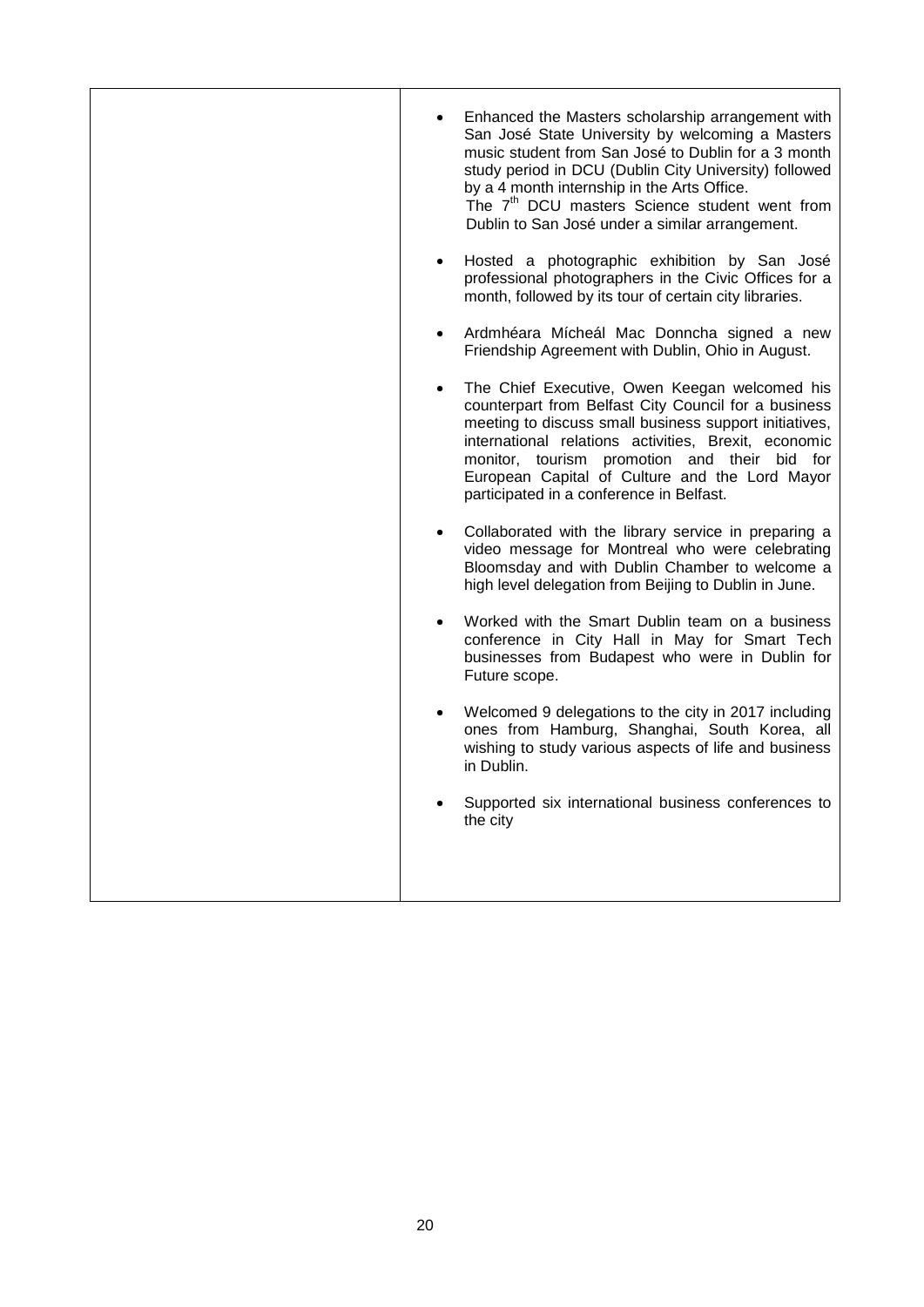### **To achieve the right balance between nurturing the City's unique natural and built heritage and creating new places through quality urban design.**

| Objective                                                                                                                                                                                                                                                                                                             | <b>Progress</b>                                                                                                                                                                                                                                                                                                                                                                                                                                                                                                                            |
|-----------------------------------------------------------------------------------------------------------------------------------------------------------------------------------------------------------------------------------------------------------------------------------------------------------------------|--------------------------------------------------------------------------------------------------------------------------------------------------------------------------------------------------------------------------------------------------------------------------------------------------------------------------------------------------------------------------------------------------------------------------------------------------------------------------------------------------------------------------------------------|
| Re-energise the North and South<br>Georgian cores of the City through the<br>introduction of new and adaptable uses<br>that are sympathetic to the character of<br>the area.                                                                                                                                          | The Living City Initiative which has been reviewed and<br>updated continues to be promoted. The Planning Department<br>has established a 'one stop shop' to assist applicants. A<br>study of suitable templates for adaptation of Georgian houses<br>is being finalised.                                                                                                                                                                                                                                                                   |
| Continue the expansion of the city centre<br>area eastwards to the Docklands, and<br>westwards through the arc from<br>Grangegorman to the Heuston Quarter.                                                                                                                                                           | Work progressed during 2017:<br>Grangegorman Campus is being implemented with<br>facilities for 1000 students on site<br>Construction has commenced on the new Children's<br>$\bullet$<br>Hospital<br>The D8 Health & Innovation Corridor has been<br>$\bullet$<br>established<br>A masterplan has been prepared for the<br>$\bullet$<br>redevelopment of O'Devaney Gardens<br>The Docklands SDZ, which provides for 300,000sqm<br>plus commercial space and 2600 residential units, is<br>being implemented by a dedicated planning unit. |
| Strengthen the radial streets of the city by<br>new uses of upper floors, and infill<br>development.                                                                                                                                                                                                                  | Radial streets continue to be strengthened through<br>development management, Living City initiative and Public<br>Realm initiatives.                                                                                                                                                                                                                                                                                                                                                                                                      |
| Extend the successful "Urban Village"<br>model to create similar thriving centres in<br>the new, developing areas of the city.                                                                                                                                                                                        | New urban villages, e.g. Ashton Gate, are included in the<br>LAP's plus Clongriffin/Belmayne, Pelletstown & Cherry<br>Orchard in the longer term. Local Environmental<br>Improvement Plans (LEIPs) are included in the Development<br>Plan for existing villages.                                                                                                                                                                                                                                                                          |
| Create a more fine-tuned response to<br>building height in relation to context and<br>place making for the city.                                                                                                                                                                                                      | Development management teams continue to implement the<br>City Development Plan policy on height.                                                                                                                                                                                                                                                                                                                                                                                                                                          |
| To promote the re-use of empty or under-<br>used ground or upper floor space in the<br>existing building stock by ensuring that<br>issues relating to planning, fire safety,<br>disabled access, heritage, conservation,<br>commercial rates and environmental<br>health are communicated in an integrated<br>manner. | Dublin City Council provides a 'one stop shop' approach to<br>the Living City Initiative involving planning, conservation,<br>disabled access, Building Regulations (Fire Access), in order<br>to attract more people to live in the city.                                                                                                                                                                                                                                                                                                 |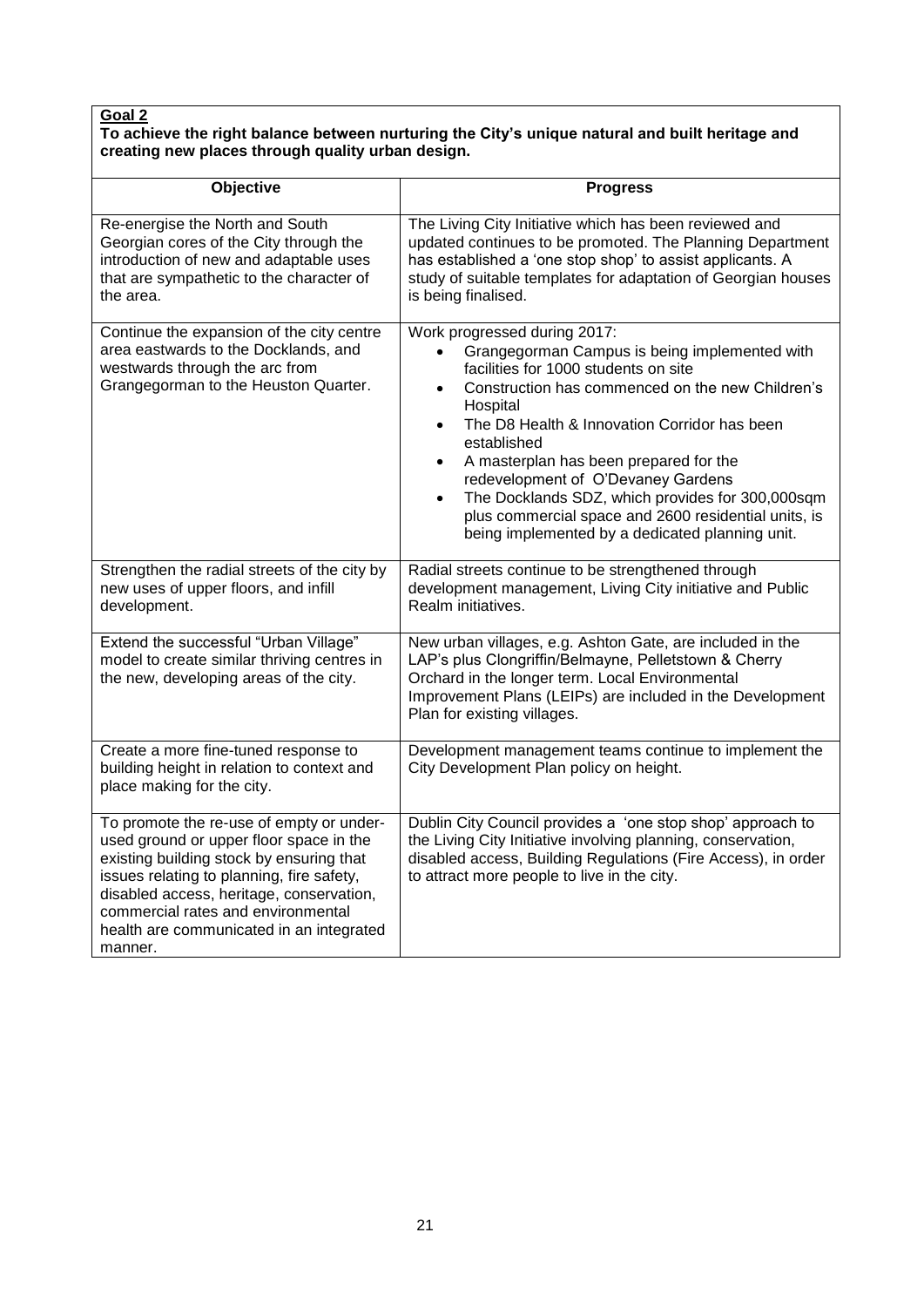### **To develop and maintain the road, street and public domain network to the highest international standards whilst maintaining the integrity of the city's unique heritage.**

| Objective                                                                                                                                                                                                                            | <b>Progress</b>                                                                                                                                                                                                                                                                                                                                                                                                                                                                                                                                                                                                                                                                                                                                                                                                                                                                                                                                                                                                                                                                                                                                                                                                                                                                                                                                                                                                                                                                                                                                                                                                                                                                                                                                                                                                                |
|--------------------------------------------------------------------------------------------------------------------------------------------------------------------------------------------------------------------------------------|--------------------------------------------------------------------------------------------------------------------------------------------------------------------------------------------------------------------------------------------------------------------------------------------------------------------------------------------------------------------------------------------------------------------------------------------------------------------------------------------------------------------------------------------------------------------------------------------------------------------------------------------------------------------------------------------------------------------------------------------------------------------------------------------------------------------------------------------------------------------------------------------------------------------------------------------------------------------------------------------------------------------------------------------------------------------------------------------------------------------------------------------------------------------------------------------------------------------------------------------------------------------------------------------------------------------------------------------------------------------------------------------------------------------------------------------------------------------------------------------------------------------------------------------------------------------------------------------------------------------------------------------------------------------------------------------------------------------------------------------------------------------------------------------------------------------------------|
| Target capital works towards enhancing<br>the city's infrastructure and provide<br>sufficient resources for major public<br>domain works, optimising annual grant<br>funding and allocating resources for<br>maximum cost efficiency | Works are prioritised by senior management in the 2018-<br>2020 Capital Works Programme.<br>Works are ongoing within the Grafton St. Quarter<br>$\bullet$<br>since 2013 funded by DCC Levies.<br>Chatham St./Harry St. scheme is currently under<br>$\bullet$<br>construction<br>Clarendon St./Row is at Detailed Design - funded by<br>$\bullet$<br><b>DCC</b> levies<br>Blackhorse Ave - substantial completion<br>٠<br>Thomas St. Environs - substantial completion<br>$\bullet$<br>LUAS Associated schemes - e.g. Cathedral St.<br>$\bullet$<br>Sackville Street - funded by DCC Levies<br>Dodder Bridge - funded by National Transport<br>$\bullet$<br>Authority (NTA) 50%, Local Infrastructure Housing<br>Activation Fund (LIHAF) 37.5%& DCC 12.5 %Levies<br>Belmayne Main Street scheme - funded by LIHAF<br>75% & DCC Levies 25%                                                                                                                                                                                                                                                                                                                                                                                                                                                                                                                                                                                                                                                                                                                                                                                                                                                                                                                                                                                      |
|                                                                                                                                                                                                                                      | <b>Implementation of District Heating Project (Develop</b><br><b>Business Strategy)</b><br>The Dublin District Heating System (DDHS) has progressed<br>in 2017 with the following achievements:<br>New District Heating (DH) infrastructure installed at<br>new road at Point Campus in Docklands<br>Liaison with developers ensuring new developments<br>are 'District Heating enabled'<br>Worked with Codema who produced three<br>documents aimed at investigating and confirming the<br>financial viability of the DDHS which include (1)<br>Techno-Economic Feasibility Analysis (2) Detailed<br>Financial Appraisal (3) Draft Market Research Report<br>and Communications Strategy<br>Advertised a tender notice for the engagement of a<br>$\bullet$<br>Consultant for the completion of a 'Delivery of<br>Business Model and Engineering Review'<br>Held DDHS Workshop with civic and state<br>stakeholders working in the industry and which<br>resulted in the establishment of a DH workgroup as<br>below.<br>Setting up of National DH Working Group with the<br>٠<br>Department of Communication, Climate Action and<br>Environment (DCCAE) and other Government<br>Department officials<br>Attendance at and winning of the international DH<br>Award at Celsius Smart Cities ceremony for start-up<br>DH projects.<br>Held five DDHS Steering Group meetings<br>$\bullet$<br>Two reports to the Environment Strategic Policy<br>$\bullet$<br>Committee (SPC)<br>Commissioned independent financial advisor to<br>$\bullet$<br>complete an investigation into funding options in<br>relation to access to the infrastructure finance market<br>and project risks relating to same. This resulted in<br>initial communication with and a request being sent<br>to the European Investment Bank (EIB) for funding |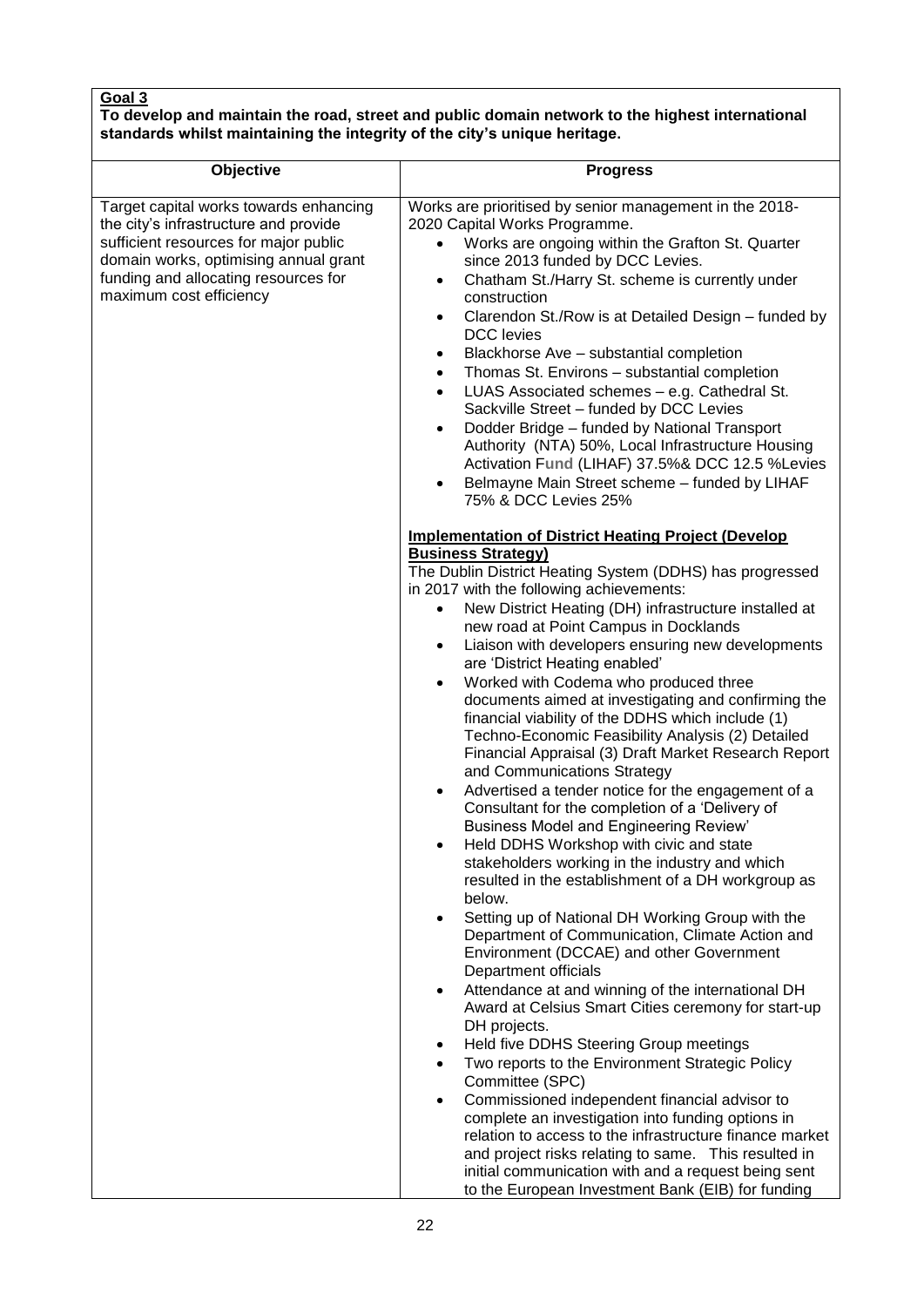|                                                                                                                                                             | Liaison with crucial stakeholders such as National<br>Treasury Management Agency (NTMA) / Transport<br>Infrastructure Ireland (TII) / Dublin Port Company /<br><b>Dublin Smart Cities</b><br>Liaison with DCC projects such as Dodder Bridge<br>Parks and Landscaping Capital projects completed during<br>2017:<br>Weaver Square - New Public Park<br>$\bullet$<br>Rockfield Park - Upgrade of Tennis Courts and all-<br>weather training area<br>Bushy Park - Upgrade of Tennis Courts / New<br>$\bullet$<br>Pavilion / Padel Courts<br>All-Weather Pitches at Greendale, Trinity Leisure<br>Centre, St. Anne's Park Raheny, Brickfield Park<br>Drimnagh<br>New Changing room Pavilions were built at<br>Springdale Road Edenmore, Tolka Valley Finglas<br>South<br>Outdoor Gyms at the following Parks: Mellowes,                                                                                                                                                                                                                                                                                                                                                                                                                                                                                                                                                                                                                                                                                                                                                                                                                                                                                |
|-------------------------------------------------------------------------------------------------------------------------------------------------------------|-----------------------------------------------------------------------------------------------------------------------------------------------------------------------------------------------------------------------------------------------------------------------------------------------------------------------------------------------------------------------------------------------------------------------------------------------------------------------------------------------------------------------------------------------------------------------------------------------------------------------------------------------------------------------------------------------------------------------------------------------------------------------------------------------------------------------------------------------------------------------------------------------------------------------------------------------------------------------------------------------------------------------------------------------------------------------------------------------------------------------------------------------------------------------------------------------------------------------------------------------------------------------------------------------------------------------------------------------------------------------------------------------------------------------------------------------------------------------------------------------------------------------------------------------------------------------------------------------------------------------------------------------------------------------------------------------------|
| Prioritise works to ensure best value                                                                                                                       | Poppintree, Griffith, Ellenfield and Martin Savage.<br>Works are prioritised in the 2018-2020 Capital Works                                                                                                                                                                                                                                                                                                                                                                                                                                                                                                                                                                                                                                                                                                                                                                                                                                                                                                                                                                                                                                                                                                                                                                                                                                                                                                                                                                                                                                                                                                                                                                                         |
| maintenance for the city's infrastructure<br>and to ensure the city's road, footpath and<br>cycling network is maintained to the<br>highest safety standard | Programme. All Utility Service Providers are requested to<br>upgrade or replace their existing services during the re-<br>construction of roads & streets. Pavements are constructed<br>with high quality materials to current design standards and a<br>10 year moratorium is applied against any new works being<br>undertaken by Utility Service Providers (except for<br>emergencies) on all completed road & street works.                                                                                                                                                                                                                                                                                                                                                                                                                                                                                                                                                                                                                                                                                                                                                                                                                                                                                                                                                                                                                                                                                                                                                                                                                                                                     |
| Significantly improve pedestrian and<br>walking facilities in the city                                                                                      | The Dublin Wayfinding system is monitored on an ongoing<br>basis to ensure that it provides a useful service to visitors to<br>the city. Tender awarded in 2016 for the maintenance,<br>upkeep and extension of finger panels and to<br>investigate new locations in urban villages in Dublin.<br>The construction of the Chatham Street/Harry Street Area<br>Improvement scheme commenced in Sept. 2017 & this will<br>have flush wall to wall granite paving and wider footpaths<br>when complete. The existing red brick paving has fallen into<br>a state of disrepair and will be removed & replaced with new<br>granite paving as part of the scheme.<br>The Part 8 planning approval was granted for the Clarendon<br>St. /Clarendon Row scheme in Oct. 2017.<br>The detailed design has just commenced on this scheme.<br>This scheme will have flush paving at some locations & wider<br>footpaths over the full length of the scheme to facilitate larger<br>volumes of pedestrian & shoppers expected to use the<br>Grafton St. Qtr.<br>The Part 8 planning application is currently out to public<br>consultation for Cathedral Street/Sackville Place since<br>Dec.2017. This scheme involves the provision of flush wall to<br>wall granite paving and wider footpaths over both streets to<br>provide for the expected heavier footfall on these streets as a<br>result of the new Luas Cross City service.<br>Implement City Centre study proposals with regards to<br>College Green, Liffey Cycle Route, footpath widening, traffic<br>reduction, improvement of bus priority.<br>Ensure Luas Cross City (LCC) works efficiently to link the<br>walking routes in the city centre. |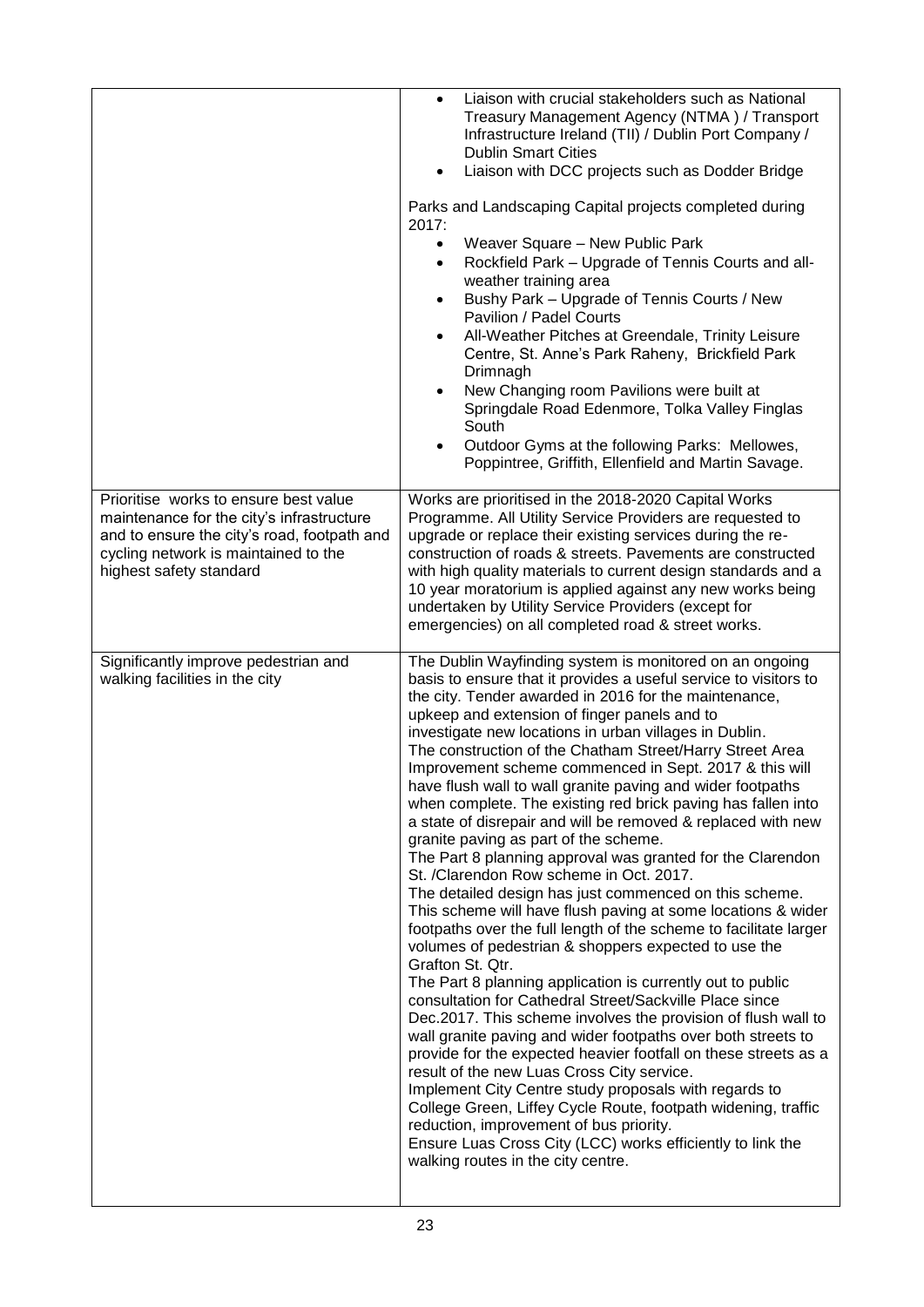|                                                                                                                                   | Designs for the North and South Quays were developed and<br>implemented.                                                                                                                                                                                                                                                                                                                                                                                                                                                                                                                                                                                                                                                                                                                                                                                                                                                                                                                                                                                                                                                                                                                                                                                                                                                                                                                                                                                                                                                                                                    |
|-----------------------------------------------------------------------------------------------------------------------------------|-----------------------------------------------------------------------------------------------------------------------------------------------------------------------------------------------------------------------------------------------------------------------------------------------------------------------------------------------------------------------------------------------------------------------------------------------------------------------------------------------------------------------------------------------------------------------------------------------------------------------------------------------------------------------------------------------------------------------------------------------------------------------------------------------------------------------------------------------------------------------------------------------------------------------------------------------------------------------------------------------------------------------------------------------------------------------------------------------------------------------------------------------------------------------------------------------------------------------------------------------------------------------------------------------------------------------------------------------------------------------------------------------------------------------------------------------------------------------------------------------------------------------------------------------------------------------------|
|                                                                                                                                   | The relevant College Green proposals contained within the<br>City Centre study have been brought forward as part of the<br>application which was lodged with An Bord Pleanála in May<br>2017. The application lodged with An Bord Pleanála included<br>An Environmental Impact Assessment of the proposals and<br>the design proposals for College Green took full account of<br>its unique heritage                                                                                                                                                                                                                                                                                                                                                                                                                                                                                                                                                                                                                                                                                                                                                                                                                                                                                                                                                                                                                                                                                                                                                                        |
| Introduce a Transportation Asset<br>Management System (TAMS)                                                                      | The implementation of the TAMS system has progressed well<br>in 2017. All modules are now live and all sections of the<br>Environment and Transportation Department that were due<br>for rollout under the project are now using the System. This<br>includes; Road Maintenance Services, Road Design and<br>Construction, Traffic Admin and Management and Public<br>Lighting Services. The System is being used to record and<br>manage Service Requests within each of these Sections and<br>progress the Council's response to each through inspections<br>and works management that may be required. The System<br>is currently interfaced with the CRM (Customer Relationship<br>Management) system for Road Maintenance Services only<br>and this will be expanded within 2018 to cover all sections<br>using the System. The System is also being used by Road<br>Maintenance Services to manage pavement condition<br>through the use of an incorporated Pavement Management<br>System and the completion of Machine Road Condition<br>surveys to facilitate same. While all modules are now live,<br>there continues a "bedding in" and review period with<br>feedback from Staff using the System and the closing out of<br>snagging issues. The focus of the project is now moving<br>from one of implementation to Support and during 2017 a<br>Support Plan for dealing with User queries, data<br>management, system enhancements and upgrades and the<br>establishment of a TAMS Support Unit was drafted and will<br>be reviewed and put in place in 2018. |
| Manage and improve the city's street<br>furniture service in a well-designed<br>manner that enhances people's city<br>experience. | All public realm improvement schemes are designed in<br>consultation with DCC and Landscape Architects e.g.<br>Chatham Street/Harry Street is currently under construction<br>and includes the provision of new seating, protective bollards<br>and trees at a number of locations.<br>The Part 8 planning application for Cathedral Street &<br>Sackville Place is currently out to Public Consultation and                                                                                                                                                                                                                                                                                                                                                                                                                                                                                                                                                                                                                                                                                                                                                                                                                                                                                                                                                                                                                                                                                                                                                                |
|                                                                                                                                   | has been designed in consultation with Landscape Architects<br>to provide new seating, protective bollards and tree planting<br>where space allows.                                                                                                                                                                                                                                                                                                                                                                                                                                                                                                                                                                                                                                                                                                                                                                                                                                                                                                                                                                                                                                                                                                                                                                                                                                                                                                                                                                                                                         |
| Manage necessary road openings in a<br>manner that minimises disruption to the<br>city.                                           | Ensure Roadworks control system continues to function<br>effectively.<br>All works by utilities on public roads require licensing by<br>Dublin City Council.<br>In the course of 2017 some 11,181 individual licences were<br>granted by the Council subject to conditions. All sites were<br>monitored by the Council's Roadworks Control Unit and<br>appropriate action was taken where breaches of licence<br>conditions occurred. This work is ongoing.                                                                                                                                                                                                                                                                                                                                                                                                                                                                                                                                                                                                                                                                                                                                                                                                                                                                                                                                                                                                                                                                                                                 |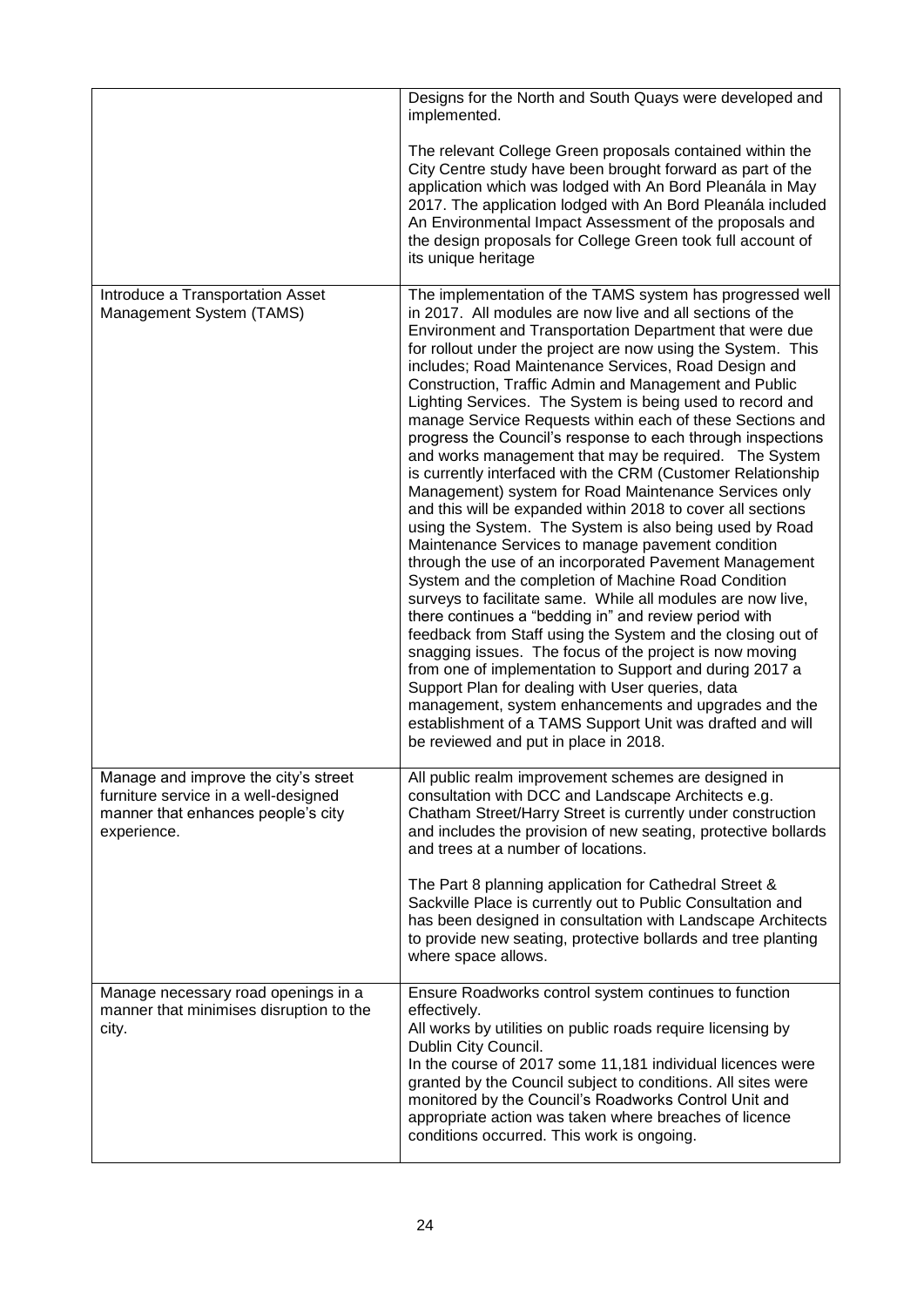#### **Goal 4 To manage and promote City Parklands and support the development of biodiversity measures and projects.**

| Objective                                                                                                                  | <b>Progress</b>                                                                                                                                                                                                                                                                                                                                                                                                                                                                                                                                                                                                                                                                                                                     |
|----------------------------------------------------------------------------------------------------------------------------|-------------------------------------------------------------------------------------------------------------------------------------------------------------------------------------------------------------------------------------------------------------------------------------------------------------------------------------------------------------------------------------------------------------------------------------------------------------------------------------------------------------------------------------------------------------------------------------------------------------------------------------------------------------------------------------------------------------------------------------|
|                                                                                                                            |                                                                                                                                                                                                                                                                                                                                                                                                                                                                                                                                                                                                                                                                                                                                     |
| Achieve best sustainable practice in the<br>management of the natural environment,<br>including city parks and open spaces | The Green Flag is awarded in recognition of achieving quality<br>standards for the sustainable management of Parks and<br>recreation facilities. It promotes high horticultural and<br>environmental standards and is a benchmark for excellence<br>in park management based on acknowledged international<br>best practice.<br>The award scheme is administered here by An Taisce.<br>Dublin City Council was successful in retaining the Green<br>Flag status in five of our City Parks - Blessington Street<br>Basin, Bushy Park, Markievicz Park, Poppintree Park and St.<br>Anne's Park.                                                                                                                                       |
| Bring greater animation and attraction to<br>parks in the City through events, markets<br>and recreational activities      | A total of 404 applications for Events and Activities in the<br>Parks were received during 2017.                                                                                                                                                                                                                                                                                                                                                                                                                                                                                                                                                                                                                                    |
|                                                                                                                            | The following is a breakdown of the types of events that took<br>place:<br>70 - Photo Shoots<br>10 - Festivals<br>53 - Sporting Events<br>16 - Weddings<br>$\bullet$<br>74 - Filming<br>$\bullet$<br>26 - Charity Events<br>10 - Arts & Culture<br>52 - Commercial<br>89 - Community & Family<br>4 - Music<br>Parks & Landscape Services also:<br>manage Pitch & Putt Clubs, Golf Clubs and Tennis<br>Clubs at various locations throughout the City<br>attracting over 35,000 customers during the Season<br>January - October 2017.<br>manage over 250 football pitches located in the City<br>Parks, used by local Soccer, GAA and Rugby clubs.                                                                                  |
| Proactively seek out opportunities to<br>develop additional recreational and<br>sporting facilities in the City            | The Sports and Recreation Section continued to upgrade<br>existing facilities.<br>Markievicz Sports and Fitness centre re-opened<br>$\bullet$<br>following refurbishments.<br>New 11 a side all-weather facility Irishtown<br>New Dance Studio in St. Catherine's<br>Sports Capital Programme 2017<br>Dublin City Council's Sports Section applied for funding for a<br>number of projects under the Department of Transport,<br>Tourism and Sports 2017 Sports Capital Programme. In total<br>the City Council was provisionally awarded approximately<br>€843,000 in funding to complete these projects. The monies<br>will be used for a variety of new sports equipment and the<br>redevelopment of existing sports facilities. |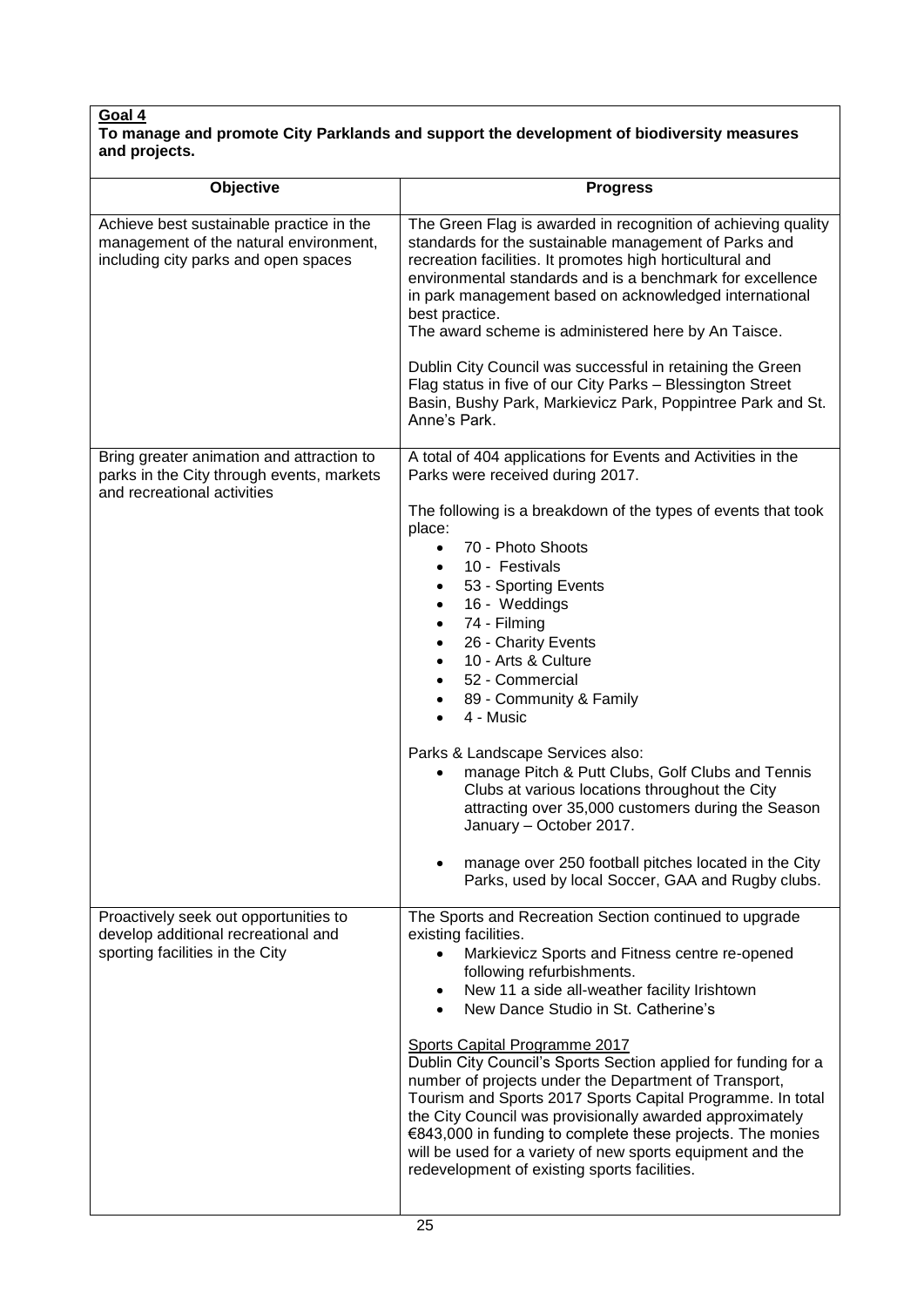|                                                                                                                        | Furthermore, Dublin City Council applied in tandem with a<br>variety of other sporting clubs to help them avail of the Sports<br>Capital Programme. Entities such as Tennis Ireland and<br>Cherry Orchard Equine Centre received funding on the basis<br>of joint applications with the City Council's Sports Section.<br>In addition Parks and Landscaping services completed many<br>new projects in 2017 including;<br>Weaver Square New Public Park<br>New Pavilions at various locations<br>• Padel Courts in Bushy Park                                                                                                                                                                                                                                                                                                                                                                                                                                                                                                                                                                                                                                                                                                                                               |
|------------------------------------------------------------------------------------------------------------------------|-----------------------------------------------------------------------------------------------------------------------------------------------------------------------------------------------------------------------------------------------------------------------------------------------------------------------------------------------------------------------------------------------------------------------------------------------------------------------------------------------------------------------------------------------------------------------------------------------------------------------------------------------------------------------------------------------------------------------------------------------------------------------------------------------------------------------------------------------------------------------------------------------------------------------------------------------------------------------------------------------------------------------------------------------------------------------------------------------------------------------------------------------------------------------------------------------------------------------------------------------------------------------------|
| Continue to implement the Biodiversity<br>Plan 2015 - 2020                                                             | Parks and Landscaping highlights of the year under the<br><b>Biodiversity Plan include:</b><br>The Dodder Gathering which took place over the<br>weekend $31^{st}$ March $-2^{nd}$ April and attracted large<br>crowds exploring the natural wonders of the river<br>Dodder.<br>Facilitation of the annual Coastwatch Survey along the<br>length of Dollymount Strand during September and<br>October to assess the area for litter, pollution, coastal<br>erosion and biodiversity.<br>Engaged throughout the year with many schools as part<br>of the Brent Geese Project and this involved several<br>field trips and outdoor classroom activities. We were<br>joined by BirdWatch Ireland, members of the<br>communities, Eco UNESCO and local scouting<br>organisations.<br>Local Community Hubs have been identified at East<br>Wall Water Sports Centre and Ballyfermot Library.<br>These hubs will be used for interpreting the City's<br>Biodiversity.<br>The continuation of:<br>The volunteer programme<br>Survey and management of protected species in areas<br>of conservation value<br>Engaging stakeholders as part of the Dublin Bay<br>Biosphere, Dublin Mountains Partnership, the Water<br>Framework Directive and the Regional Green<br>Infrastructure |
| Develop messages and awareness to<br>counter problems caused by anti-social<br>behaviour and dog fouling in city parks | The City Parks Superintendent and members of his team sit<br>on a sub-committee as part of the City's Joint Policing<br>Committee to discuss and address issues of anti-social<br>behaviour in our Parks.                                                                                                                                                                                                                                                                                                                                                                                                                                                                                                                                                                                                                                                                                                                                                                                                                                                                                                                                                                                                                                                                   |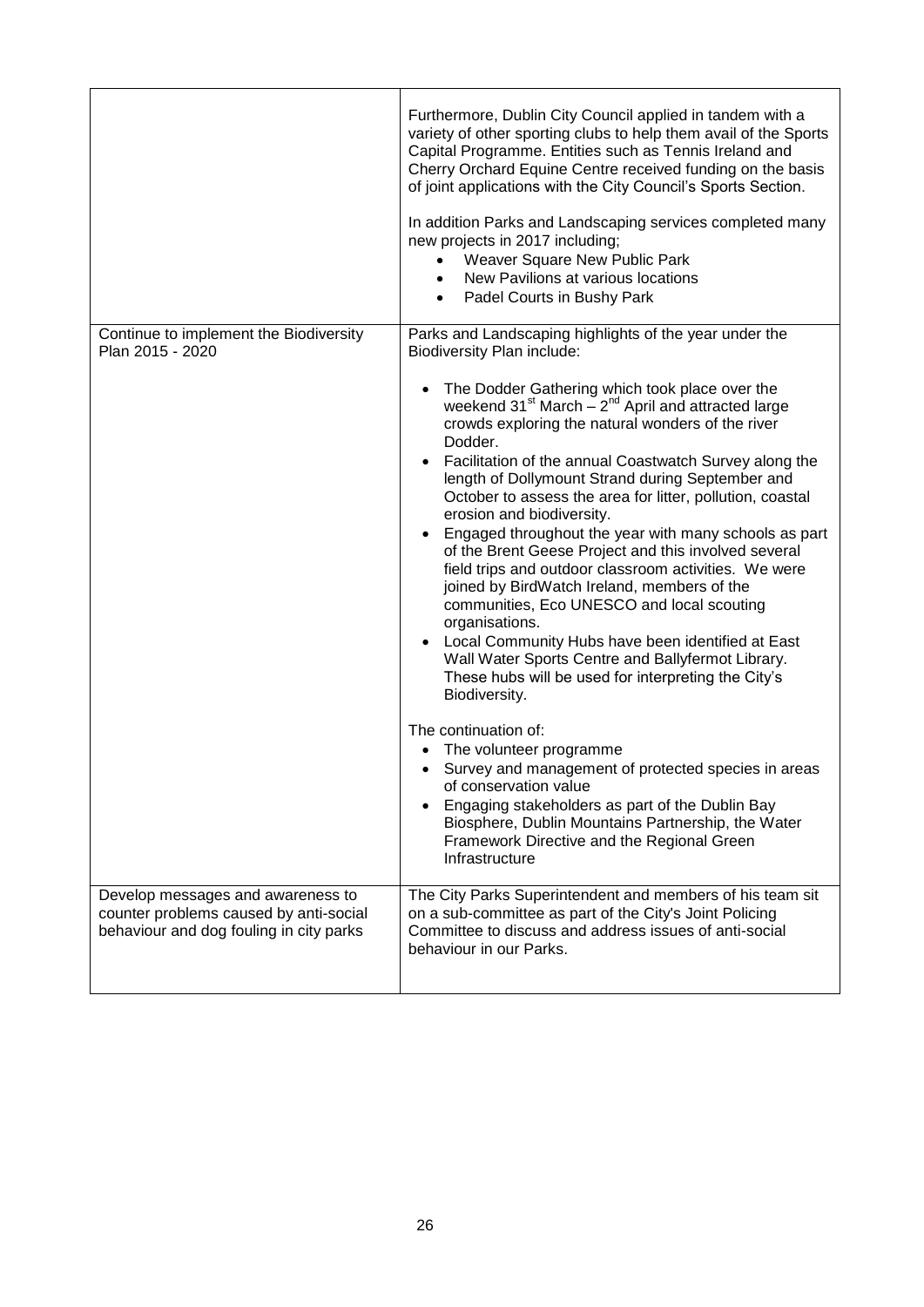**To maintain to the highest international standards and improve the quality of Dublin City's environment through the delivery of our services in a sustainable manner, recognising local, regional and national responsibilities and implications.**

| Objective                                                                                                                     | <b>Progress</b>                                                                                                                                                                                                                                                                                                                                                                                                                                                                                                                                                                                                                                                                                                                                                                                                                                                                                                                                                                                                                                                                                                                                                                                                                                                                                                                                                                                                                                                                                                                                                                                                                                                                                                                                                                                                                                                                                                                                                                                                                                                                                                                                                                                                                                                                                                                                                                                                                                                                                                                                                                                                                                                                                                                                                                                                                                                                                                     |
|-------------------------------------------------------------------------------------------------------------------------------|---------------------------------------------------------------------------------------------------------------------------------------------------------------------------------------------------------------------------------------------------------------------------------------------------------------------------------------------------------------------------------------------------------------------------------------------------------------------------------------------------------------------------------------------------------------------------------------------------------------------------------------------------------------------------------------------------------------------------------------------------------------------------------------------------------------------------------------------------------------------------------------------------------------------------------------------------------------------------------------------------------------------------------------------------------------------------------------------------------------------------------------------------------------------------------------------------------------------------------------------------------------------------------------------------------------------------------------------------------------------------------------------------------------------------------------------------------------------------------------------------------------------------------------------------------------------------------------------------------------------------------------------------------------------------------------------------------------------------------------------------------------------------------------------------------------------------------------------------------------------------------------------------------------------------------------------------------------------------------------------------------------------------------------------------------------------------------------------------------------------------------------------------------------------------------------------------------------------------------------------------------------------------------------------------------------------------------------------------------------------------------------------------------------------------------------------------------------------------------------------------------------------------------------------------------------------------------------------------------------------------------------------------------------------------------------------------------------------------------------------------------------------------------------------------------------------------------------------------------------------------------------------------------------------|
|                                                                                                                               |                                                                                                                                                                                                                                                                                                                                                                                                                                                                                                                                                                                                                                                                                                                                                                                                                                                                                                                                                                                                                                                                                                                                                                                                                                                                                                                                                                                                                                                                                                                                                                                                                                                                                                                                                                                                                                                                                                                                                                                                                                                                                                                                                                                                                                                                                                                                                                                                                                                                                                                                                                                                                                                                                                                                                                                                                                                                                                                     |
| Ensure a consistently high standard of<br>cleanliness throughout the city<br>comparable to the cleanest capitals in<br>Europe | In 2017 The Waste Management section increased its<br>staffing levels in the city centre with the aim of ensuring the<br>capital's streets were maintained to the highest standards.<br>New shift patterns were also introduced across the dept to<br>achieve the most efficient use of resources. The<br>redevelopment of Davitt Road depot was commenced to<br>combine the operations of Rathmines and Davitt Road into a<br>single depot to serve the southside suburban areas.<br>A contract was concluded for the supply of solar compactor<br>bins, 50 bins are in situ in the Baggot Street, Sandymount<br>and Temple Bar areas and 100 additional units are due for<br>delivery. QR codes were attached to all public litter bins to<br>allow for reporting of issues by smartphone, bin locations and<br>details were also mapped to allow for better asset<br>management.138 dog fouling specific litter bins were installed<br>across the city<br>The department took part in the 2017 Anti Dumping initiative<br>rolling out a CCTV monitoring and enforcement campaign on<br>Dorset Street in conjunction with the Central Area Office and<br>the local business association<br>The department worked in conjunction with Smart Dublin and<br>Enterprise Ireland to roll out a small business innovation<br>research challenge to address illegal dumping. 6 companies<br>received first phase funding to develop products in the areas<br>of data analytics, low cost cctv and video analytics and drone<br>technology<br>Increased litter and dog fouling patrols were rolled out to<br>blackspots across the city.1909 community clean ups were<br>supported throughout the city and 287 entries were received<br>into the city neighbourhoods awards. Waste Management in<br>co-operation with area departments organised the Team<br>Dublin Clean Up day across the city on 14 <sup>th</sup> April 2017. Over<br>16,000 service requests were dealt with by the department in<br>2017<br>In conjunction with the Information Systems Department and<br>Customer Services Centre in Q4 2017 workflows were<br>streamlined to ensure service requests are delivered directly<br>to the relevant operational staff.1132 requests for bulky<br>household waste removal services were completed in 2017.<br>405 bonfire stockpiling complaints were attended to and in<br>conjunction with the parks dept over 450 tonnes of material<br>was diverted from bonfires during Halloween response<br>activities<br>A 13% increase of mixed dry recyclables was received<br>through the network of bring centres with a total of 23,000<br>tonnes recovered. 170 Tonnes of christmas trees were<br>recycled. 62 national and international sporting and<br>entertainment events in the city were provided with waste<br>management services including concerts, marathons, rugby,<br>soccer and GAA events. |
|                                                                                                                               |                                                                                                                                                                                                                                                                                                                                                                                                                                                                                                                                                                                                                                                                                                                                                                                                                                                                                                                                                                                                                                                                                                                                                                                                                                                                                                                                                                                                                                                                                                                                                                                                                                                                                                                                                                                                                                                                                                                                                                                                                                                                                                                                                                                                                                                                                                                                                                                                                                                                                                                                                                                                                                                                                                                                                                                                                                                                                                                     |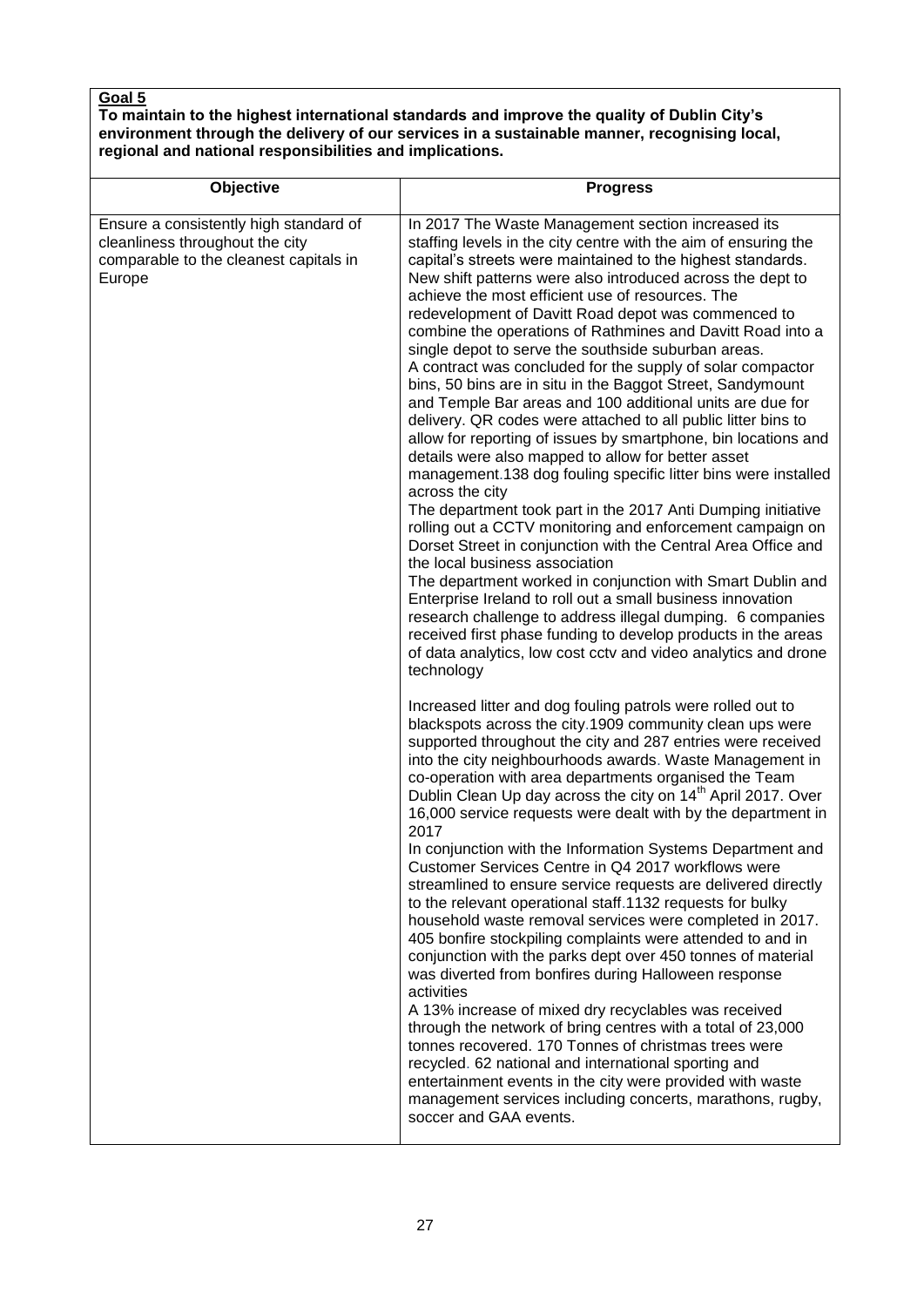| Improve access to environmental<br>information and to raise environmental<br>awareness among citizens through use of<br>digital communication channels | Dublin City Council continues to provide a web portal<br>enabling the public to access real time data from their<br>ambient sound monitoring network made up of 14 sites<br>around the City. Data from each individual site is also<br>'Tweeted' hourly for anyone who wishes to follow<br>@dublincitynoise. The 2017 Dublin City Noise Maps have<br>been made accessible to the public on this site also.                                                                                                                                                                                                                                                                                                                                                                                                                                                                                                                                                                                                                                                                                                                                                                                                                                                                                                                                                                                                                                                                                                                                                                                                                                                                                                                                                                                                                                                                                                                                                                                                                                                                                                                                                                                                                                                                                                                                                                                                                          |
|--------------------------------------------------------------------------------------------------------------------------------------------------------|-------------------------------------------------------------------------------------------------------------------------------------------------------------------------------------------------------------------------------------------------------------------------------------------------------------------------------------------------------------------------------------------------------------------------------------------------------------------------------------------------------------------------------------------------------------------------------------------------------------------------------------------------------------------------------------------------------------------------------------------------------------------------------------------------------------------------------------------------------------------------------------------------------------------------------------------------------------------------------------------------------------------------------------------------------------------------------------------------------------------------------------------------------------------------------------------------------------------------------------------------------------------------------------------------------------------------------------------------------------------------------------------------------------------------------------------------------------------------------------------------------------------------------------------------------------------------------------------------------------------------------------------------------------------------------------------------------------------------------------------------------------------------------------------------------------------------------------------------------------------------------------------------------------------------------------------------------------------------------------------------------------------------------------------------------------------------------------------------------------------------------------------------------------------------------------------------------------------------------------------------------------------------------------------------------------------------------------------------------------------------------------------------------------------------------------|
| Preserve and improve where necessary<br>the water quality of our rivers and bathing<br>areas                                                           | In 2017 Dublin City Council established and resourced a<br>Water Framework Directive Office to meet our statutory<br>obligations under the 2 <sup>nd</sup> cycle of the Water Framework<br>Directive.<br>The office actively engaged with the Environmental<br>Protection Agency, Local Authorities Water Community Office<br>and the Department Housing, Planning and Local<br>Government in developing the characterisation of water<br>bodies, the 2 <sup>nd</sup> cycle draft River Basin Management Plan and<br>the selection of priority water bodies for inclusion within this<br>Plan.<br>The office fulfilled our public engagement and information<br>requirements for the draft River Basin Management Plan in<br>association with the Local Authorities Water Community<br>Office in communicating the contents of the draft plan to the<br>public representatives and community through a series of<br>meetings and presentations.<br>Detailed investigative work has commenced on the Santry<br>and Dodder rivers in association with adjacent local<br>authorities and agencies to ensure our actions and measure<br>commitments under the River Basin Management Plan are<br>achieved.<br>Considerable work on promoting the awareness of water as a<br>heritage for Dublin, engaging the public in improving and<br>maintaining the quality of our waters and educating schools<br>in the importance of clean water was delivered through the<br>combined efforts of the Water Framework Directive Office,<br>Parks and the Local Authorities Water Community Office<br>within the Dodder Catchment in 2017, culminating in the very<br>successful Dodder Gathering 3 day event. This approach will<br>be rolled out to all catchments.<br>The office provides a coordinating role through hosting Water<br>Framework Directive meetings within Dublin City Council with<br>Planning, The Central Laboratory, Pollution Control,<br>Drainage, Flooding, Biodiversity and Invasive Species etc. to<br>foster the integrated catchment management approach to<br>improving the water quality of our rivers, coastal, transitional<br>and ground waters. The office has developed a dedicated<br>Geographical Information System for Integrated Catchment<br>Management.<br>A total of 107 complaints were received in the Water pollution<br>Section in 2016 and every complaint was investigated and<br>closed off. |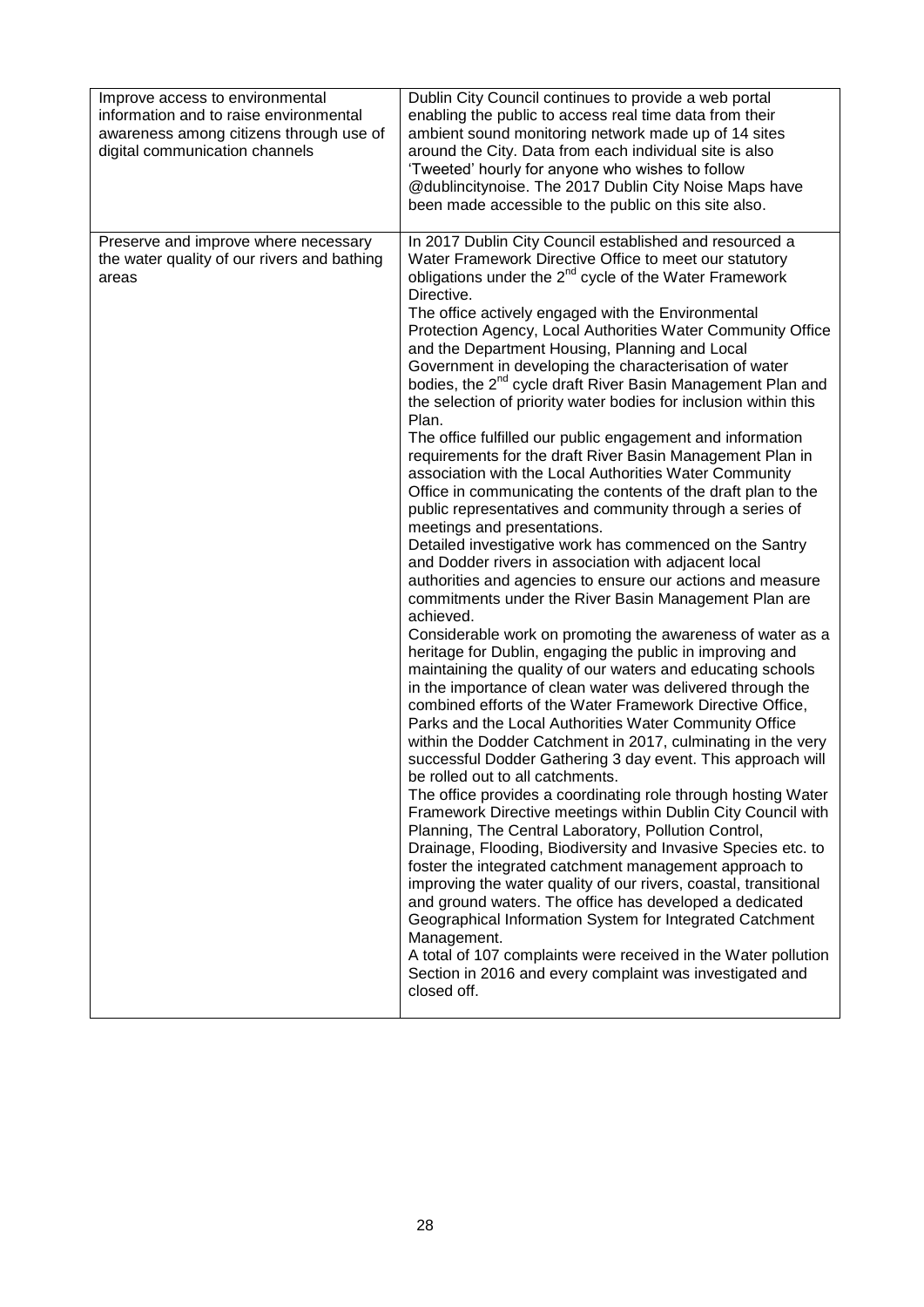| Reduce the risk of flooding and respond<br>appropriately and effectively to flooding<br>incidents                                                                        | Dublin City Council's Flooding Advisory Group met on a<br>number of occasions throughout 2017 to monitor forecasting<br>systems (weather forecasts, weather warnings, telemetry,<br>rain gauges, coastal flood forecasting system), analyse and<br>interpret the information from these systems to determine the<br>potential impact of possible flood events and the level of flood<br>warning required to be issued and advise on the<br>implementation of an Action Plan.<br>The Dublin City Rainfall System was rolled out in 2017. To<br>date there are 25 rain gauges, 4 weather stations, 3 trash<br>screen cameras, 15 river level gauges and 1 tide monitor on<br>the real time data system.<br>Flood Alleviation Schemes as detailed in the Council's<br>Capital Programme 2017 - 2019 ongoing throughout 2017.                                                                                                                                                                                                                                                                                                                                                                                                                                                                                                                                              |
|--------------------------------------------------------------------------------------------------------------------------------------------------------------------------|------------------------------------------------------------------------------------------------------------------------------------------------------------------------------------------------------------------------------------------------------------------------------------------------------------------------------------------------------------------------------------------------------------------------------------------------------------------------------------------------------------------------------------------------------------------------------------------------------------------------------------------------------------------------------------------------------------------------------------------------------------------------------------------------------------------------------------------------------------------------------------------------------------------------------------------------------------------------------------------------------------------------------------------------------------------------------------------------------------------------------------------------------------------------------------------------------------------------------------------------------------------------------------------------------------------------------------------------------------------------|
| Deliver commitments in water services as<br>outlined in the Council's Service level<br>Agreement (SLA) with Irish Water                                                  | Commitments being delivered in accordance with the SLA                                                                                                                                                                                                                                                                                                                                                                                                                                                                                                                                                                                                                                                                                                                                                                                                                                                                                                                                                                                                                                                                                                                                                                                                                                                                                                                 |
| Protect air quality in line with European<br><b>Union Directives</b>                                                                                                     | Air quality monitoring indicates European Union (EU) air<br>quality standards are being complied with in Dublin. During<br>2017 Dublin City Council commenced an ongoing study with<br>the Environmental Protection Agency (EPA) to identify<br>potential locations for additional air quality monitoring stations<br>in the city and works to upgrade existing monitoring stations<br>has also commenced. These upgrades will involve<br>developing monitoring capacity to report on air quality on a<br>continuous basis in real time to the public.<br>The proactive enforcement of air quality standards has<br>resulted in 84% of air pollution complaints received during<br>2017 being resolved and those cases still open are under<br>active investigation. There has been a significant increase in<br>air complaints received during 2017 compared to 2016 (204<br>versus 141).                                                                                                                                                                                                                                                                                                                                                                                                                                                                             |
| As the National Competent Authority for<br>all waste exports and imports ensure full<br>compliance with EU regulations on behalf<br>of all local authorities in Ireland. | The National TransFrontier Shipment Office (NTFSO)<br>established and operated by Dublin City Council is the<br>National Competent Authority to manage the international<br>movement of waste out of, into and through Ireland. The<br>Office is responsible for the implementation and enforcement<br>of European and National Legislation; to monitor waste<br>shipments; to facilitate the business community involved in<br>legitimate waste shipment activities; and to prevent the illegal<br>shipment of waste.<br>In excess of 2000 inspections are carried out annually at<br>ports and facilities in Ireland by a dedicated enforcement<br>team. The Administration team ensures that annual exports<br>of 1,650,000 tonnes of waste to Europe and Asia are in<br>compliance with strict regulatory rules.<br>The NTFSO also works with other agencies such as the EPA,<br>Department of Communication, Climate Action and<br>Environment (DCCAE), IMPEL (European Union Network for<br>the Implementation and Enforcement of Environmental Law),<br>EUROPOL, Local Authorities and the Gardai and liaises with<br>Customs and Port Authorities, the Northern Ireland<br>Environment Agency (NIEA) and other competent<br>international authorities. The NTFSO also reports to the<br>National Waste Enforcement Steering Committee chaired by<br>the DCCAE. |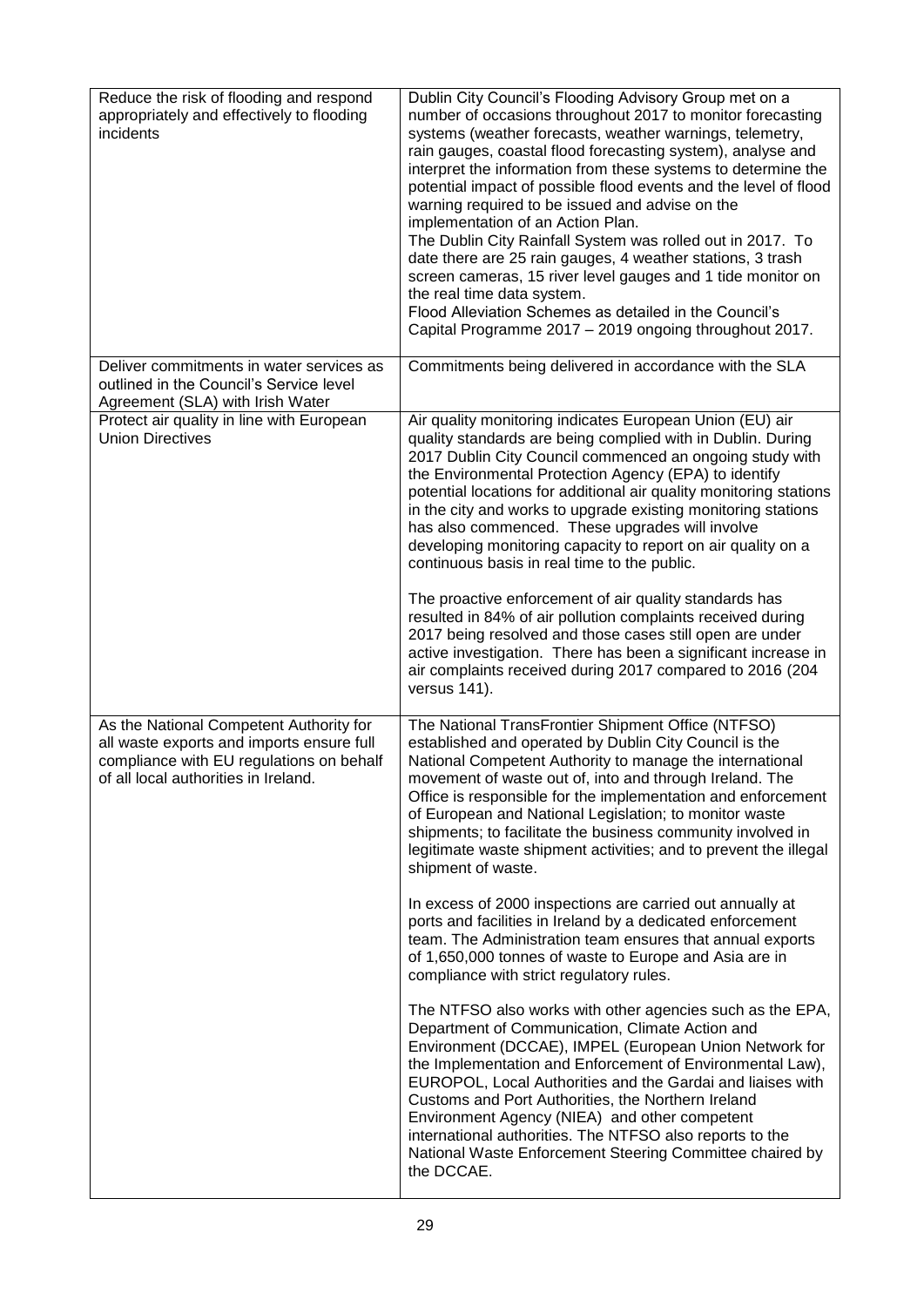| As Regional Co-ordinator for the Eastern-<br>Midlands Waste Management Plan<br>promote and encourage the prevention,<br>re-use and recycling of waste in line with<br>EU and National policy. | In 2017 the NTFSO produced the Waste Shipment Inspection<br>Plan 2017 to 2019 detailing planned activities for the period.<br>The NTFSO engaged with the DCCAE to introduce<br>compliance limits on contamination levels with the Waste<br>Industry in Mixed Recycling Facilities (MRFs). The NTFSO<br>partook in a European wide month of action led by<br>INTERPOL targeting waste crime. The NTFSO continued to<br>assist the Waste Enforcement Regional Authority in carrying<br>out multi-agency operations against suspected waste<br>categories. The NTFSO were also a part of an EU Evaluation<br>Report on the Eight Round of Mutual Evaluations 'Practical<br>implementation and operation of European policies on<br>preventing and combating Environmental Crime' along with<br>The DCCAE, EPA, the Gardai, Dept. of Justice and the<br>Waste Enforcement Regional Lead Authorities.<br>The Eastern-Midlands Region (EMR) Waste Management<br>Plan 2015-2021 provides a framework for the prevention and<br>management of waste in a sustainable manner in Dublin City<br>Council and the 11 other Local Authorities in the Region.<br>Dublin City Council, as the Lead Authority for Regional Waste<br>Management Planning is overseeing the implementation of<br>the Eastern Midlands Regional Waste Management Plan<br>2015-2021.<br>Some of the key activities undertaken by the Regional Office<br>in 2017 included:<br>National Awareness Campaigns (Brown Bin, Dry<br>Recyclables)<br><b>National Reuse Month</b><br>Conscious Cup Campaign to encourage elimination<br>$\bullet$<br>of single use coffee cups<br>Programme to advance remediation of Historic<br>Landfills<br>Tyre Cleanup programme<br>$\bullet$<br>National Hazardous Waste Collection Scheme |
|-----------------------------------------------------------------------------------------------------------------------------------------------------------------------------------------------|-------------------------------------------------------------------------------------------------------------------------------------------------------------------------------------------------------------------------------------------------------------------------------------------------------------------------------------------------------------------------------------------------------------------------------------------------------------------------------------------------------------------------------------------------------------------------------------------------------------------------------------------------------------------------------------------------------------------------------------------------------------------------------------------------------------------------------------------------------------------------------------------------------------------------------------------------------------------------------------------------------------------------------------------------------------------------------------------------------------------------------------------------------------------------------------------------------------------------------------------------------------------------------------------------------------------------------------------------------------------------------------------------------------------------------------------------------------------------------------------------------------------------------------------------------------------------------------------------------------------------------------------------------------------------------------------------------------------------------------------------------------------------------------|
| Implement the Noise Action Plan 2013-<br>2018 and prepare plan for 2019-2024.                                                                                                                 | The 2017 Noise maps have been produced and published in<br>July of 2017 as legally required and as part of the 1 <sup>st</sup> phase<br>of the review of the Dublin Agglomeration Noise Action Plan -<br>which is to be completed in 2018.                                                                                                                                                                                                                                                                                                                                                                                                                                                                                                                                                                                                                                                                                                                                                                                                                                                                                                                                                                                                                                                                                                                                                                                                                                                                                                                                                                                                                                                                                                                                          |
| Reduce energy usage in the provision of<br>public lighting                                                                                                                                    | LED replacement program to have replaced 10,000 Lamps<br>by 2019. 2050 lamps replaced in 2017.                                                                                                                                                                                                                                                                                                                                                                                                                                                                                                                                                                                                                                                                                                                                                                                                                                                                                                                                                                                                                                                                                                                                                                                                                                                                                                                                                                                                                                                                                                                                                                                                                                                                                      |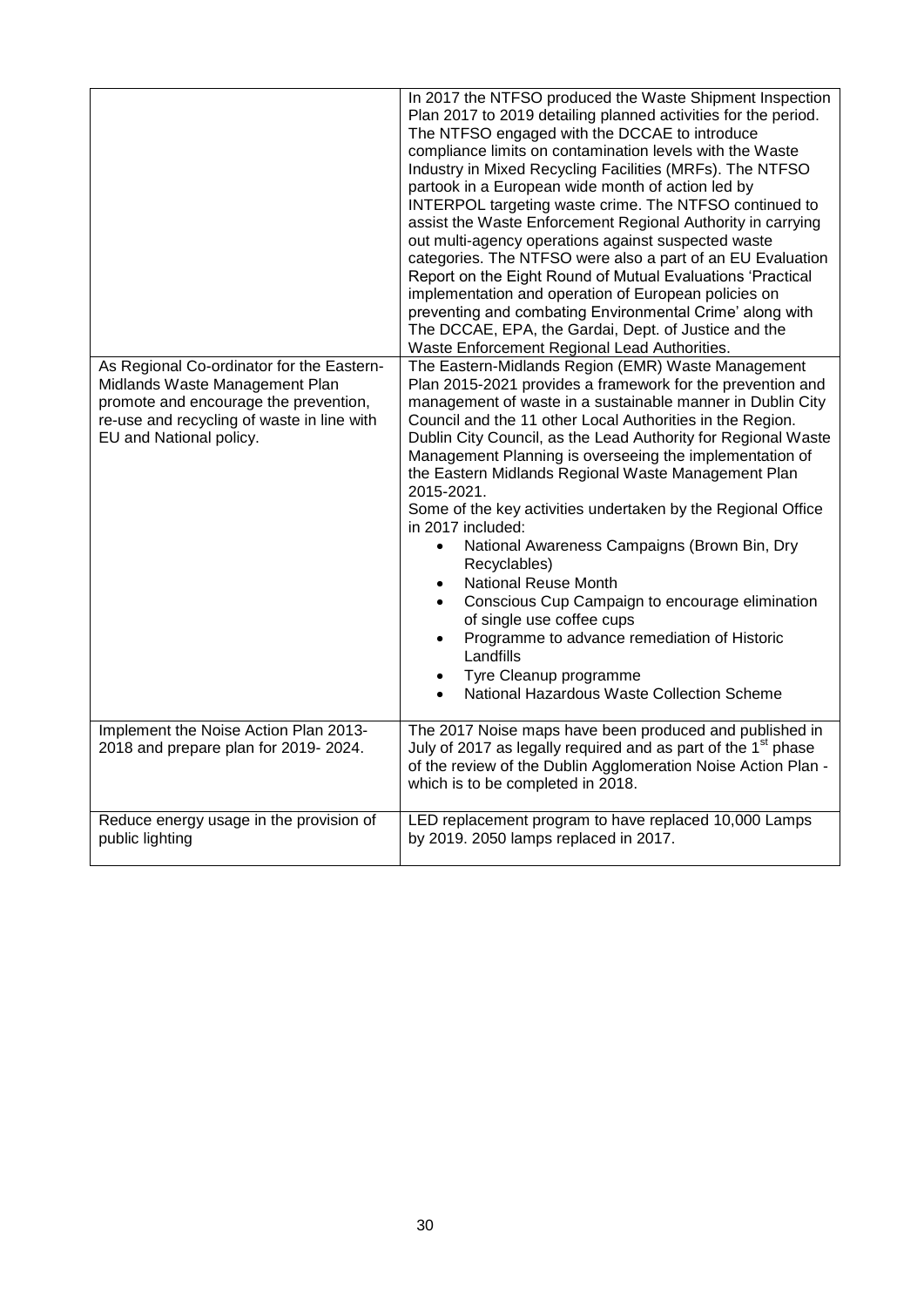#### **To manage and promote the City Library Network, the City Arts Office and the Hugh Lane Art Gallery as hubs of cultural and art collections and learning opportunities**

| Objective                                                    | <b>Progress</b>                                                                                                                                                                                                                                                                                                                                                                                                                  |
|--------------------------------------------------------------|----------------------------------------------------------------------------------------------------------------------------------------------------------------------------------------------------------------------------------------------------------------------------------------------------------------------------------------------------------------------------------------------------------------------------------|
| Develop new Dublin City Library at Parnell<br>Square         | During 2017 Site Investigation works were completed and a<br>report on building conditions was issued.                                                                                                                                                                                                                                                                                                                           |
|                                                              | Over the course of the year work continued on the<br>development of the detailed brief for the new complex.<br>Regular reports were submitted to the Arts & Culture<br>Strategic Policy Committee.                                                                                                                                                                                                                               |
| Lead the promotion of Dublin City as a<br>City of Literature | The Dublin UNESCO City of Literature Strategic Plan 2016-<br>2018 gives focus to six main themes: 1) Identity, Advocacy<br>and Promotion; 2) The A-Z of Writing, Reading and<br>Storytelling; 3) Building Relationships and Networks; 4)<br>Storyhouse project; 5) Leadership Structures and Resources;<br>6) Research and Evaluation                                                                                            |
|                                                              | Director of Dublin UNESCO City of Literature attended two<br><b>UNESCO Creative Cities Network international conferences</b><br>in 2017. Chair of SPC Councillor Rebecca Moynihan<br>represented the City of Dublin at the annual meeting of the<br><b>UNESCO Creative Cities Network (UCCN) in France.</b>                                                                                                                      |
|                                                              | The Director of Dublin UNESCO City of Literature remained<br>in the role of Deputy Representative of the Literature steering<br>group of the UNESCO Creative Cities Network and also took<br>on the role of group lead of the Integration and Development<br>working group.                                                                                                                                                      |
|                                                              | Dublin participated in four projects with other UNESCO Cities<br>of Literature throughout the year and helped fund twelve<br>literary projects in Dublin including the Ark Access<br>Programme and Looking at the Stars, an anthology of Irish<br>writing.                                                                                                                                                                       |
|                                                              | The office worked closely with the Dublin Book Festival, Irish,<br>Spanish & Latin American (ISLA), and Bram Stoker Festivals.                                                                                                                                                                                                                                                                                                   |
|                                                              | The International Dublin Literary Award was won by Jose<br>Eduardo Agualusa for his novel A General Theory of<br>Oblivion.                                                                                                                                                                                                                                                                                                       |
|                                                              | The City of Literature office delivered a number of<br>programmes and festivals over the course of the year, chief<br>among them being the Dublin One City One Book annual<br>festival in April, which in 2017 featured Echoland by Joe<br>Joyce, a book set during the Emergency in Dublin. Over forty<br>free events were held during the month, many of which were<br>organised by partner institutions and library services. |
|                                                              | Other key events included the Citywide Reading Campaign<br>for Children, which involved branch libraries, public events<br>and The Big Day Out during the St. Patrick's Festival; Words<br>on the Street for European Literature Night; Dublin: A Year<br>in Words poetry project.                                                                                                                                               |
|                                                              | Two new writers in residence were appointed in November                                                                                                                                                                                                                                                                                                                                                                          |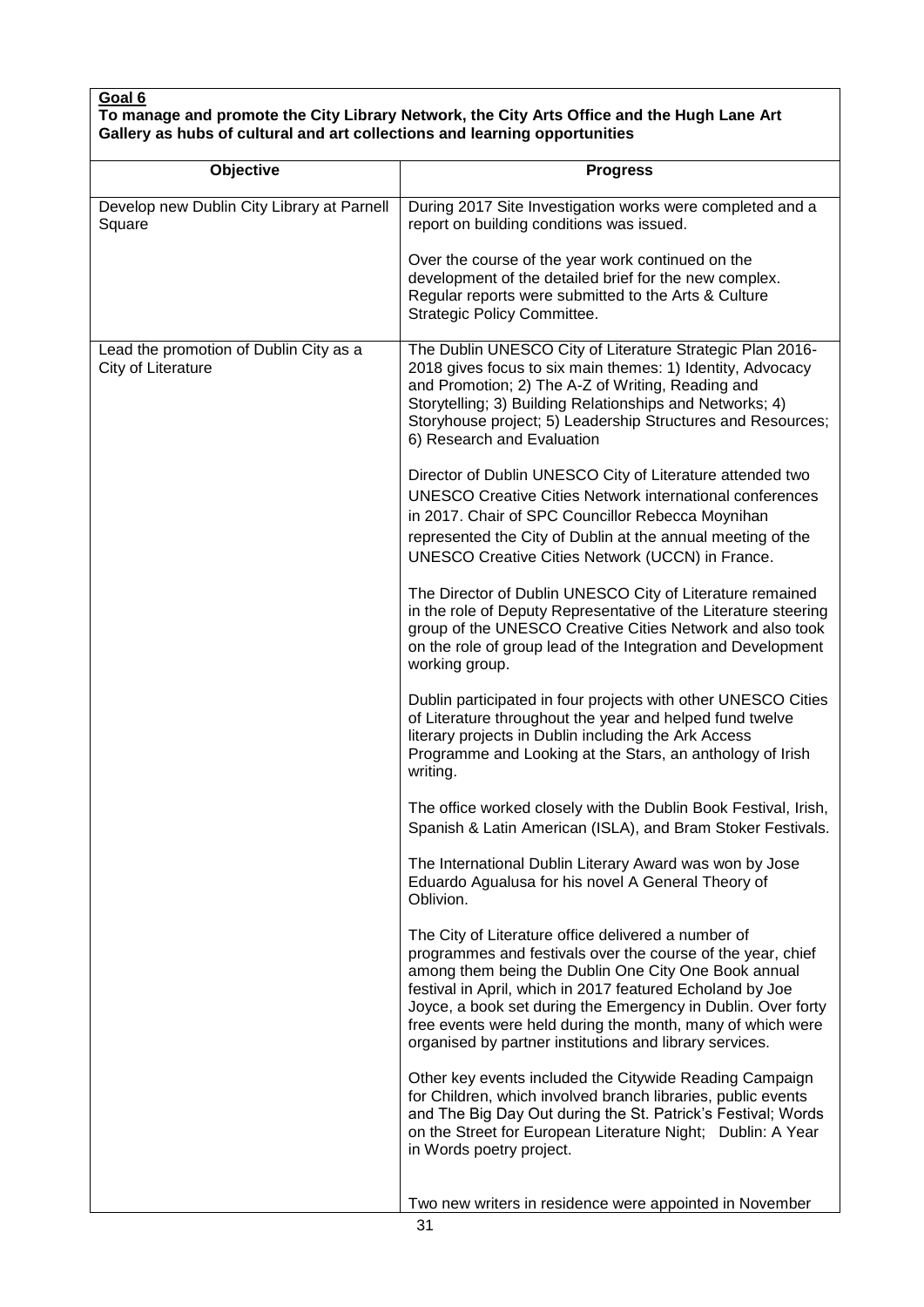|                                     | 2017 and will work with branch-based writing groups until<br>October 2018. One is funded by Creative Ireland.                                                                                                                                                                                                                                                                                                                                                                                                                                                                                                                                                                                                                                                                                                                                                                                                                                                                                                                                                                                                       |
|-------------------------------------|---------------------------------------------------------------------------------------------------------------------------------------------------------------------------------------------------------------------------------------------------------------------------------------------------------------------------------------------------------------------------------------------------------------------------------------------------------------------------------------------------------------------------------------------------------------------------------------------------------------------------------------------------------------------------------------------------------------------------------------------------------------------------------------------------------------------------------------------------------------------------------------------------------------------------------------------------------------------------------------------------------------------------------------------------------------------------------------------------------------------|
|                                     | Three readers in residence continued their work with children<br>and young people of the North East Inner City, under the<br>supervision of City of Literature and Senior Librarian for<br>Children's Services.                                                                                                                                                                                                                                                                                                                                                                                                                                                                                                                                                                                                                                                                                                                                                                                                                                                                                                     |
| Implement the Dublin City Arts plan | Dublin City Council's City Arts Plan 2014-2018 sets out the<br>purpose and areas of work of the Dublin City Arts Office.                                                                                                                                                                                                                                                                                                                                                                                                                                                                                                                                                                                                                                                                                                                                                                                                                                                                                                                                                                                            |
|                                     | The Arts and Education Policy was adopted by City Council<br>in 2017.                                                                                                                                                                                                                                                                                                                                                                                                                                                                                                                                                                                                                                                                                                                                                                                                                                                                                                                                                                                                                                               |
|                                     | Listed below are some of the programmes and projects that<br>were delivered by the Arts Office in 2017:<br>39 Artists exhibited in the Lab Gallery<br>IAWATST art show at the LAB in association with the<br>$\bullet$<br>OPW was curated by children from the North East<br>Inner City and toured nationally and Northern Ireland<br>Artists' Residences: St. Patrick's Lodge, 6 and 7<br>$\bullet$<br>Albert Cottages and 9 Wooden Buildings.<br>Incubation Space Award for 5 Research and<br>$\bullet$<br>Development collaborations that involved Music,<br>Visual Arts and Theatre<br>Culture Night Dublin - 330 venues, 450 events.<br>٠<br>€530,000 paid in Arts Grants<br>$\bullet$<br>€20,000 paid in Bursaries<br>€280,000 in programming with Artist and Arts<br>Organisations<br>Supported the Public Arts Programme through the<br>$\bullet$<br>care and maintenance of Dublin City's public art<br>collection.<br>Visual Thinking Strategies project trained 40<br>$\bullet$<br>teachers, artists and art educators<br>Erasmus Plus funding of €246,000 awarded for<br>"Permission to Wonder" Project |
|                                     | <b>Dublin's Culture Connects</b><br>Dublin's Culture Connects aims to connect Dubliners to their<br>city. The four main programmes are The National<br>Neighbourhood, Cultural Audit and Map, EU LAB and<br>Fundraising Fellowship Dublin.                                                                                                                                                                                                                                                                                                                                                                                                                                                                                                                                                                                                                                                                                                                                                                                                                                                                          |
|                                     | The National Neighbourhood<br>Partnership between Dublin's Culture Connects and Dublin<br>City Arts Office, Dublin City Gallery The Hugh Lane, Dublin<br>City Public Libraries, the 5 Area Offices of Dublin City<br>Council.                                                                                                                                                                                                                                                                                                                                                                                                                                                                                                                                                                                                                                                                                                                                                                                                                                                                                       |
|                                     | Partnership between the 8 National Cultural Institutions in<br>Dublin (The Abbey Theatre, The National Gallery of Ireland,<br>The National Concert Hall, The Irish Museum of Modern Art,<br>The Chester Beatty Library, The National Archives of Ireland,<br>The National Library of Ireland, and The National Museum of<br>Ireland).                                                                                                                                                                                                                                                                                                                                                                                                                                                                                                                                                                                                                                                                                                                                                                               |
|                                     | In 2017 450 events took place with over 100 artists and<br>creative practitioners, and 86 community groups.<br>200 performers took to the streets over 2 days in Ballyfermot<br>participating in The Passion Project                                                                                                                                                                                                                                                                                                                                                                                                                                                                                                                                                                                                                                                                                                                                                                                                                                                                                                |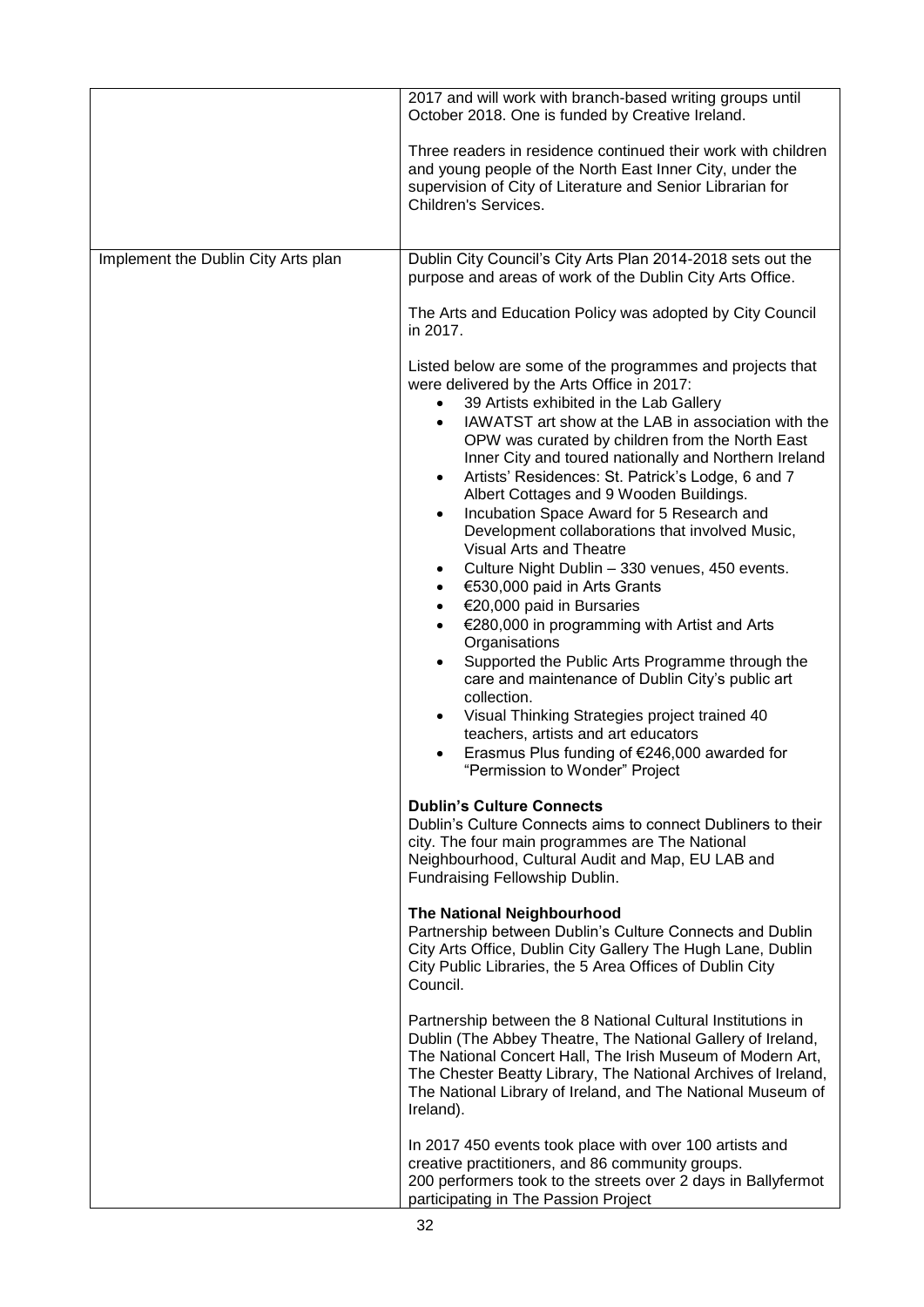| A capacity audience at the Abbey Theatre enjoyed plays,<br>songs and choral performances by groups from Whitehall,<br>Cabra, Ballymun and Finglas<br>Over 4 nights, a bus travelled through sites in Ringsend,<br>Irishtown, Sandymount and Pearse Street with performers<br>and audience on board and in parks, pubs and other stop off<br>locations en route<br>Numerous groups planned a food trail in the Docklands and<br>North Inner City based on old and new food traditions<br>Performers took to the stage of the National Concert Hall to<br>show a film they made in Drimnagh; the musical they had<br>composed in Crumlin; the poems they had devised in<br>Ballyfermot; and the documentary made with groups from<br>Rialto and South Circular Rd.<br>A group in Coolock published a book about where they live,<br>and groups from Raheny, Belmayne, Priorswood,<br>Donaghmede, Ayrfield and Artane made visits with artists to<br>Irish Museum of Modern Art (IMMA) and renewed their<br>connection with the culture of the city |
|--------------------------------------------------------------------------------------------------------------------------------------------------------------------------------------------------------------------------------------------------------------------------------------------------------------------------------------------------------------------------------------------------------------------------------------------------------------------------------------------------------------------------------------------------------------------------------------------------------------------------------------------------------------------------------------------------------------------------------------------------------------------------------------------------------------------------------------------------------------------------------------------------------------------------------------------------------------------------------------------------------------------------------------------------|
| <b>Cultural Audit and Map</b><br>The Cultural Audit & Map is designed with the influence of<br>cultural and business partners and 13 sections within Dublin<br>City Council via a steering group and inventory working<br>groups.<br>The sourcing of data is underway, from Dublin City Council<br>sections, public bodies and the public. The information will be<br>linked to the GIS system for internal Dublin City Council use<br>and mapped to a website for the public's use. A supplier will<br>be appointed to roll out technical requirements now that they<br>have been set.                                                                                                                                                                                                                                                                                                                                                                                                                                                          |
| <b>EU LAB</b><br>The EU LAB matches partners with common interests to help<br>them build projects and source European funding. The<br>following applications were made in 2017:<br>Urbact with North West Area office (awarded but<br>later withdrew)<br>Ireland Wales Co-operation Programme with Parks<br>section (declined)<br>Europe for Citizens with Social Inclusion section<br>(declined)<br>Erasmus+ with Dublin City Arts Office section<br>(awarded $\epsilon$ 244,618)                                                                                                                                                                                                                                                                                                                                                                                                                                                                                                                                                               |
| <b>Fundraising Fellowship Dublin</b><br>Four Fundraising Fellowship positions were filled in Dublin<br>Theatre Festival, Helium Arts, Fishamble. The New Play<br>Company and Temple Bar Gallery & Studios. The Fellows<br>are working through a 24-month learning programme in the<br>areas of sponsorship, marketing and fundraising with support<br>from 12 external Marketing and Fundraising experts.                                                                                                                                                                                                                                                                                                                                                                                                                                                                                                                                                                                                                                        |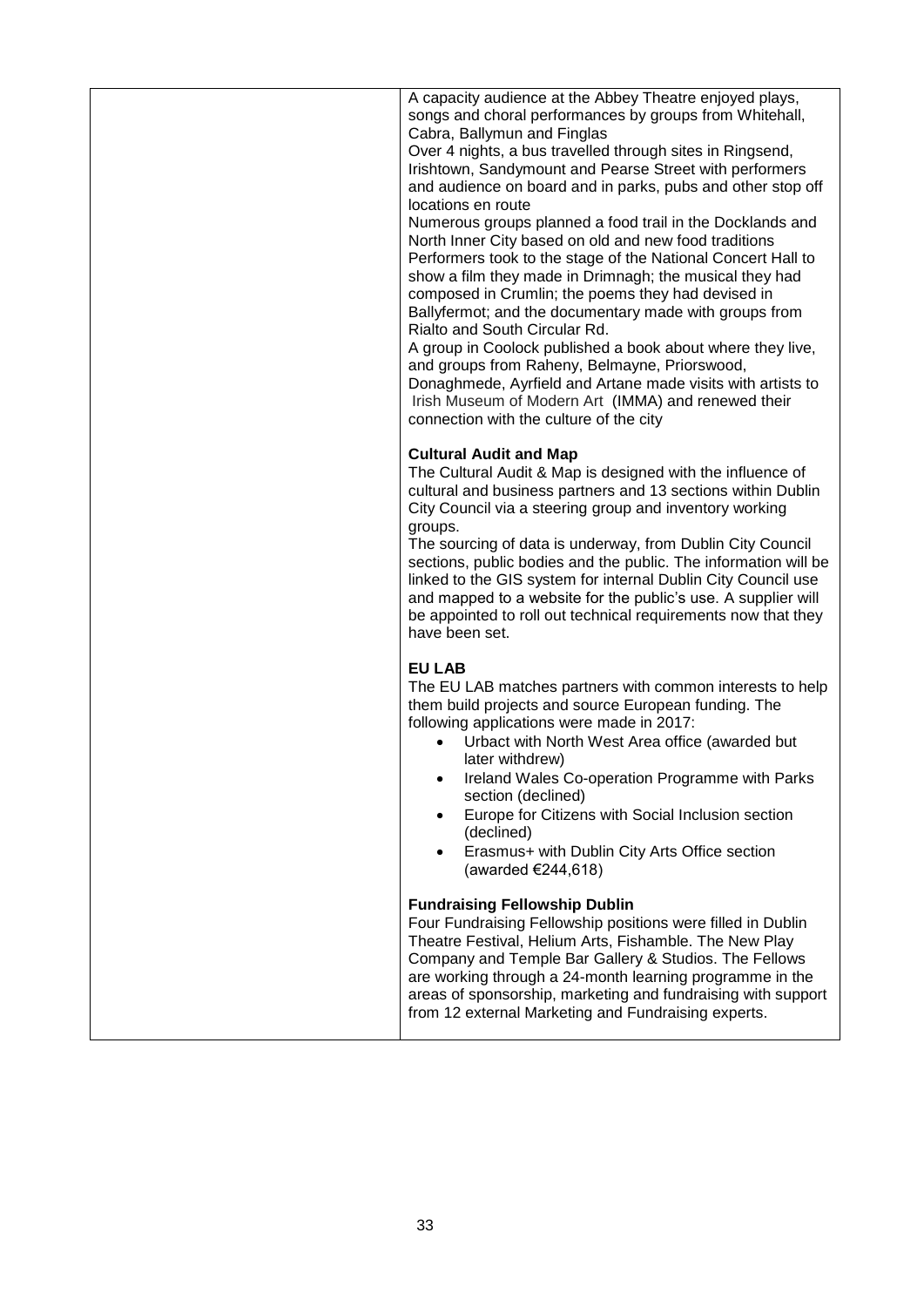| Enhance the profile of the Dublin City Art<br>Gallery the Hugh Lane                                                                                                                     | JC Decaux on-street advertising was used to promote the<br>Gallery. Banners advertising The Ocean After Nature were in                                                                                                                                                                                                                                                                                                                                                                                                                                                                                                                                                                                                                                                                                                                                                                                                                                                                                                                                                                                                                                                                                                                                                                                                                                   |
|-----------------------------------------------------------------------------------------------------------------------------------------------------------------------------------------|----------------------------------------------------------------------------------------------------------------------------------------------------------------------------------------------------------------------------------------------------------------------------------------------------------------------------------------------------------------------------------------------------------------------------------------------------------------------------------------------------------------------------------------------------------------------------------------------------------------------------------------------------------------------------------------------------------------------------------------------------------------------------------------------------------------------------------------------------------------------------------------------------------------------------------------------------------------------------------------------------------------------------------------------------------------------------------------------------------------------------------------------------------------------------------------------------------------------------------------------------------------------------------------------------------------------------------------------------------|
|                                                                                                                                                                                         | situ and collaboration with Dublin Port "Port Perspectives"<br>generated significant media coverage.                                                                                                                                                                                                                                                                                                                                                                                                                                                                                                                                                                                                                                                                                                                                                                                                                                                                                                                                                                                                                                                                                                                                                                                                                                                     |
|                                                                                                                                                                                         | <b>Exhibitions:</b>                                                                                                                                                                                                                                                                                                                                                                                                                                                                                                                                                                                                                                                                                                                                                                                                                                                                                                                                                                                                                                                                                                                                                                                                                                                                                                                                      |
| Contribute to the Decade of<br>Commemorations programme, including<br>the 1916 Rising, by bringing the City's<br>diverse memory collections to citizens<br>locally and internationally. | 2017 began with the exhibition Jonathan Swift and Dublin, to<br>celebrate the life and works of this great writer in the 350 <sup>th</sup><br>anniversary year of his birth.<br>A unique exhibition telling the story of Jacob's factory<br>emanated from the rich archive of W&R Jacob's<br>biscuit factory held in Dublin City Archives. This<br>exhibition attracted significant media coverage and<br>footfall, and two events were held for former<br>employees with contributions added to the Jacob's<br>oral history recordings.<br>The Jonathan Swift exhibition and the 2016<br>$\bullet$<br>exhibitions Dublin Remembers: Stories from the<br>Somme and Citizens in Conflict: Dublin 1916 toured<br>throughout the city libraries branch network bringing<br>these history narratives to all areas of the city<br>.A touring exhibition from the In Flanders Fields<br>$\bullet$<br>Museum in Belgium called Assembly: Memorial<br>Chairs was on display in Dublin City Library and<br>Archive, City Hall and Richmond Barracks in 2017.<br>This installation by artist Val Carmen recorded all the<br>names of soldiers from Ireland, England, Scotland<br>and Wales who died in Flanders in the First World<br>War with the public encouraged to write the stories of                                                                       |
|                                                                                                                                                                                         | their own dead soldiers in the accompanying book.<br>Citywide community engagement:<br>This important focus to the commemorations programme<br>continued in 2017 with the Council's Decade of<br>Commemorations Fund for Communities. 21<br>groups/organisations received a total of €40,185 in funding to<br>hold events and activities under the Decade of<br>Commemorations designation. Activities funded included<br>drama, various publications and seminars/talks.<br><b>Commemorative plaques:</b><br>Three plaques were unveiled under the Decade of<br>Commemorations designation: a 1916 plaque to Sean<br>McLoughlin and plaques to the ships SS Adela and SS Hare<br>sunk by a German U-boat in 1917.<br><b>Access to historical sources:</b><br>Primary documents are essential to uncovering our historical<br>narratives. In 2017 Dublin City Library and Archive launched<br>its Digital Repository containing over 43,000 free images<br>including key Decade of Commemorations collections such<br>as the Birth of the Republic collection and the Royal Dublin<br>Fusiliers Association Archive. The Library also continued and<br>expanded its digitisation of the W&R Jacob's biscuit factory<br>photographic archive and the Irish National War Memorial<br>records were catalogued with a view to their digitisation in<br>2018. |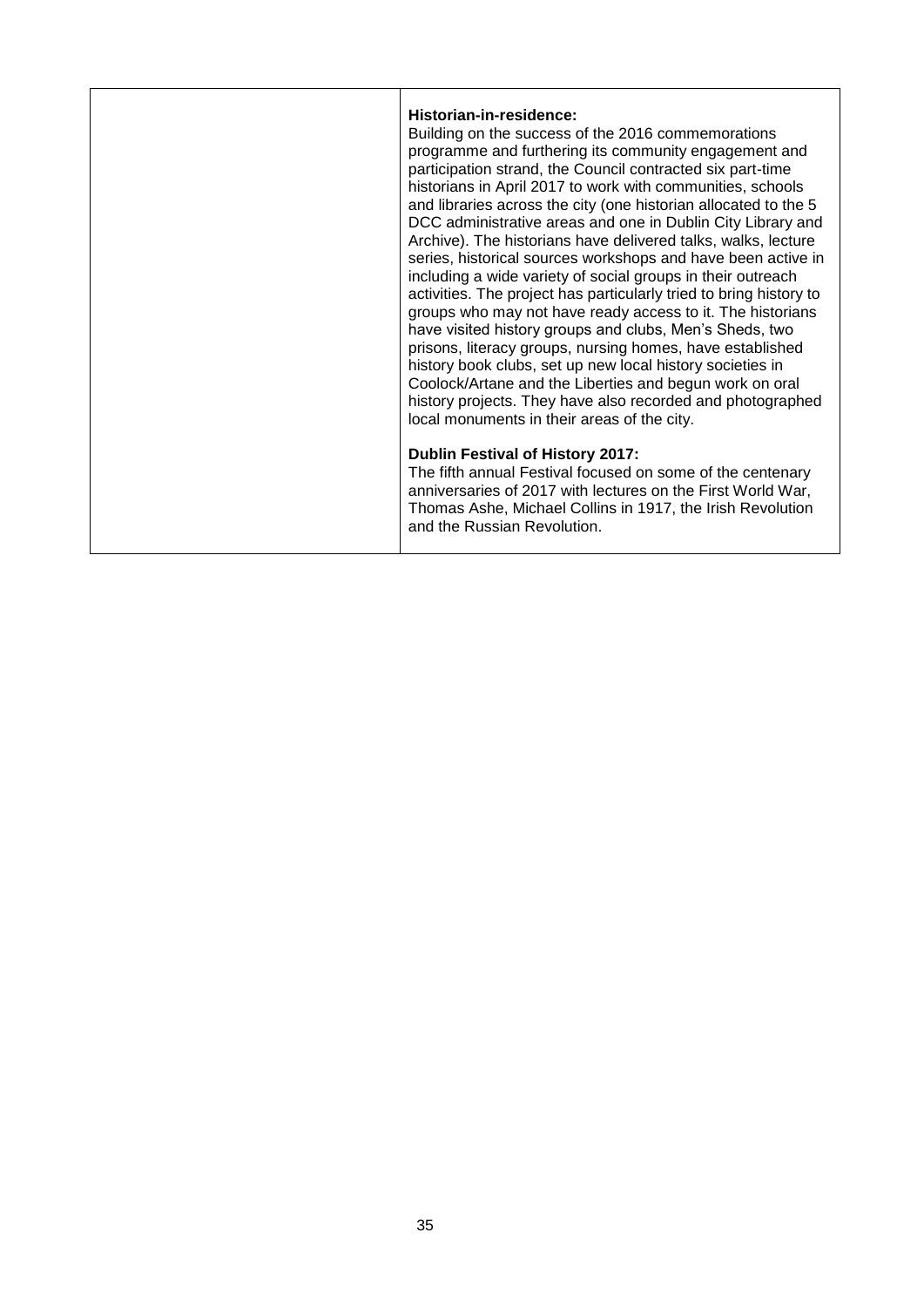#### **Goal 7 To make Dublin a safe place to live, work, visit and enjoy.**

| <b>Progress</b>                                                                                                                                                                                                                                                                                                                                                                                                                                                                                                                                                                                                                                |
|------------------------------------------------------------------------------------------------------------------------------------------------------------------------------------------------------------------------------------------------------------------------------------------------------------------------------------------------------------------------------------------------------------------------------------------------------------------------------------------------------------------------------------------------------------------------------------------------------------------------------------------------|
| Homeless services and in particular the Housing First Service, are<br>an integrated part of the street assertive engagement initiative<br>which brings together Dublin City Council, the Dublin Region<br>Homeless Executive, An Garda Síochána, Ana Liffey Drug Project<br>and the HSE. The street assertive engagement initiative involves<br>the use of a case management approach with known vulnerable<br>persons on the streets of the City.<br>The DRHE Director participates on the High Level Group to<br>address street issues chaired by the Deputy Chief Executive for<br>Housing, Community and Emergency Services.               |
| <b>Dublin City Joint Policing Committee</b><br>Section 36 of the Garda Síochána Act 2005 provided for the<br>establishment of Joint Policing Committees (JPC) in each Local<br>Authority as part of the local government structures.<br>Membership comprises: An Garda Siochána, Dublin City Council,<br>Elected Members and Officials, Oireachtas Members and<br>Community/Business Reps.                                                                                                                                                                                                                                                     |
| There were 6 meetings of the Dublin City Joint Policing<br>Committee (JPC) during 2017.                                                                                                                                                                                                                                                                                                                                                                                                                                                                                                                                                        |
| The "Annual JPC Report 2016" was presented to City Council in<br>September 2017.                                                                                                                                                                                                                                                                                                                                                                                                                                                                                                                                                               |
| See below for an example of some of the presentation before the<br>JPC in 2017.<br>Presentations given on/by: Teenagers and Gardaí programme:<br>My Lovely Horse Rescue (Voluntary Group),<br>$\bullet$<br>"Think Before you Buy" campaign<br>Community CCTV,<br>$\bullet$<br>Housing Act 2014 (DCC),<br>Dublin City Council Parks (antisocial behaviour),<br>Community Policing,<br>٠<br>Dublin City Council Halloween plan,<br>Criminal Assets Bureau (CAB),<br>$\bullet$<br>Homeless Services (Dublin Regional Homelessness<br>$\bullet$<br>Executive),<br>Supervised Injection Facilities (Health Service Executive -<br>$\bullet$<br>HSE) |
| There are 5 Joint Policing Sub-committees in each of the 5<br>Electoral/Operational Areas of Dublin City Council.                                                                                                                                                                                                                                                                                                                                                                                                                                                                                                                              |
| The three high priority issues for Dublin City's six-year (2015-<br>2021) Strategic Plan are:<br><b>Drugs Misuse</b><br><b>Street crime /Street Issues</b><br><b>Community Courts</b>                                                                                                                                                                                                                                                                                                                                                                                                                                                          |
|                                                                                                                                                                                                                                                                                                                                                                                                                                                                                                                                                                                                                                                |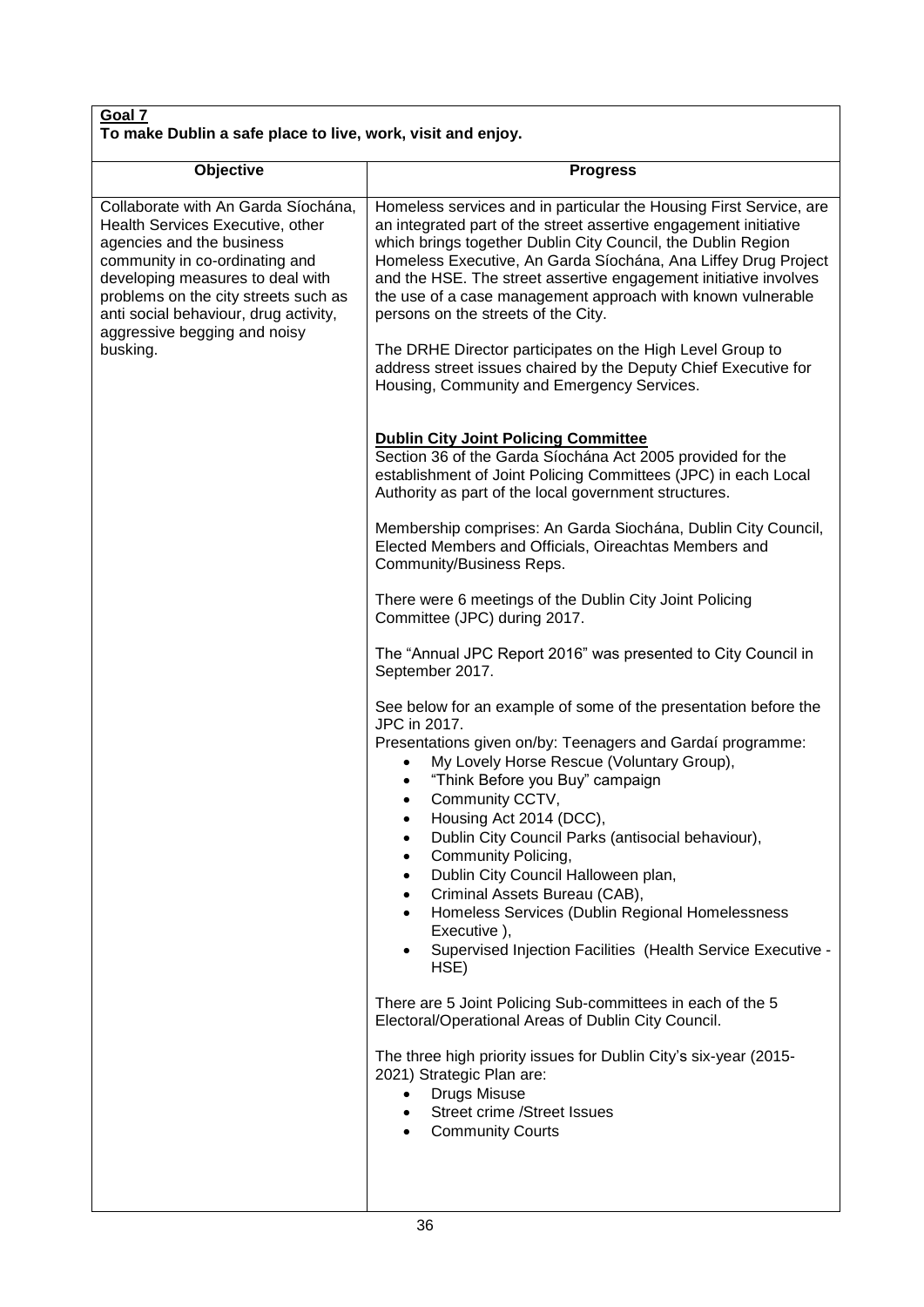| Dublin South Central JPC Subcommittee met on 4 occasions<br>during 2017 and priorities were as set out in Strategic Plan (2015 -<br>2021):                                                                                                                                                                                                                                                                                                                                                                                                                                                                                                                                                                                                                                                                           |
|----------------------------------------------------------------------------------------------------------------------------------------------------------------------------------------------------------------------------------------------------------------------------------------------------------------------------------------------------------------------------------------------------------------------------------------------------------------------------------------------------------------------------------------------------------------------------------------------------------------------------------------------------------------------------------------------------------------------------------------------------------------------------------------------------------------------|
| <b>Restorative Justice Practices</b><br>$\bullet$                                                                                                                                                                                                                                                                                                                                                                                                                                                                                                                                                                                                                                                                                                                                                                    |
| • Anti Social Behaviour Housing Estates                                                                                                                                                                                                                                                                                                                                                                                                                                                                                                                                                                                                                                                                                                                                                                              |
| Park security/Bye Laws<br>$\bullet$                                                                                                                                                                                                                                                                                                                                                                                                                                                                                                                                                                                                                                                                                                                                                                                  |
| Regular meetings were held in 2017 to address issues across<br>Cherry Orchard using the Restorative Practices Forum. Youth<br>Service Providers (Familibase) continue to use restorative<br>practice techniques in engaging with the youth in Cherry Orchard.<br>Introductory workshops for the Dublin 8/12 Restorative Practice<br>Project is commencing in 2018. The aim of the project is to bed-<br>down Restorative Practice techniques in neighbourhoods, schools<br>and community/youth centres across the Dublin 8 and 12 area.<br>Three meetings were held in 2017 of the Parks Health & Safety<br>Sub Committee and items discussed and actions taken were as<br>follows: quad bikes & scramblers; Wandering Horses; Alcohol use<br>in parks; Provision of litter bins in parks in the South Central Area. |
| Dublin South East Area Joint Policing Subcommittee met on 4<br>occasions during 2017.                                                                                                                                                                                                                                                                                                                                                                                                                                                                                                                                                                                                                                                                                                                                |
| The three priority issues for the South East Area Joint Policing<br>Subcommittee under the Strategic Plan (2015 - 2021) are as<br>follows:                                                                                                                                                                                                                                                                                                                                                                                                                                                                                                                                                                                                                                                                           |
| Traffic/cycling<br>$\bullet$                                                                                                                                                                                                                                                                                                                                                                                                                                                                                                                                                                                                                                                                                                                                                                                         |
| <b>Burglaries/Theft</b><br>$\bullet$                                                                                                                                                                                                                                                                                                                                                                                                                                                                                                                                                                                                                                                                                                                                                                                 |
| <b>Prison Service</b><br>$\bullet$                                                                                                                                                                                                                                                                                                                                                                                                                                                                                                                                                                                                                                                                                                                                                                                   |
| Presentations/Initiatives/Progress for 2017                                                                                                                                                                                                                                                                                                                                                                                                                                                                                                                                                                                                                                                                                                                                                                          |
| Presentation on the J-ARC Initiative<br>Presentation on the position and work of the Juvenile Liaison                                                                                                                                                                                                                                                                                                                                                                                                                                                                                                                                                                                                                                                                                                                |
| Officer                                                                                                                                                                                                                                                                                                                                                                                                                                                                                                                                                                                                                                                                                                                                                                                                              |
| Presentation on the new National Drugs Strategy, 'Reducing                                                                                                                                                                                                                                                                                                                                                                                                                                                                                                                                                                                                                                                                                                                                                           |
| Harms Supporting Recovery 2017-2025'                                                                                                                                                                                                                                                                                                                                                                                                                                                                                                                                                                                                                                                                                                                                                                                 |
| Presentation on Dublin City's Contingency Plan in the event of a<br>Citywide Emergency                                                                                                                                                                                                                                                                                                                                                                                                                                                                                                                                                                                                                                                                                                                               |
| Further progress on the "Graffiti is a Crime, Think Don't Tag"                                                                                                                                                                                                                                                                                                                                                                                                                                                                                                                                                                                                                                                                                                                                                       |
| awareness campaign                                                                                                                                                                                                                                                                                                                                                                                                                                                                                                                                                                                                                                                                                                                                                                                                   |
|                                                                                                                                                                                                                                                                                                                                                                                                                                                                                                                                                                                                                                                                                                                                                                                                                      |
| Dublin Central JPC Subcommittee met on 4 occasions in 2017                                                                                                                                                                                                                                                                                                                                                                                                                                                                                                                                                                                                                                                                                                                                                           |
| and priorities were as set out in Strategic Plan (2015 -2021):<br>Reduce anti social behaviour around Halloween                                                                                                                                                                                                                                                                                                                                                                                                                                                                                                                                                                                                                                                                                                      |
| Licensing/Off Licences                                                                                                                                                                                                                                                                                                                                                                                                                                                                                                                                                                                                                                                                                                                                                                                               |
| <b>Victim Support</b>                                                                                                                                                                                                                                                                                                                                                                                                                                                                                                                                                                                                                                                                                                                                                                                                |
| The Halloween Working Group held 4 meetings to plan for a safe                                                                                                                                                                                                                                                                                                                                                                                                                                                                                                                                                                                                                                                                                                                                                       |
| & enjoyable Halloween. Central Area Staff and Gardaí worked<br>with Residents Associations, Festival Steering Committees and<br>local youth services in the lead up to Halloween and on the night                                                                                                                                                                                                                                                                                                                                                                                                                                                                                                                                                                                                                    |
| itself. Inspection of licensed premises continued with Test                                                                                                                                                                                                                                                                                                                                                                                                                                                                                                                                                                                                                                                                                                                                                          |
| Purchasing Operations taking place. Agreement was secured<br>with off-licences to remain closed until 4pm on St. Patrick's Day.                                                                                                                                                                                                                                                                                                                                                                                                                                                                                                                                                                                                                                                                                      |
| All victims of crime are contacted by victim support staff & are                                                                                                                                                                                                                                                                                                                                                                                                                                                                                                                                                                                                                                                                                                                                                     |
| visited by Small Areas Policing Garda who provide support,                                                                                                                                                                                                                                                                                                                                                                                                                                                                                                                                                                                                                                                                                                                                                           |
| advice and follow-on investigations. Domestic violence issues are                                                                                                                                                                                                                                                                                                                                                                                                                                                                                                                                                                                                                                                                                                                                                    |
| a priority and all domestic violence incidents get immediate<br>response by working units. Small Areas Policing Garda is then                                                                                                                                                                                                                                                                                                                                                                                                                                                                                                                                                                                                                                                                                        |
| dispatched to address the issues from a longer-term perspective,                                                                                                                                                                                                                                                                                                                                                                                                                                                                                                                                                                                                                                                                                                                                                     |
| including continuing safety of individuals and support and                                                                                                                                                                                                                                                                                                                                                                                                                                                                                                                                                                                                                                                                                                                                                           |
| assistance with ongoing issues.                                                                                                                                                                                                                                                                                                                                                                                                                                                                                                                                                                                                                                                                                                                                                                                      |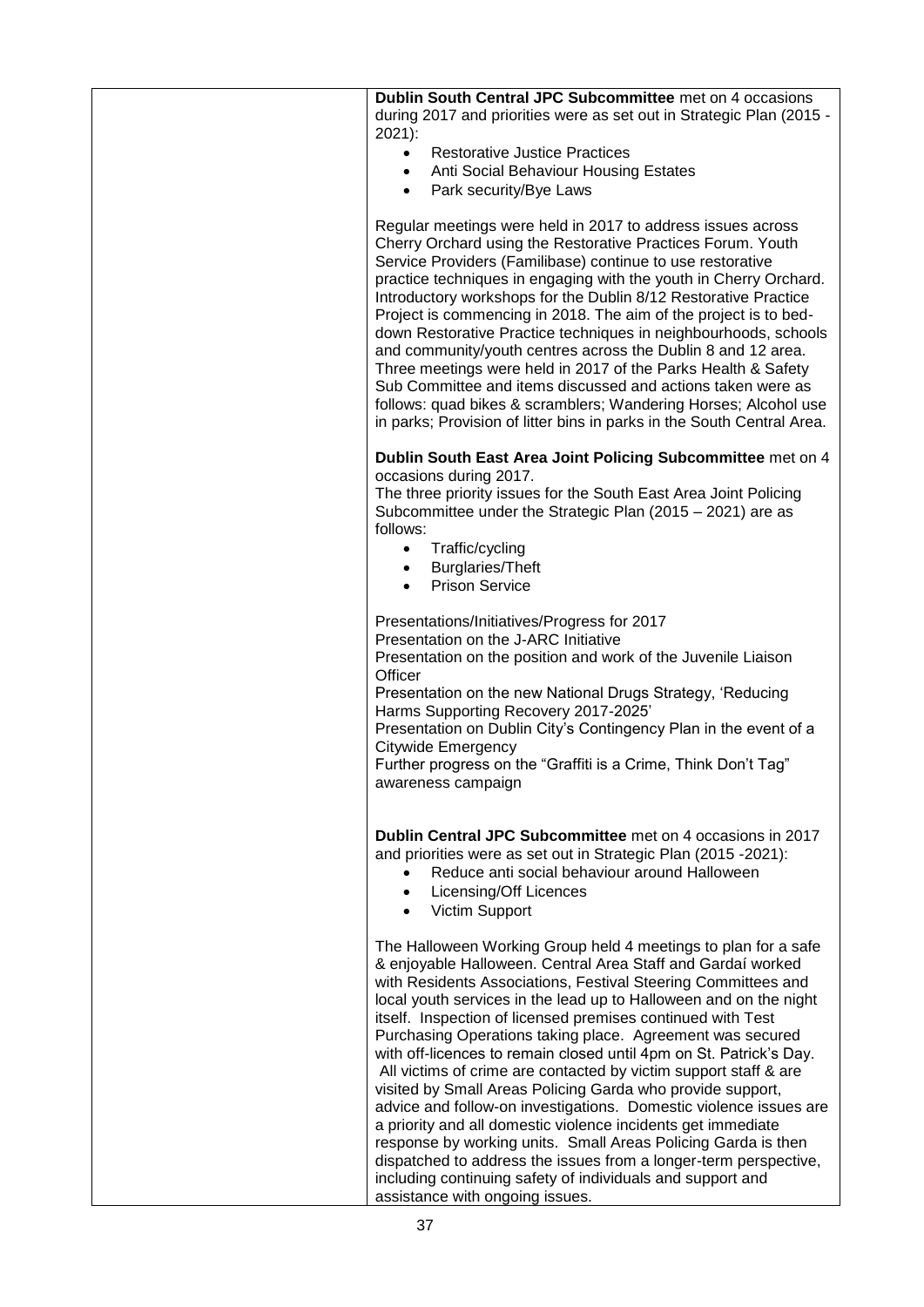|                                                                                                                                                                                                                                                         | Dublin North Central JPC Subcommittee met on 4 occasions in<br>2017. Priorities were as set out in Strategic Plan (2015 - 2021):-<br>Policing/Crime/Antisocial behaviour in Parks<br>$\bullet$<br>Business/night - time economy<br>$\bullet$<br>Graffiti/ Dumping<br>$\bullet$<br>Presentations/Initiatives/Progress for 2017<br>Presentation on the "Community Law & Mediation<br>$\bullet$<br>Service"<br>Presentation on "Divisional Policing Plan" by the Gardai<br>$\bullet$<br>Presentation on "Gaming & Lotteries" by the Gardai<br>$\bullet$<br>North Central area initiatives include the following:<br>Special parks strategic committee set up to deal with parks related<br>antisocial issues by the JPC. Ongoing projects to maximise the<br>safe use & enjoyment of Parks as an amenity for positive health &<br>well being, linking in with DCC Sports.<br>Project based activity through sport, done in conjunction with the<br>Drugs Task Force & FAI on substance abuse, awareness and<br>education.<br>Dublin North West JPC Subcommittee met on 4 occasions in<br>2017 and priorities were as set out in Strategic Plan (2015 -<br>$2021$ :-<br>C.C.T.V in the Public Domain<br>$\bullet$<br>Sub Group established to review Youth Services in North<br>$\bullet$<br>West Area<br>Family Mental Health Support group<br>$\bullet$<br>Work complete in relation to review of the policies, standards &<br>processes associated with provision of CCTV across the city and<br>report made to March 2017 JPC subcommittee.<br>Youth Services in North West Area - Complete<br>Review of Mental Health Services in North West Area to identify |
|---------------------------------------------------------------------------------------------------------------------------------------------------------------------------------------------------------------------------------------------------------|----------------------------------------------------------------------------------------------------------------------------------------------------------------------------------------------------------------------------------------------------------------------------------------------------------------------------------------------------------------------------------------------------------------------------------------------------------------------------------------------------------------------------------------------------------------------------------------------------------------------------------------------------------------------------------------------------------------------------------------------------------------------------------------------------------------------------------------------------------------------------------------------------------------------------------------------------------------------------------------------------------------------------------------------------------------------------------------------------------------------------------------------------------------------------------------------------------------------------------------------------------------------------------------------------------------------------------------------------------------------------------------------------------------------------------------------------------------------------------------------------------------------------------------------------------------------------------------------------------------------------------------------------------------|
| To further refine and develop our<br>partnership arrangements with<br>statutory and voluntary agencies and<br>group in supporting safe communities<br>and targeting vulnerable sectors<br>including disadvantaged households,<br>the elderly and others | gaps in service delivery made by Support group - Complete<br>Achieved via Joint Policing Committee and the Dublin City Centre<br>Business Forum structures (see progress as outlined above)                                                                                                                                                                                                                                                                                                                                                                                                                                                                                                                                                                                                                                                                                                                                                                                                                                                                                                                                                                                                                                                                                                                                                                                                                                                                                                                                                                                                                                                                    |
| To provide advice and guidance to<br>enhance the safety of communities.                                                                                                                                                                                 | This is addressed under JPC but through the subcommittees via<br>local Safety Fora.                                                                                                                                                                                                                                                                                                                                                                                                                                                                                                                                                                                                                                                                                                                                                                                                                                                                                                                                                                                                                                                                                                                                                                                                                                                                                                                                                                                                                                                                                                                                                                            |
|                                                                                                                                                                                                                                                         | Community Fire Safety is carried out across all sections of Dublin<br>Fire Brigade (DFB) with different initiatives and programmes<br>implemented throughout the community.<br>104 pre-incident plans devised and premises visited and<br>validated<br>Community Fire Safety campaigns - Halloween,<br>$\bullet$<br>Christmas, New Years Eve, Smoke Alarm Initiative,<br>Message in a Bottle, Fire Safety for Kids, Fire Safety Art<br>Competition, School visits<br>Traveller site fire safety education and inspections<br>$\bullet$<br>20 schools visits which included 1,500 students<br>$\bullet$<br>Working with Council officials, the Gardai and the RSA in<br>$\bullet$<br>increasing awareness in road safety for cyclists<br>Safety Week takes place in each of the 5 areas.                                                                                                                                                                                                                                                                                                                                                                                                                                                                                                                                                                                                                                                                                                                                                                                                                                                                        |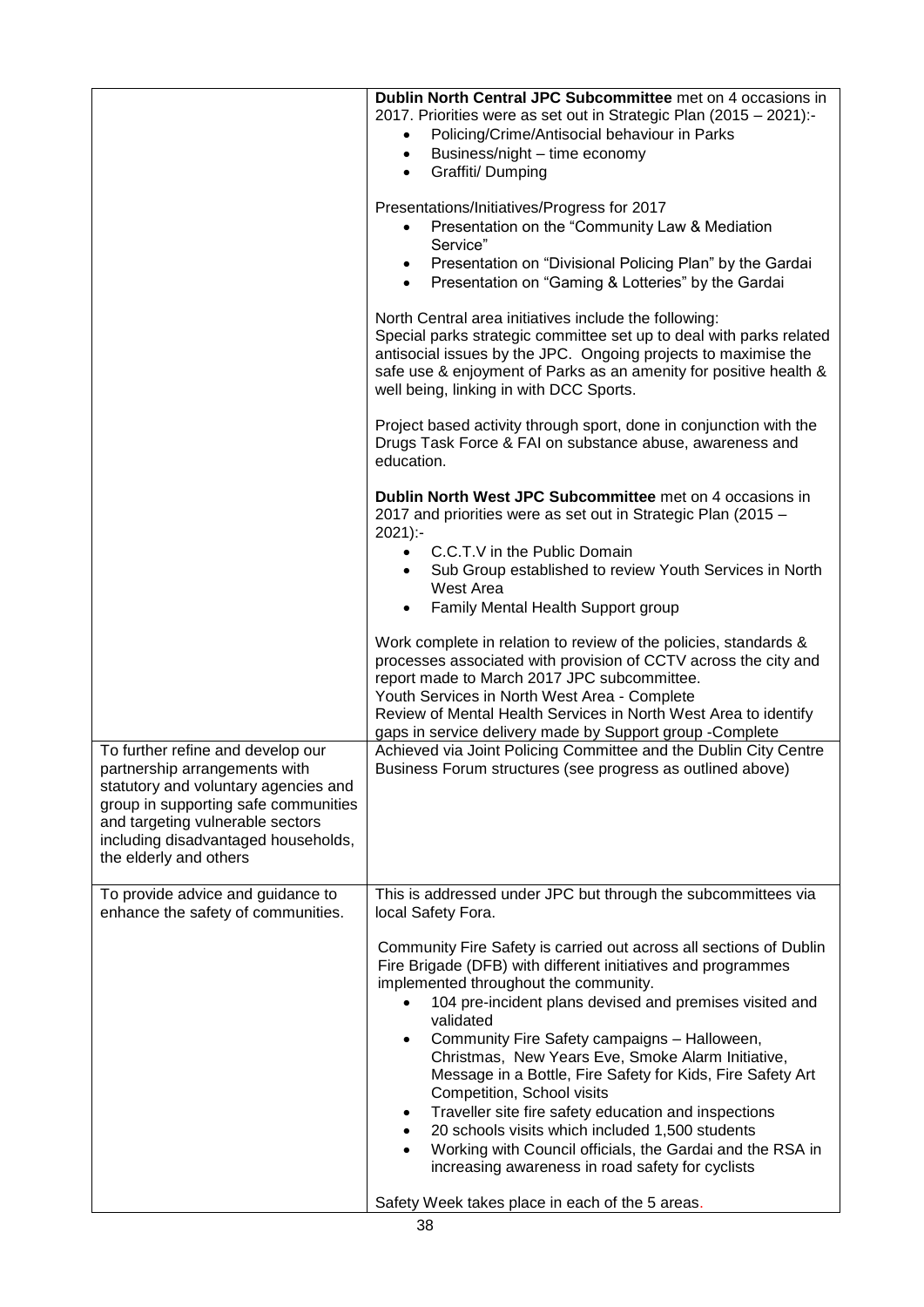| To implement relevant Fire Safety<br>legislation in new and existing<br>buildings to improve fire safety and<br>fire safety management practices.                                 | In 2017 Dublin Fire Brigade:<br>processed 1,407 fire safety certificates and 1,868 licence<br>application and carried out 1343 fire safety inspections<br>on a risk based system to assess compliance under the<br>relevant regulations i.e. nursing homes, hotels, schools<br>pubs and restaurants.<br><b>Held Community Fire Safety talks</b><br>$\bullet$<br>Utilised social media platform to communicate Fire safety<br>$\bullet$<br>messages |
|-----------------------------------------------------------------------------------------------------------------------------------------------------------------------------------|----------------------------------------------------------------------------------------------------------------------------------------------------------------------------------------------------------------------------------------------------------------------------------------------------------------------------------------------------------------------------------------------------------------------------------------------------|
| To coordinate and facilitate Major<br><b>Emergency Management</b><br>preparedness and response<br>particularly in relation to disaster<br>planning and adverse weather<br>events. | Crisis Management Steering and Working Group in place to plan<br>for Major Emergency management and evacuation.<br>Major emergency response contact list-updated and circulated<br>Crisis Management arrangements in place<br>Flood plan working draft in place and oil pollution plan in place                                                                                                                                                    |
| To support Civil Defence in the<br>development and utilisation of<br>volunteers in supporting communities<br>in emergencies.                                                      | Crisis Management Steering Group in place to provide support to<br>Civil Defence in supporting communities in emergencies<br>Major emergency response contact list-updated and circulated<br>Crisis Management arrangements in place                                                                                                                                                                                                               |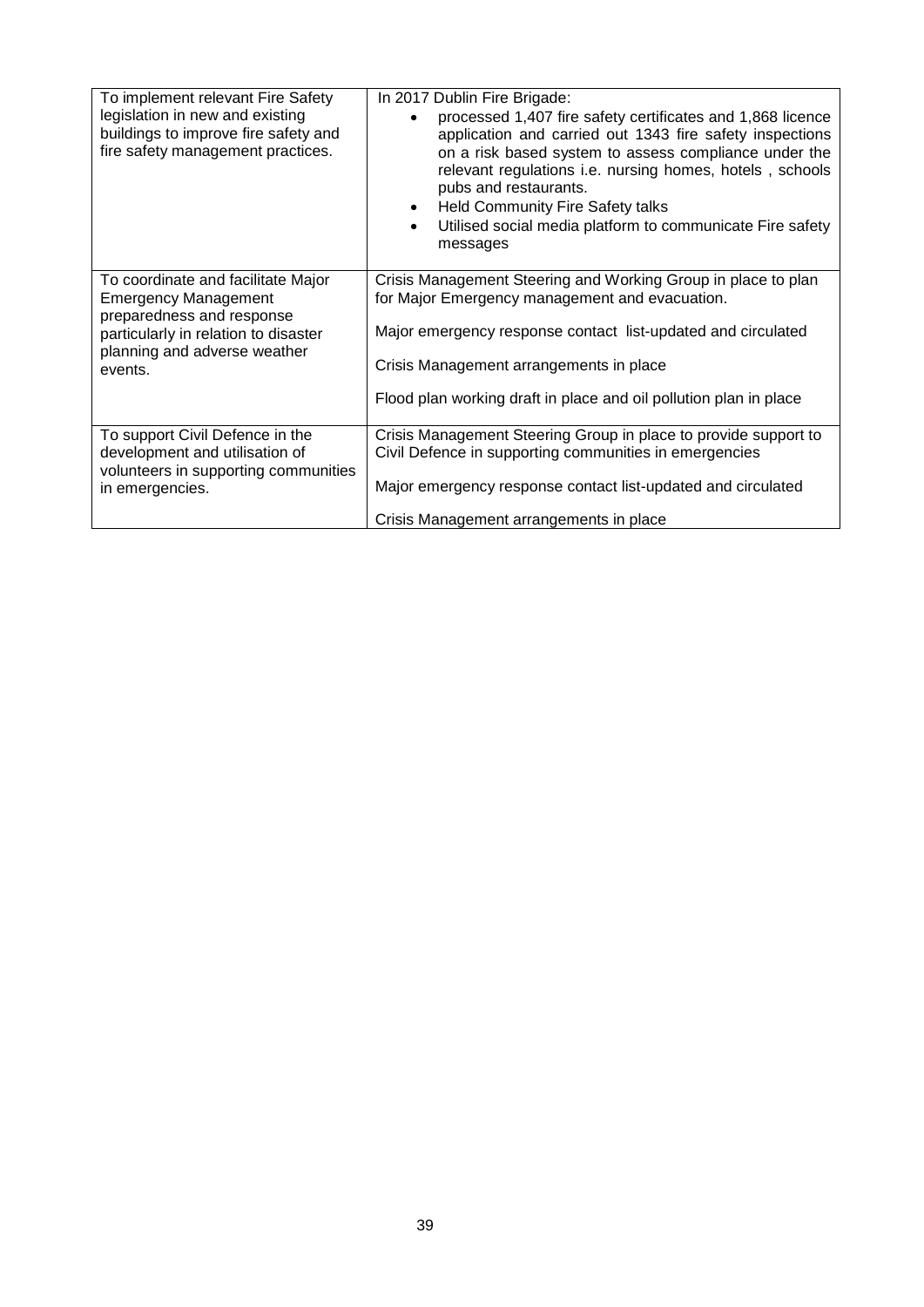# **The Place for Business**

Dublin is our capital city – an engine and a hub for economic development. Our ambition is to retain and grow infrastructure, develop activities and utilise technologies to the maximum to ensure that our city is at the forefront of business and economic prosperity.

| Goal 1<br>To develop the competitive advantage of Dublin as a capital city within a City Region through<br>integrated planning and collaboration within the Greater Dublin Area. |                                                                                                                                                                                                                                                                                                                                                                                                                                                                                                                                                                                                                                                                                                                                                                                    |  |
|----------------------------------------------------------------------------------------------------------------------------------------------------------------------------------|------------------------------------------------------------------------------------------------------------------------------------------------------------------------------------------------------------------------------------------------------------------------------------------------------------------------------------------------------------------------------------------------------------------------------------------------------------------------------------------------------------------------------------------------------------------------------------------------------------------------------------------------------------------------------------------------------------------------------------------------------------------------------------|--|
| Objective                                                                                                                                                                        | <b>Progress</b>                                                                                                                                                                                                                                                                                                                                                                                                                                                                                                                                                                                                                                                                                                                                                                    |  |
| Ensure the co-ordination of strategic<br>infrastructure in the city region to provide<br>for future social, physical and economic<br>growth                                      | Environment and Transportation Department and the SLA<br>Unit continued to ensure that there is a long term relationship<br>between the City Planning Authority and Irish Water in order<br>to ensure continued investment in water and wastewater<br>infrastructure for the City.<br>The Development Plan contains policies and objectives to<br>ensure the co-ordination for strategic infrastructure for the<br>sustainable growth of the city including Luas cross-city, new<br>DART (Dublin Area Rapid Transit) lines and Metro<br>North/South, all in accordance with the National Transport<br>Authority's (NTA) transport strategy for Greater Dublin Area<br>(GDA) up to 2035.<br>DCC also works to ensure coordination of water, education<br>and health infrastructure. |  |
|                                                                                                                                                                                  | The Economic Development and Enterprise Strategic Policy<br>Committee arranged the "Dublin City Infrastructure Summit"<br>which was held in the Council Chamber. A report was<br>produced that captured the key commentaries from the wide<br>range of stakeholders who were invited to the summit to<br>speak on key infrastructure requirements for the city                                                                                                                                                                                                                                                                                                                                                                                                                     |  |
| Update and implement the Economic<br>Development Action Plan for the City<br>Region, incorporating as necessary a<br>network of economic clusters                                | The Economic Action Plan is largely being provided through<br>LECP (Local Economic and Community Plan) and the<br>Regional Spatial and Economic Plan.                                                                                                                                                                                                                                                                                                                                                                                                                                                                                                                                                                                                                              |  |
|                                                                                                                                                                                  | A series of economic actions and projects were delivered in<br>2017 with the support and oversight of the members of the<br>Economic Development and Enterprise Strategic Policy<br>Committee.<br>To further guide this work a strategic framework document                                                                                                                                                                                                                                                                                                                                                                                                                                                                                                                        |  |
|                                                                                                                                                                                  | entitled Promoting Economic Development 2018 - 2021 was<br>developed.                                                                                                                                                                                                                                                                                                                                                                                                                                                                                                                                                                                                                                                                                                              |  |
| Develop an effective alliance across the<br>city regions' business, local government,<br>state agencies and third level sectors to                                               | Dublinked and other networks in the region are being<br>developed.                                                                                                                                                                                                                                                                                                                                                                                                                                                                                                                                                                                                                                                                                                                 |  |
| raise Dublin's International profile and<br>brand, through Dublinked and other<br>networks                                                                                       | Improve Dublin's Liveability rating international by<br>implementation of the Dublin City Public Realm Strategy.                                                                                                                                                                                                                                                                                                                                                                                                                                                                                                                                                                                                                                                                   |  |
|                                                                                                                                                                                  | A series of meetings was held with key city stakeholders,<br>setting objectives for collaborative actions and projects to<br>promote Dublin's international profile.<br>The city branding website Dublin.ie produced a range of new<br>content promoting Dublin as a great city and region in which<br>to live, work, learn and invest.<br>Dublin.ie launched an e-zine in Q.4 2017 that attracted 1,000<br>subscribers by year end.                                                                                                                                                                                                                                                                                                                                               |  |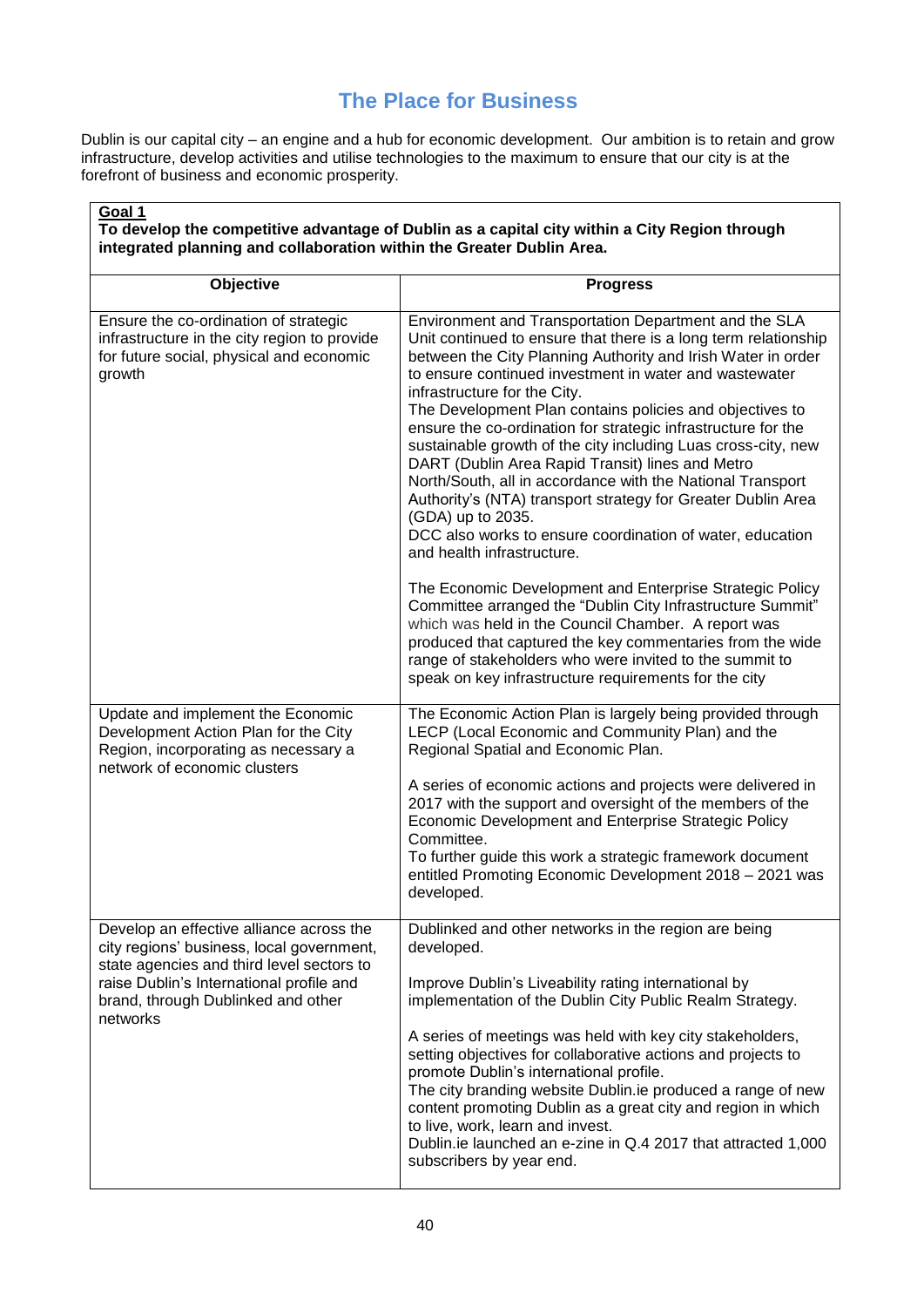| Assist the new Regional Assembly with<br>the preparation of a new Regional Spatial<br>and Economic Plan                                                                                                                         | Meetings and workshops took place with the Regional<br>Assembly and are being held on an ongoing basis. The<br>National Planning Framework Ireland 2040 Our Plan was<br>circulated in Q.4 2017 seeking further engagement with<br>individuals and organisations. The Eastern Midlands<br>Regional Assembly will hold a series of workshops in 2018<br>seeking input from local authorities to the new Regional<br>Spatial and Economic Plan                                                                                                                                                                                                                                                                                                                                                              |
|---------------------------------------------------------------------------------------------------------------------------------------------------------------------------------------------------------------------------------|----------------------------------------------------------------------------------------------------------------------------------------------------------------------------------------------------------------------------------------------------------------------------------------------------------------------------------------------------------------------------------------------------------------------------------------------------------------------------------------------------------------------------------------------------------------------------------------------------------------------------------------------------------------------------------------------------------------------------------------------------------------------------------------------------------|
| Co-operate with adjoining Local<br>Authorities to mitigate against climate<br>change in a co-ordinated manner, with<br>particular regard to energy, settlement<br>patterns, transport, waste management,<br>and green corridors | Liaison continues with adjacent Local Authorities on a<br>number of fronts.<br>In 2017 the City Council in partnership with the other Dublin<br>Authorities and through Codema began preparing a Climate<br>Action Plan for 2018 to 2023. The plan will set out the role<br>that the City Council has in responding to the present and<br>future climate change risks facing the region and the actions<br>that are being taken to achieve climate resilience. We expect<br>to bring the draft plan to the SPC in Q1 and go to public<br>consultation on the plan in Q2 2018. There is also agreement<br>on, and funding for, the establishment of a Dublin<br>Metropolitan Region Climate Change Office to implement,<br>manage and coordinate the actions agreed in the Climate<br><b>Action Plans</b> |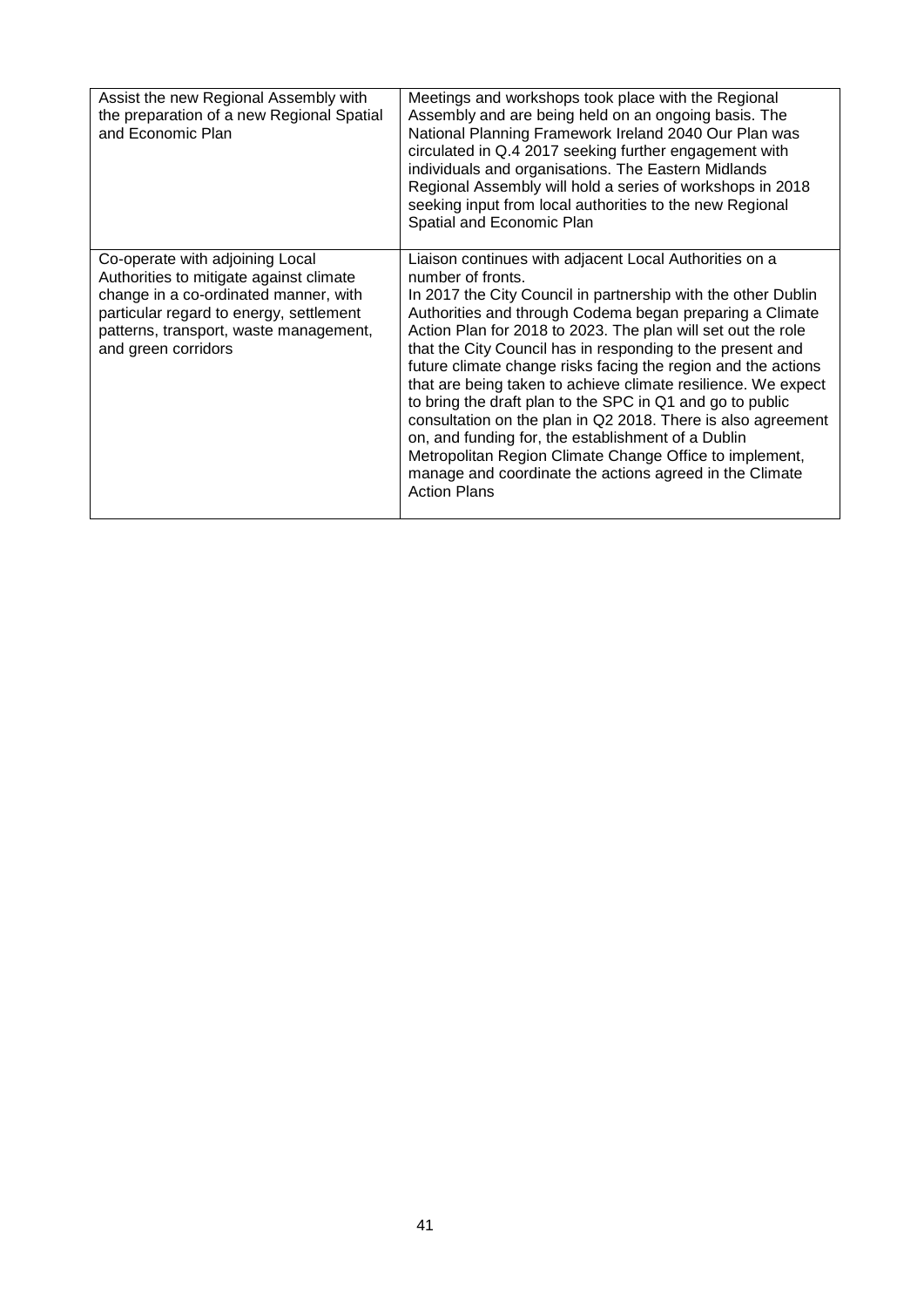#### **Goal 2 To develop Dublin's economic and enterprise potential in order to provide livelihoods to sustain a growing population.**

| Objective                                                                                                                                                                                                                                     | <b>Progress</b>                                                                                                                                                                                                                                                                                                                                                                                                                                                                                                                                                                                                                                                                                                                                                                                                                                                                                                                                                                                           |
|-----------------------------------------------------------------------------------------------------------------------------------------------------------------------------------------------------------------------------------------------|-----------------------------------------------------------------------------------------------------------------------------------------------------------------------------------------------------------------------------------------------------------------------------------------------------------------------------------------------------------------------------------------------------------------------------------------------------------------------------------------------------------------------------------------------------------------------------------------------------------------------------------------------------------------------------------------------------------------------------------------------------------------------------------------------------------------------------------------------------------------------------------------------------------------------------------------------------------------------------------------------------------|
| Prepare a new Local Economic and<br>Community Plan, which will help drive the<br>socio-economic recovery of the City                                                                                                                          | The Dublin City Local Economic and Community Plan 2016 -<br>2021 was prepared in line with the statutory guidelines. A<br>copy of this plan is available on the Dublin City Council<br>website along with Action Plan for 2017.                                                                                                                                                                                                                                                                                                                                                                                                                                                                                                                                                                                                                                                                                                                                                                           |
| Facilitate the expansion of the retail sector<br>to ensure the City Centre remains the<br>primary retail centre of the region, and to<br>support the development of tourism                                                                   | The relevant College Green proposals contained within the<br>City Centre study have been brought forward as part of the<br>application which was lodged with An Bord Pleanála in May<br>2017<br>The application lodged with An Bord Pleanála included An<br>Environmental Impact Assessment of the proposals and the<br>design proposals for College Green took full account of its<br>unique heritage<br>The expansion of the retail sector is supported by the<br>implementation of public realm improvements within the city<br>centre. Retail and tourism are further supported by the<br>development of a retail food market. Dubline project<br>progressed.<br>The retail sector is recognised as a vital contributor to the<br>economy and attractiveness of the City Centre. A Dublin City<br>Council Tourism Statement of Strategy and Work Programme<br>2017 - 2022 was developed to raise awareness of the key<br>role played by Dublin City Council in the promotion of tourism<br>in Dublin. |
| Identify emerging growth areas and<br>produce further Local Area Plans to bring<br>forward the social and economic growth of<br>the city.                                                                                                     | Growth areas identified in Poolbeg West, environs of St.<br>James' Hospital and Cherry Orchard, for which LAPs/<br>Strategic Development and Regeneration Area<br>(SDRA)s/SDZs are being progressed.                                                                                                                                                                                                                                                                                                                                                                                                                                                                                                                                                                                                                                                                                                                                                                                                      |
| Produce an updated suite of economic<br>and enterprise development policies in the<br>new City Development Plan 2016-2022                                                                                                                     | A new suite of economic policies are indicated in plan,<br>including recognition of cruise expansion, health sector and<br>third level education as drivers of the city economy.<br>Economic and Enterprise objectives are contained in the<br>Dublin City Development Plan 2016-2021                                                                                                                                                                                                                                                                                                                                                                                                                                                                                                                                                                                                                                                                                                                     |
| Ensure the successful development of the<br>key Growth Areas in the City through the<br>implementation of the Development Plan,<br>the Local Area Plans (LAPs), the<br>Docklands Strategic Development Zone<br>(SDZ) and the Grangegorman SDZ | 18 SDRAs, 7 LAPs, 1 SDZ and 31 LEIPs have been<br>identified in the plan, which cumulatively when implemented<br>will have a transformative effect on the quality of the capital<br>city.                                                                                                                                                                                                                                                                                                                                                                                                                                                                                                                                                                                                                                                                                                                                                                                                                 |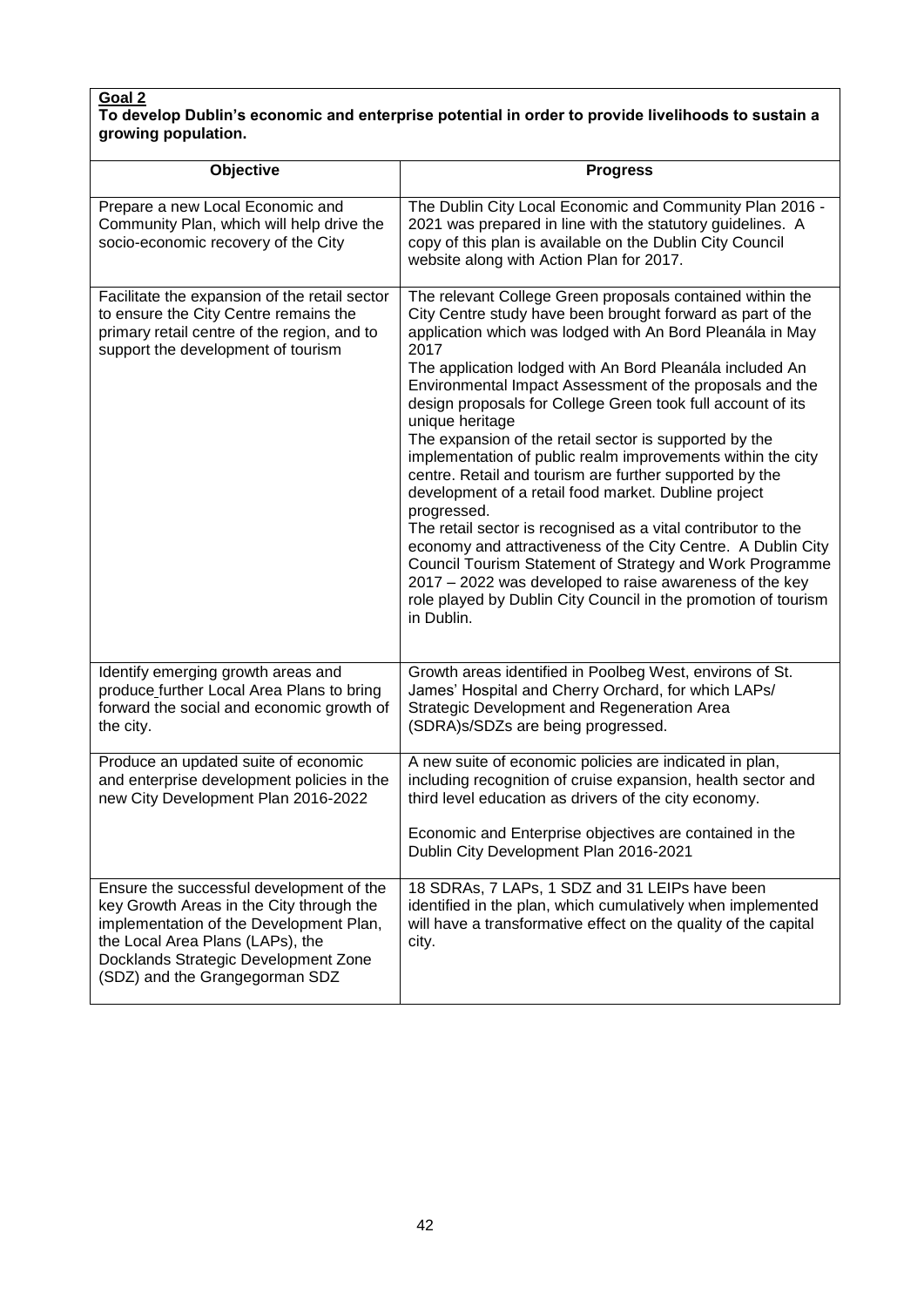**To provide for the safe, sustainable and efficient movement of people, and manage the efficient movement of goods and transport in the city, in a sustainable manner.**

| Objective                                                                                                                                                                    | <b>Progress</b>                                                                                                                                                                                                                                                                                                                                                                                                                                                                                                                                                                                                                                                                                                                                                                                                                                                                                                                                                                                                                                                                                                                                                                                                                                                                        |
|------------------------------------------------------------------------------------------------------------------------------------------------------------------------------|----------------------------------------------------------------------------------------------------------------------------------------------------------------------------------------------------------------------------------------------------------------------------------------------------------------------------------------------------------------------------------------------------------------------------------------------------------------------------------------------------------------------------------------------------------------------------------------------------------------------------------------------------------------------------------------------------------------------------------------------------------------------------------------------------------------------------------------------------------------------------------------------------------------------------------------------------------------------------------------------------------------------------------------------------------------------------------------------------------------------------------------------------------------------------------------------------------------------------------------------------------------------------------------|
| Ensure transportation planning is<br>adequately resourced to represent<br>Dublin's best interests in forming a central<br>input into local and national development<br>plans | It is the responsibility of the Transportation Planning Section<br>to meet Environment and Transportation Department's<br>obligations with regard to the statutory planning processes of<br>Development Management & Strategic/Forward Planning.<br>This involves forming a central input to national, regional, city<br>and local development plans as well as inputting to every<br>development site through the planning application process.                                                                                                                                                                                                                                                                                                                                                                                                                                                                                                                                                                                                                                                                                                                                                                                                                                       |
| Ensure national and local road safety<br>initiatives are implemented to maintain<br>Dublin as one of the safest cities in<br>Europe for pedestrians                          | The Traffic Advisory Group and the Transportation<br>Management Sections actively work on safety initiatives and<br>in 2017 introduced 30 kph areas throughout the City with<br>further extensions of areas planned in 2018.                                                                                                                                                                                                                                                                                                                                                                                                                                                                                                                                                                                                                                                                                                                                                                                                                                                                                                                                                                                                                                                           |
| Place the pedestrian at the highest level of<br>priority in transportation planning followed<br>by cycling, public transport, goods and<br>other vehicles                    | Dublin City Centre Public Realm Master Plan and the City<br>Centre Transportation Study affirm the movement hierarchy<br>for the city in order to make Dublin a pedestrian friendly city.<br>The Transportation Planning section through its ongoing work<br>ensures that the design of all new developments,<br>masterplans, local area plans and SDZs place the pedestrian<br>at the top of the movement hierarchy as per national regional<br>and city policy. Through the development management<br>process, buildings are set back to provide wider footpaths,<br>new pedestrian crossings are provided, existing pedestrian<br>crossings are improved and public realm is expanded.<br>The Heart of the City, the public realm masterplan for the city<br>core aims to provide a pedestrian friendly city core with more<br>space and more route options for pedestrians in the city<br>centre. Preparations for two Part 8s to implement part of the<br>masterplan began in 2017.<br>The Promotion team works in partnership with Green Schools<br>to address barriers identified by children to walking to school.<br>During 2017, the E&T department proactively improved<br>routes to several schools to include improved crossing<br>facilities, signage and line markings. |
| Optimise our investment in Intelligent<br>Transport Systems (ITS) to ensure traffic<br>movement is optimised.                                                                | For LUAS Cross city 32 junctions and crossings had<br>Tram Automatic Vehicle Locator System (AVLS) interface<br>equipment added and traffic signal controllers programmed to<br>allow for tram movements. The controllers were connected<br>via fibre optic cable to the DCC Sydney Co-ordinated<br>Adaptive Traffic System (SCATS) system. This major piece<br>of Intelligent Traffic System infrastructure was designed and<br>put in place by Dublin City Council staff.                                                                                                                                                                                                                                                                                                                                                                                                                                                                                                                                                                                                                                                                                                                                                                                                            |
| Implement the traffic management plan<br>recommendations in the strategic study for<br>Dublin City.                                                                          | In 2017 the City Centre Projects Team led by a newly<br>appointed Senior Engineer, continued their work on<br>implementing the proposals for College Green. An<br>Environmental Impact Assessment was undertaken and put<br>out for public consultation.<br>The North and South Quays bus lanes projects were<br>designed and implemented in 2017.                                                                                                                                                                                                                                                                                                                                                                                                                                                                                                                                                                                                                                                                                                                                                                                                                                                                                                                                     |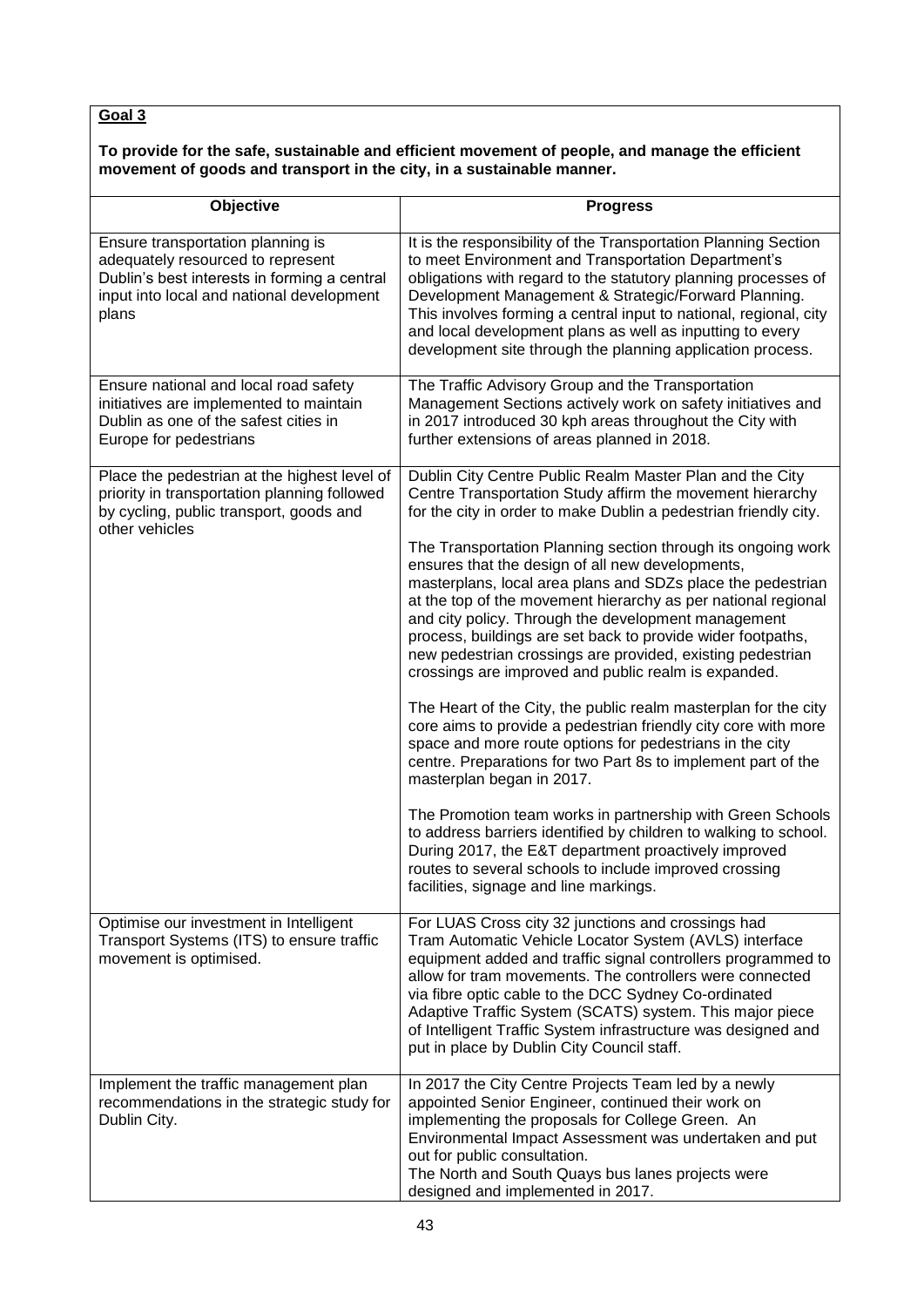|                                                                                                                                                                                                      | The relevant College Green proposals contained within the<br>City Centre study have been brought forward as part of the<br>application which was lodged with An Bord Pleanála in May<br>2017<br>The application lodged with An Bord Pleanála included An<br>Environmental Impact Assessment of the proposals and the<br>design proposals for College Green took full account of its<br>unique heritage                                                                                                                                                                                                                                                                                                                                                                                                                                                                                                                                                                                                                                                                                                                                                                                                                   |
|------------------------------------------------------------------------------------------------------------------------------------------------------------------------------------------------------|--------------------------------------------------------------------------------------------------------------------------------------------------------------------------------------------------------------------------------------------------------------------------------------------------------------------------------------------------------------------------------------------------------------------------------------------------------------------------------------------------------------------------------------------------------------------------------------------------------------------------------------------------------------------------------------------------------------------------------------------------------------------------------------------------------------------------------------------------------------------------------------------------------------------------------------------------------------------------------------------------------------------------------------------------------------------------------------------------------------------------------------------------------------------------------------------------------------------------|
| Ensure transportation planning follows the<br>Design Manual for Urban Streets and<br>Roads (DMURS) and is in line with the<br>Government Policy 'Smarter Travel - A<br>Sustainable Transport Future' | The Smarter Travel policy document promotes behavioural<br>change and a shift to sustainable travel. DMURS<br>recommends place making and multi-disciplinary working.<br>The Transportation Planning team is a multi-disciplinary team<br>that works at both strategic and local level to bring about a<br>shift to sustainable travel. The Promotion side of the team<br>proactively engages with citizens, businesses, schools and<br>elected representatives to bring about positive behavioural<br>change. In 2017, the Hike It Bike It Like It Dublin! promotional<br>campaign was launched with a view to extending a<br>demonstration behavioural change programme to the rest of<br>the city.<br>Through its ongoing work, the Transportation Planning team<br>influences the design of the street network, neighbourhoods,<br>public realm and the wider city. It does so in line with DMURS                                                                                                                                                                                                                                                                                                                    |
|                                                                                                                                                                                                      | with an emphasis on the pedestrian first and place making.                                                                                                                                                                                                                                                                                                                                                                                                                                                                                                                                                                                                                                                                                                                                                                                                                                                                                                                                                                                                                                                                                                                                                               |
| Provide the most efficient parking service<br>to citizens and users of Dublin's city and<br>neighbourhood roads and streets                                                                          | Almost 29,000 additional motorists signed up to the Councils<br>Cashless Parking payment service, Parking Tag, in 2017<br>bringing the total that have signed up to the service since its<br>introduction to 175,985 with 4.48 million cashless<br>transactions completed in 2017. Just over 165,000<br>transactions were made using the once off payment facility,<br>charging directly to mobile or debit/credit card. Almost 74% of<br>all Parking Tag payments were made through the Parking<br>Tag App.<br>12,840 Resident parking Permits were issued in 2017 with<br>over 269,000 Visitor Parking permits also issued.<br>Over 23,000,000 parking events took place in Dublin City in<br>2017. 55,618 (0.2%) of all parking events resulted in<br>enforcement action with 42% of all enforcements for traffic<br>related offences. Just under 5% of all enforcements were<br>appealed with only 16% of those, or 487, appeals upheld<br>receiving a full refund. This represents under 0.0002% of all<br>parking events in 2017.<br>There were a total of 550 new Pay and Display Ticket<br>Machines introduced on-street by the end of 2017, 60 of<br>which accept coin or debit/credit card payment for parking |
| Implement the Dublin City<br>recommendations from the Greater Dublin<br>Cycle network                                                                                                                | During 2017 the following was achieved:<br>Liffey cycle route continued to work up options for<br>consideration.<br>Fairview to City centre prepared part VIII documents<br>$\bullet$<br>and designs.<br>Dodder Greenway continued design work on the<br>$\bullet$<br>interface section with the Flood defences.<br>Sutton to Sandycove (S to S) route construction work<br>$\bullet$<br>continued on scheme with a view to opening it in<br>2017.<br>Finalisation of the design of the Royal Canal Cycle<br>and Pedestrian Route Phase 2 and Phase 3.                                                                                                                                                                                                                                                                                                                                                                                                                                                                                                                                                                                                                                                                   |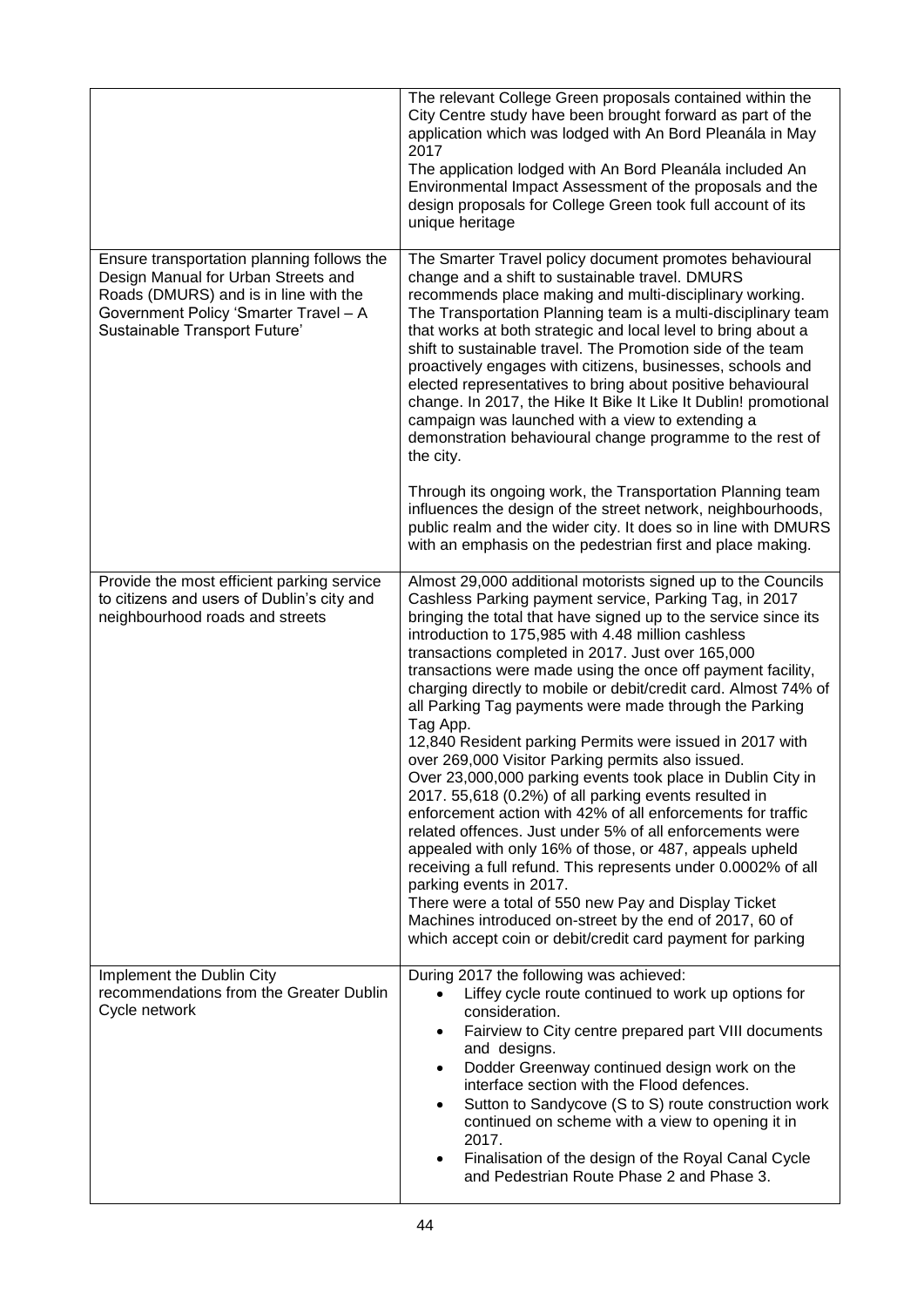| Pursue appropriate Smart City projects    | Dublin City Council, through the Smart Dublin programme - a                                                                  |
|-------------------------------------------|------------------------------------------------------------------------------------------------------------------------------|
| with leading international I.T. companies | collaboration of the four Dublin local authorities, has had a                                                                |
|                                           | number of successful outcomes during 2017. The Smart                                                                         |
|                                           | Dublin programme was initiated to ensure that Dublin takes                                                                   |
|                                           | full advantage of some of the big tech trends that are                                                                       |
|                                           | transforming how we live and work. These trends include                                                                      |
|                                           | Mobile, Cloud Computing, the Internet of Things (IOT), Big<br>Data, Machine Learning and Artificial Intelligence. One of the |
|                                           | main concepts is to turn our city challenges into opportunities                                                              |
|                                           | for innovation, addressing areas such as traffic congestion                                                                  |
|                                           | and mobility, how we respond to extreme weather events,                                                                      |
|                                           | improving energy efficiency and environment performance for                                                                  |
|                                           | example. At the centre of this is also how we improve citizen                                                                |
|                                           | engagement and drive more efficient service delivery.                                                                        |
|                                           | 2017 finished on a positive note with 'Smart Dublin'                                                                         |
|                                           | nominated for the Smart City of the Year Award at the Smart                                                                  |
|                                           | City Expo and World Congress in Barcelona.                                                                                   |
|                                           |                                                                                                                              |
|                                           | Up to 1 million euro funding made available to create new                                                                    |
|                                           | opportunities for start-ups and entrepreneurs.                                                                               |
|                                           | Dublin City Council in partnership with Smart Dublin and                                                                     |
|                                           | Enterprise Ireland are supporting entrepreneurs to solve city<br>challenges and are delivering one of the largest smart city |
|                                           | innovation programmes globally. This programme is being                                                                      |
|                                           | delivered through Enterprise Ireland's Small Business                                                                        |
|                                           | Innovation Research programme (SBIR). During 2017 four                                                                       |
|                                           | challenges were launched to source solutions to help scale                                                                   |
|                                           | up cycling, address illegal dumping, better monitor flooding                                                                 |
|                                           | risk across Dublin and make it easier for people to get around                                                               |
|                                           | the city. To date 23 companies have benefitted from funding<br>of between €12,500 and €25,000 each as well as working        |
|                                           | alongside local authority teams to design and pilot their                                                                    |
|                                           | solutions across Dublin generating new opportunities to scale                                                                |
|                                           | their solutions internationally.                                                                                             |
|                                           | A key achievement has been the development of the Smart                                                                      |
|                                           | Docklands initiative. Smart Docklands is Dublin's new smart                                                                  |
|                                           | city testbed, with the aim of becoming the most connected                                                                    |
|                                           | business and living district in the world. With a strong focus<br>on connectivity and use cases; driven by engagement with   |
|                                           | large tech companies, start-ups, researchers and innovators,                                                                 |
|                                           | it will act as a platform to leverage world-class and cutting-                                                               |
|                                           | edge technology to Ireland.                                                                                                  |
|                                           | This district will showcase what can happen when a city                                                                      |
|                                           | district develops the level of sensor density and connectivity                                                               |
|                                           | to make a significant jump in the quality of life for all the                                                                |
|                                           | people of the area.                                                                                                          |
|                                           | The Smart Docklands District, with its density of new builds,                                                                |
|                                           | global tech companies, smart assets and range of                                                                             |
|                                           | connectivity options, provides a unique platform for SMEs                                                                    |
|                                           | and entrepreneurs to develop new and innovative solutions                                                                    |
|                                           | that will transform the way our cities operate. It will also serve                                                           |
|                                           | as a model for many other areas as they adopt the smart city<br>solutions that work best for their unique circumstances.     |
|                                           |                                                                                                                              |
|                                           |                                                                                                                              |
|                                           |                                                                                                                              |
|                                           |                                                                                                                              |
|                                           |                                                                                                                              |
|                                           |                                                                                                                              |
|                                           |                                                                                                                              |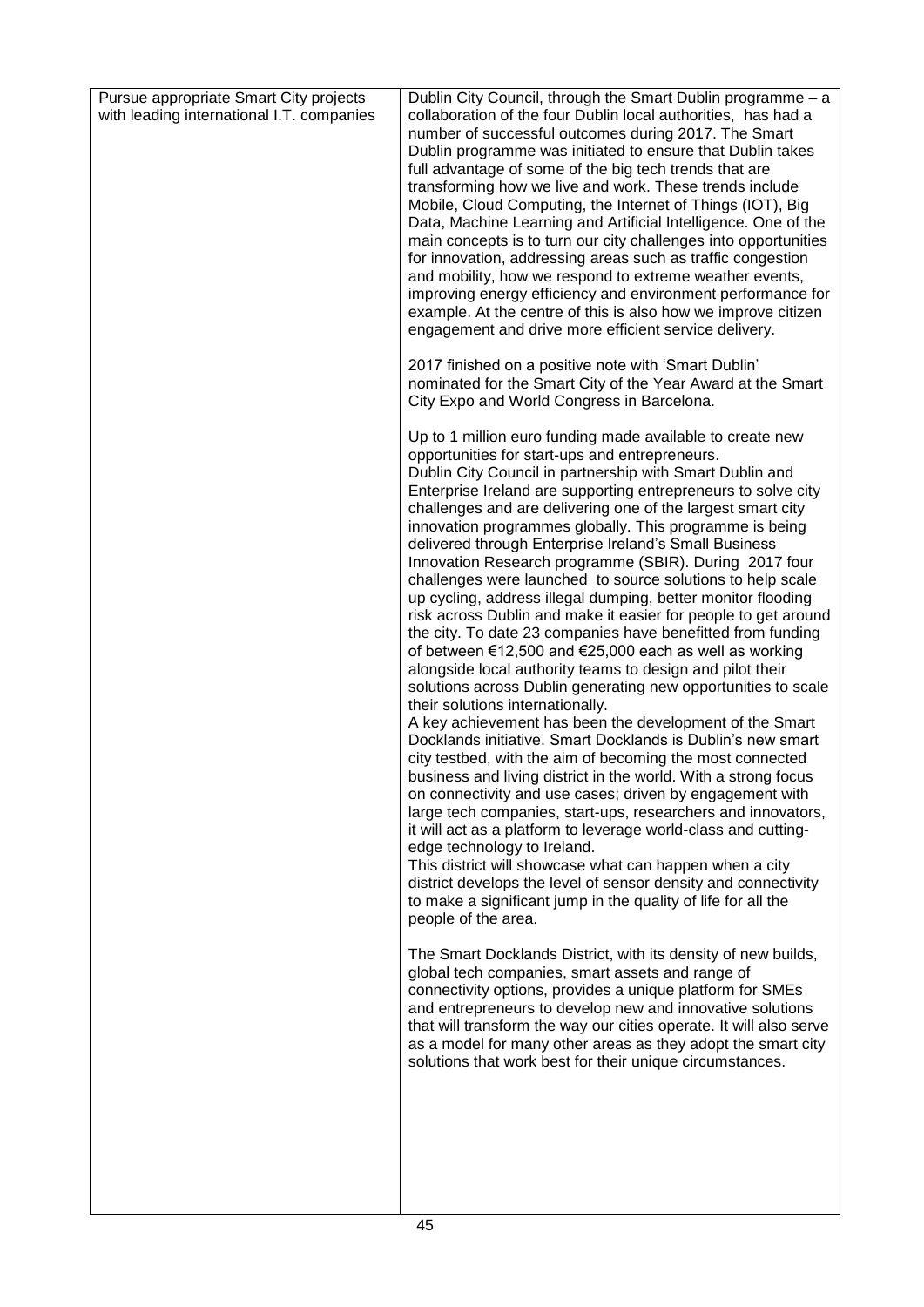|                                                                                                                      | Engaged in Smart cities H2020 projects                                                                                                                                                                                                                                                                                                                                                                                                                                                                                                                                                                                                                                                                                                                                                                  |
|----------------------------------------------------------------------------------------------------------------------|---------------------------------------------------------------------------------------------------------------------------------------------------------------------------------------------------------------------------------------------------------------------------------------------------------------------------------------------------------------------------------------------------------------------------------------------------------------------------------------------------------------------------------------------------------------------------------------------------------------------------------------------------------------------------------------------------------------------------------------------------------------------------------------------------------|
|                                                                                                                      | ISCAPE(Improving the smart control of air pollution in<br>Europe) - Dublin City is providing support to Trinity College<br>and University College Dublin (UCD) who is leading this €13<br>million project. The project team comprises of a consortium of<br>15 - including Cities, Universities, Institutes and private<br>businesses. Dublin City is to be a demonstration City in<br>relation to some of the outputs of the project. The project will<br>be complete in September 2019. This project made the short<br>list of 3 in the Green Digital Charter Awards in 2017                                                                                                                                                                                                                          |
|                                                                                                                      | Transportation Planning & Smart Initiatives:<br>The Transportation Planning team works closely with the<br>Smart City team and external stakeholders to develop<br>innovative approaches to transport and to develop<br>applications for new technology in the transport area. In<br>2017, the team partnered with Smart City and Enterprise<br>Ireland to continue to support the SBIR (Phase 2) Cycle<br>Challenge process. This encourages entrepreneurs and<br>innovators to find solutions to city challenges. In the summer<br>of 2017, the team worked closely with one of the SBIR teams<br>to apply their innovative technology to Green Schools. Bike<br>Share based on app technology was another project on<br>which the team led which resulted in the preparation of Bye<br>Laws in 2017. |
| Ensure local safety issues are addressed<br>through the efficient use of the TAG<br>(Traffic Advisory Group) system. | Further reviews of the TAG system were undertaken in 2017<br>with a view to streamlining the processes. The Confirm<br>element of TAMS was introduced in 2017.                                                                                                                                                                                                                                                                                                                                                                                                                                                                                                                                                                                                                                          |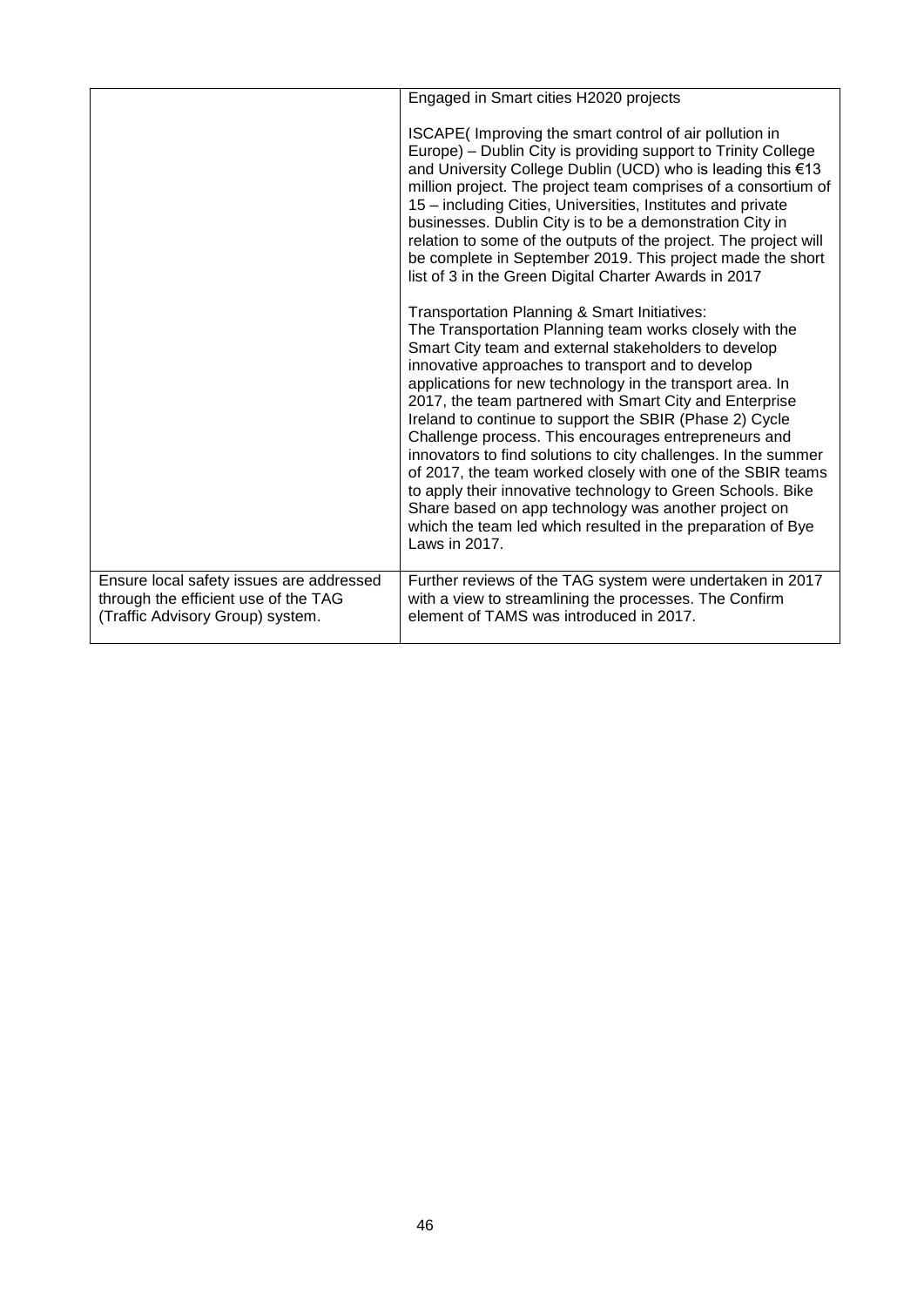| <b>GLOSSARY OF TERMS</b>  |                                                                                              |  |
|---------------------------|----------------------------------------------------------------------------------------------|--|
| AHB's                     | <b>Approved Housing Bodies</b>                                                               |  |
| <b>AVLS</b>               | Automatic Vehicle Locator System                                                             |  |
| <b>BEC</b>                | <b>Better Energy Community</b>                                                               |  |
| <b>BER</b>                | <b>Building Energy Rating</b>                                                                |  |
| CAB                       | <b>Criminal Assets Bureau</b>                                                                |  |
| <b>CRM</b>                | <b>Customer Relationship Management</b>                                                      |  |
| <b>DART</b>               | Dublin Area Rapid Transit                                                                    |  |
| <b>DCC</b>                | Dublin City Council                                                                          |  |
| <b>DCCAE</b>              | Department of Communication, Climate Action and Environment                                  |  |
| <b>DCU</b>                | <b>Dublin City University</b>                                                                |  |
| <b>DDHS</b>               | <b>Dublin District Heating System</b>                                                        |  |
| <b>DFB</b>                | Dublin Fire Brigade                                                                          |  |
| <b>DH</b>                 | <b>District Heating</b>                                                                      |  |
| <b>DHPLG</b>              | Department of Housing, Planning, and Local Government                                        |  |
| <b>DMURS</b>              | Design Manual for Urban Streets and Roads                                                    |  |
| <b>DRHE</b>               | <b>Dublin Regional Homeless Executive</b>                                                    |  |
| <b>ECF</b>                | European Cyclists' Federation                                                                |  |
| EIB                       | European Investment Bank                                                                     |  |
| <b>EMR</b>                | Eastern-Midlands Region                                                                      |  |
| <b>EPA</b>                |                                                                                              |  |
| <b>EPIC</b>               | <b>Environmental Protection Agency</b>                                                       |  |
|                           | Empowering Young People in Care                                                              |  |
| EU                        | European Union                                                                               |  |
| <b>EUROPOL</b>            | European Union Agency for Law Enforcement Cooperation                                        |  |
| <b>GDA</b>                | <b>Greater Dublin Area</b>                                                                   |  |
| <b>HAP</b>                | <b>Housing Assistance Payments</b>                                                           |  |
| <b>HLI</b>                | <b>Housing Land Initiative</b>                                                               |  |
| <b>HSE</b>                | <b>Health Service Executive</b>                                                              |  |
| <b>IAWATST</b>            | Interesting and Weird at the same time                                                       |  |
| <b>IMMA</b>               | Irish Museum of Modern Art                                                                   |  |
| <b>IMPEL</b>              | European Union Network for the Implementation and Enforcement of<br><b>Environmental Law</b> |  |
| <b>IOT</b>                | Internet of Things                                                                           |  |
| <b>ISCAPE</b>             | Improving the smart control of air pollution in Europe                                       |  |
| <b>ISLA</b>               | Irish, Spanish & Latin American                                                              |  |
| <b>ITS</b>                | <b>Intelligent Transport Systems</b>                                                         |  |
| JPC's                     | <b>Joint Policing Committees</b>                                                             |  |
| <b>LAP</b>                | Local Area Plan                                                                              |  |
| <b>LCC</b>                | Luas Cross City                                                                              |  |
| LCDC                      | Local Community Development Committee                                                        |  |
| <b>LECP</b>               | Local Economic and Community Plan 2016 - 2021                                                |  |
| LEIP                      | Local Environmental Improvement Plans                                                        |  |
| <b>LIHAF</b>              | Local Infrastructure Housing Activation Fund                                                 |  |
| <b>MARP</b>               | <b>Mortgage Resolution Process</b>                                                           |  |
| MoU                       | Memorandum of Understanding                                                                  |  |
| <b>MRFs</b>               | <b>Mixed Recycling Facilities</b>                                                            |  |
| <b>MTR</b>                | Mortgage to Rent Scheme                                                                      |  |
| <b>MUGA</b>               | Multi Use Games Area                                                                         |  |
| Northern Ireland          | Northern Ireland Environment Agency                                                          |  |
| <b>Environment Agency</b> |                                                                                              |  |
| <b>NTA</b>                | <b>National Transport Authority</b>                                                          |  |
| <b>NTFSO</b>              | National Transfrontier Shipment Office                                                       |  |
| <b>NTMA</b>               | National Treasury Management Agency                                                          |  |
| OPW                       | Office of Public Works                                                                       |  |
| <b>PASS</b>               | Pathway Accommodation and Support System                                                     |  |
| <b>PPN</b>                | <b>Public Participation Network</b>                                                          |  |
| <b>RTE</b>                | Raidió Teilifís Éireann                                                                      |  |
| S to S                    | Sutton to Sandycove                                                                          |  |